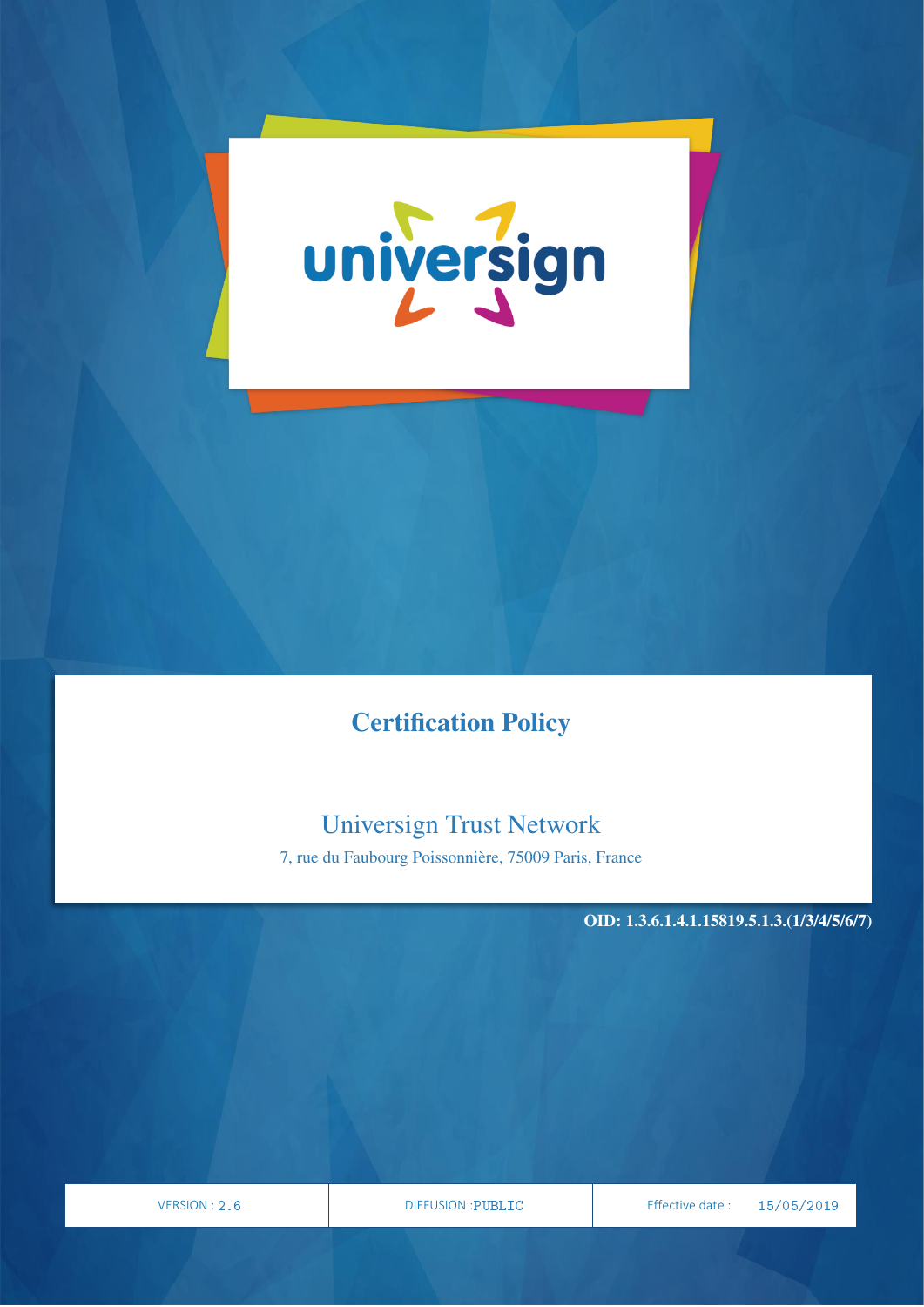# **Contents**

| $\mathbf{1}$            |     | <b>Introduction</b>                                                 | $\boldsymbol{9}$ |
|-------------------------|-----|---------------------------------------------------------------------|------------------|
|                         | 1.1 | Overview                                                            | 9                |
|                         |     | Presentation of the Universign Trust Network<br>1.1.1               | 9                |
|                         |     | Organisation of the Universign Trust Network<br>1.1.2               | 9                |
|                         | 1.2 |                                                                     | 11               |
|                         | 1.3 |                                                                     | 11               |
|                         |     | 1.3.1                                                               | 11               |
|                         |     | 1.3.2                                                               | 12               |
|                         |     | 1.3.3                                                               | 12               |
|                         |     | 1.3.4<br>Timestamping Authorities                                   | 12               |
|                         |     | 1.3.5                                                               | 12               |
|                         |     | 1.3.6                                                               | 13               |
|                         | 1.4 | Certificate usage                                                   | 13               |
|                         |     | 1.4.1<br>Appropriate Certificate uses                               | 13               |
|                         |     | Prohibited Certificate uses<br>1.4.2                                | 14               |
|                         | 1.5 |                                                                     | 14               |
|                         |     | Organization administering the document<br>1.5.1                    | 14               |
|                         |     | 1.5.2                                                               | 14               |
|                         |     | Person determining CP suitability for the policy<br>1.5.3           | 14               |
|                         |     | 1.5.4                                                               | 14               |
|                         | 1.6 |                                                                     | 15               |
| $\overline{2}$          |     | <b>Publication and repository responsibilities</b>                  | 16               |
|                         | 2.1 |                                                                     | 16               |
|                         | 2.2 |                                                                     | 16               |
|                         | 2.3 | Time and frequency of publication                                   | 17               |
|                         | 2.4 |                                                                     | 17               |
| $\overline{\mathbf{3}}$ |     | <b>Identification and Authentication</b>                            | 17               |
|                         | 3.1 |                                                                     | 17               |
|                         |     |                                                                     | 17               |
|                         |     | 3.1.2 Need for names to be meaningful $\ldots \ldots \ldots \ldots$ | 18               |
|                         |     | Anonymity or pseudonymity of Subscribers<br>3.1.3                   | 18               |
|                         |     | Rules for interpreting various name forms<br>3.1.4                  | 19               |
|                         |     | 3.1.5                                                               | 19               |
|                         |     | Recognition, authentication, and role of trademarks<br>3.1.6        | 19               |
|                         | 3.2 |                                                                     | 19               |
|                         |     | Method to prove possession of private key<br>3.2.1                  | 19               |
|                         |     | Authentication of organization identity<br>3.2.2                    | 19               |

UNIVERSIGN CERTIFICATION POLICY PAGE: 2/57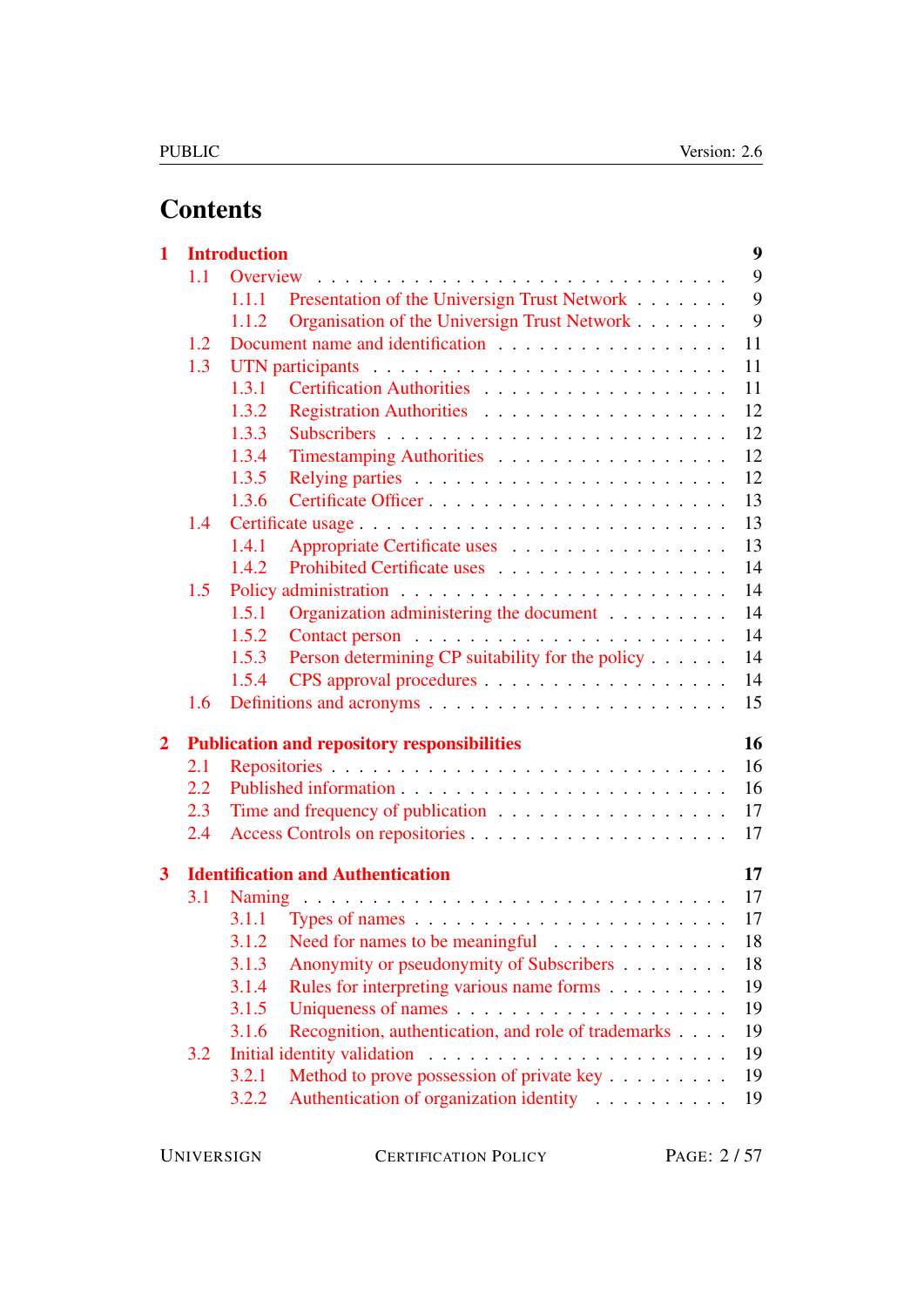|   |     | 3.2.3          | Authentication of individual identity                                                                                                                                                                                          | 19       |
|---|-----|----------------|--------------------------------------------------------------------------------------------------------------------------------------------------------------------------------------------------------------------------------|----------|
|   |     | 3.2.4          | Non-verified Subscriber information                                                                                                                                                                                            | 20       |
|   |     | 3.2.5          |                                                                                                                                                                                                                                | 20       |
|   |     | 3.2.6          |                                                                                                                                                                                                                                | 20       |
|   | 3.3 |                | Identification and authentication for re-key requests                                                                                                                                                                          | 20       |
|   |     | 3.3.1          | Identification and authentication for routine re-key                                                                                                                                                                           | 20       |
|   |     | 3.3.2          | Identification and authentication for re-key after revocation                                                                                                                                                                  | 20       |
|   | 3.4 |                | Identification and authentication for revocation request                                                                                                                                                                       | 20       |
| 4 |     |                | <b>Certificate Life-Cycle Operational Requirements</b>                                                                                                                                                                         | 20       |
|   | 4.1 |                |                                                                                                                                                                                                                                | 20       |
|   |     | 4.1.1          | Who can submit a Certificate application                                                                                                                                                                                       | 20       |
|   |     | 4.1.2          | Enrolment process and responsibilities                                                                                                                                                                                         | 21       |
|   | 4.2 |                |                                                                                                                                                                                                                                | 21       |
|   |     | 4.2.1          | Performing identification and authentication functions                                                                                                                                                                         | 21       |
|   |     | 4.2.2          | Approval or rejection of Certificate applications                                                                                                                                                                              | 21       |
|   |     | 4.2.3          | Time to process Certificate applications                                                                                                                                                                                       | 21       |
|   | 4.3 |                |                                                                                                                                                                                                                                | 22       |
|   |     | 4.3.1          | CA actions during Certificate issuance                                                                                                                                                                                         | 22       |
|   |     | 4.3.2          | Notification to Subscriber by the CA of issuance of Cer-                                                                                                                                                                       |          |
|   |     |                |                                                                                                                                                                                                                                | 22       |
|   | 4.4 |                |                                                                                                                                                                                                                                | 22       |
|   |     | 4.4.1<br>4.4.2 | Conduct constituting Certificate acceptance<br>Publication of the Certificate                                                                                                                                                  | 22<br>22 |
|   |     | 4.4.3          | Notification of Certificate issuance by the CA to other en-                                                                                                                                                                    |          |
|   |     |                |                                                                                                                                                                                                                                | 22       |
|   | 4.5 |                |                                                                                                                                                                                                                                | 22       |
|   | 4.6 |                |                                                                                                                                                                                                                                | 23       |
|   |     | 4.6.1          | Circumstance for certificate renewal                                                                                                                                                                                           | 23       |
|   |     | 4.6.2          | Who may request renewal entertainment of the material entertainment of the material entertainment of the material entertainment of the material entertainment of the material entertainment of the material entertainment of t | 23       |
|   |     | 4.6.3          | Processing certificate renewal requests                                                                                                                                                                                        | 23       |
|   |     | 4.6.4          | Notification of new certificate issuance to Subscriber                                                                                                                                                                         | 23       |
|   |     | 4.6.5          | Conduct constituting acceptance of a renewal certificate.                                                                                                                                                                      | 23       |
|   |     | 4.6.6          | Publication of the renewal certificate by the CA                                                                                                                                                                               | 23       |
|   |     | 4.6.7          | Notification of certificate issuance by the CA to other                                                                                                                                                                        |          |
|   |     |                |                                                                                                                                                                                                                                | 24       |
|   | 4.7 |                |                                                                                                                                                                                                                                | 24       |
|   |     | 4.7.1          | Circumstance for certificate re-key                                                                                                                                                                                            | 24       |
|   |     | 4.7.2          | Who may request certification of a new public key $\dots$ .                                                                                                                                                                    | 24       |
|   |     | 4.7.3          | Processing certificate re-keying requests                                                                                                                                                                                      | 24       |
|   |     | 4.7.4          | Notification of new certificate issuance to subscriber                                                                                                                                                                         | 24       |
|   |     |                |                                                                                                                                                                                                                                |          |

UNIVERSIGN CERTIFICATION POLICY PAGE: 3/57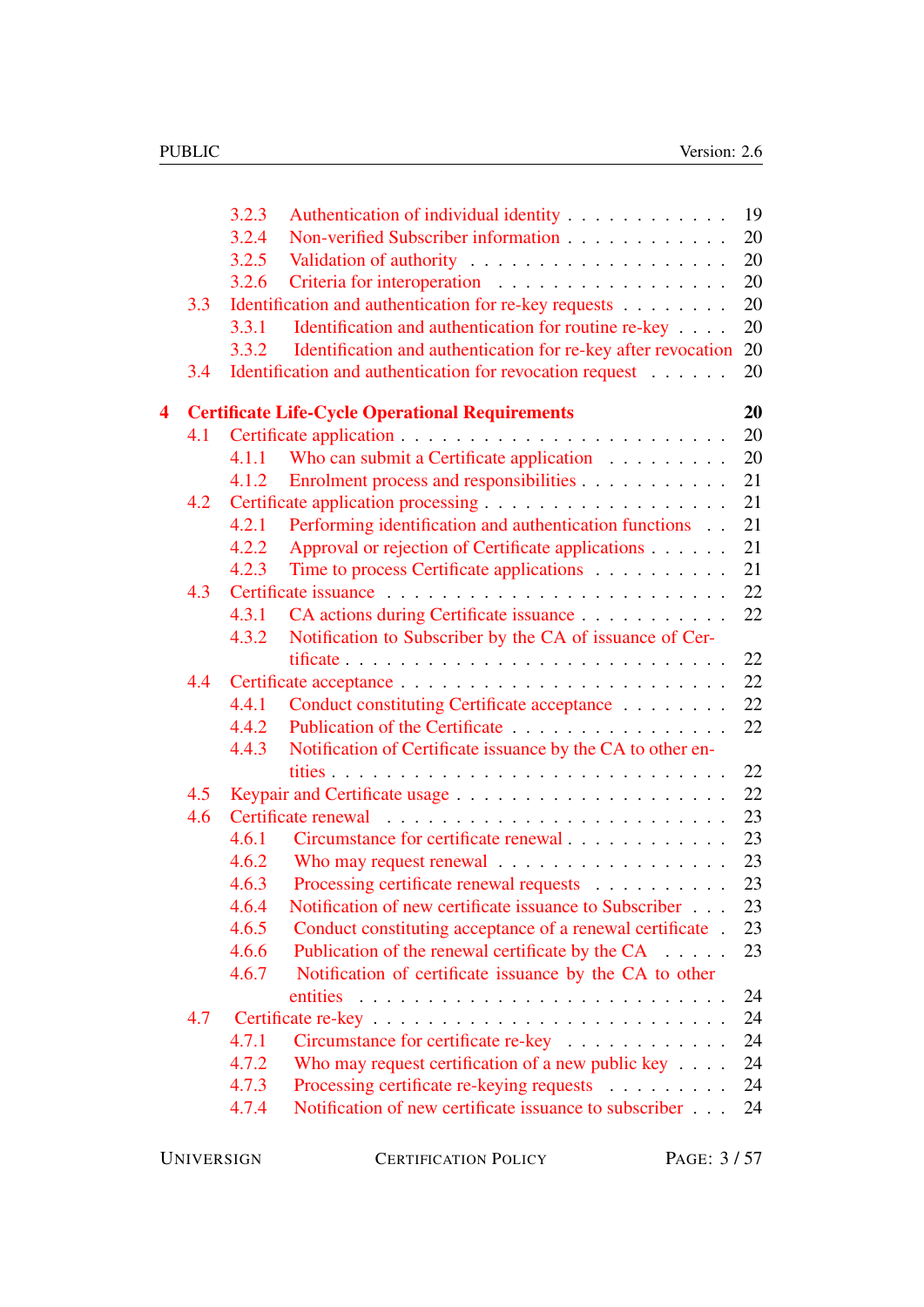|     | 4.7.5  | Conduct constituting acceptance of a re-keyed certificate.      | 24 |
|-----|--------|-----------------------------------------------------------------|----|
|     | 4.7.6  | Publication of the re-keyed certificate by the CA               | 24 |
|     | 4.7.7  | Notification of certificate issuance by the CA to other         |    |
|     |        | entities                                                        | 24 |
| 4.8 |        |                                                                 | 24 |
|     | 4.8.1  | Circumstance for certificate modification                       | 24 |
|     | 4.8.2  | Who may request certificate modification                        | 25 |
|     | 4.8.3  | Processing certificate modification requests                    | 25 |
|     | 4.8.4  | Notification of new certificate issuance to Subscriber          | 25 |
|     | 4.8.5  | Conduct constituting acceptance of modified certificate.        | 25 |
|     | 4.8.6  | Publication of the modified certificate by the CA               | 25 |
|     | 4.8.7  | Notification of certificate issuance by the CA to other         |    |
|     |        | entities                                                        | 25 |
| 4.9 |        | Certificate revocation and suspension                           | 25 |
|     | 4.9.1  | Circumstances for revocation                                    | 25 |
|     | 4.9.2  | Who can request revocation $\ldots \ldots \ldots \ldots \ldots$ | 26 |
|     | 4.9.3  | Procedure for revocation request                                | 26 |
|     | 4.9.4  | Revocation request grace period                                 | 26 |
|     | 4.9.5  | Time within which CA must process the revocation request        | 26 |
|     | 4.9.6  | Revocation checking requirements for Relying Parties            | 26 |
|     | 4.9.7  |                                                                 | 27 |
|     | 4.9.8  | Maximum latency for CRLs                                        | 27 |
|     | 4.9.9  | On-line revocation/status checking availability                 | 27 |
|     | 4.9.10 | On-line revocation checking requirements                        | 27 |
|     | 4.9.11 | Other forms of revocation advertisements available              | 27 |
|     | 4.9.12 | Special requirements regarding key compromise                   | 27 |
|     | 4.9.13 | Circumstances for suspension                                    | 27 |
|     | 4.9.14 |                                                                 | 27 |
|     | 4.9.15 | Procedure for suspension request                                | 28 |
|     | 4.9.16 | Limits on suspension period                                     | 28 |
|     |        |                                                                 | 28 |
|     | 4.10.1 | Operational characteristics                                     | 28 |
|     | 4.10.2 |                                                                 | 28 |
|     |        |                                                                 | 28 |
|     |        |                                                                 | 28 |
|     |        |                                                                 | 28 |
|     | 4.12.1 | Key escrow and recovery policy and practices $\dots \dots$      | 28 |
|     | 4.12.2 | Session key encapsulation and recovery policy and practices     | 29 |

UNIVERSIGN CERTIFICATION POLICY PAGE: 4/57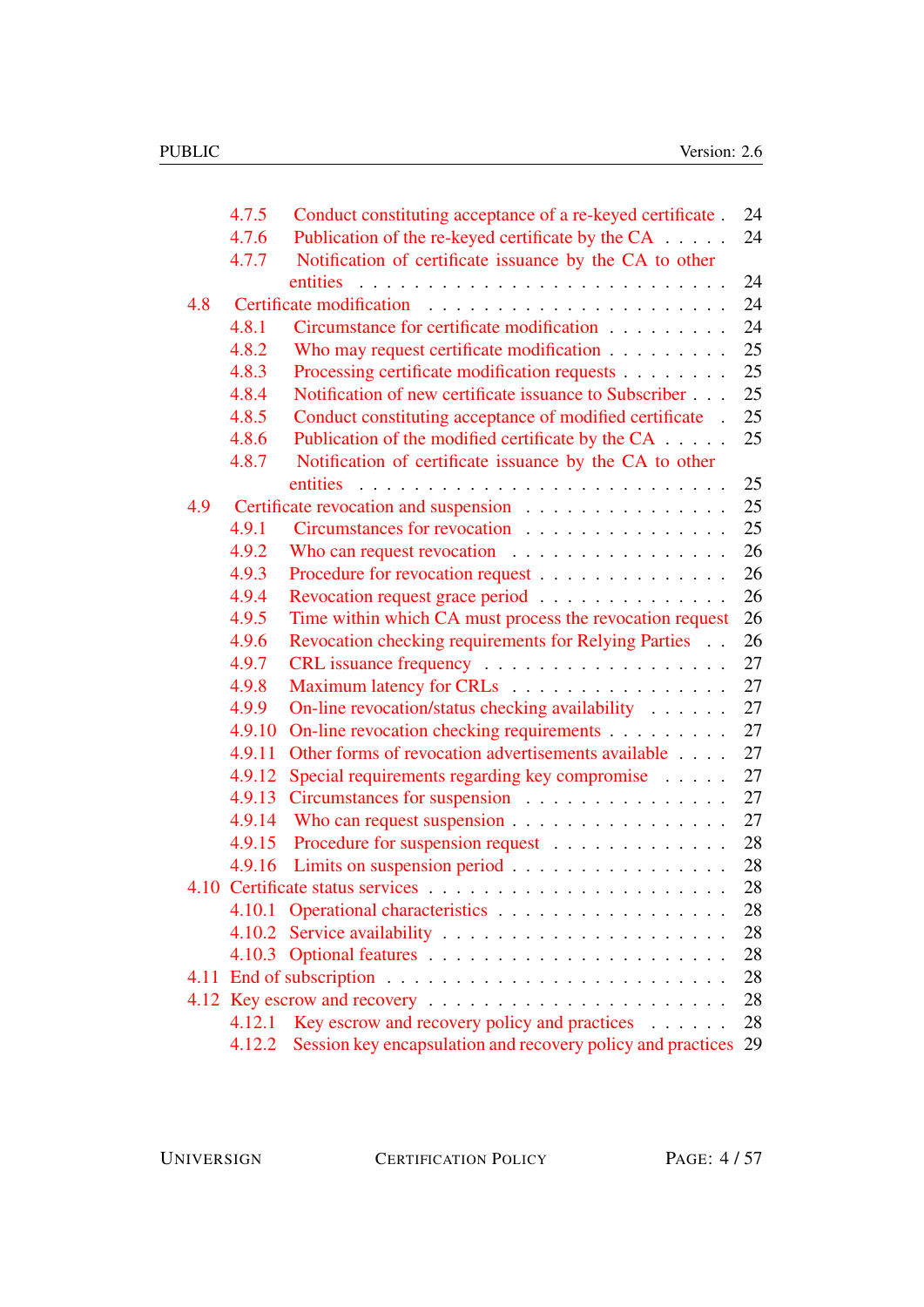| 5 |     |       | <b>Facility, management, and operational controls</b>  | 29 |
|---|-----|-------|--------------------------------------------------------|----|
|   | 5.1 |       |                                                        | 29 |
|   |     | 5.1.1 | Site location and construction                         | 29 |
|   |     | 5.1.2 |                                                        | 29 |
|   |     | 5.1.3 | Power and air conditioning                             | 29 |
|   |     | 5.1.4 |                                                        | 29 |
|   |     | 5.1.5 | Fire prevention and protection                         | 29 |
|   |     | 5.1.6 |                                                        | 30 |
|   |     | 5.1.7 |                                                        | 30 |
|   |     | 5.1.8 |                                                        | 30 |
|   | 5.2 |       |                                                        | 30 |
|   |     | 5.2.1 |                                                        | 30 |
|   |     | 5.2.2 | Number of persons required per task                    | 31 |
|   |     | 5.2.3 | Identification and authentication for each role        | 31 |
|   |     | 5.2.4 | Roles requiring separation of duties                   | 31 |
|   |     | 5.2.5 |                                                        | 32 |
|   | 5.3 |       |                                                        | 32 |
|   |     | 5.3.1 | Qualifications, experience, and clearance requirements | 32 |
|   |     | 5.3.2 | Background check procedures                            | 32 |
|   |     | 5.3.3 |                                                        | 32 |
|   |     | 5.3.4 | Retraining frequency and requirements                  | 32 |
|   |     | 5.3.5 | Job rotation frequency and sequence                    | 33 |
|   |     | 5.3.6 | Sanctions for unauthorized actions                     | 33 |
|   |     | 5.3.7 | Independent contractor requirements                    | 33 |
|   |     | 5.3.8 | Documentation supplied to personnel                    | 33 |
|   | 5.4 |       |                                                        | 33 |
|   |     | 5.4.1 |                                                        | 33 |
|   |     | 5.4.2 | Frequency of processing log                            | 34 |
|   |     | 5.4.3 | Retention period for audit log                         | 34 |
|   |     | 5.4.4 |                                                        | 34 |
|   |     | 5.4.5 | Audit log backup procedures                            | 34 |
|   |     | 5.4.6 |                                                        | 34 |
|   |     | 5.4.7 | Notification to event-causing subject                  | 34 |
|   |     | 5.4.8 | Vulnerability assessments                              | 34 |
|   | 5.5 |       |                                                        | 35 |
|   |     | 5.5.1 | Types of records archived $\ldots$ ,                   | 35 |
|   |     | 5.5.2 | Retention period for archive                           | 35 |
|   |     | 5.5.3 |                                                        | 35 |
|   |     | 5.5.4 | Archive backup procedures                              | 36 |
|   |     | 5.5.5 | Requirements for time-stamping of records              | 36 |
|   |     | 5.5.6 |                                                        | 36 |
|   |     |       |                                                        |    |

CERTIFICATION POLICY PAGE: 5/57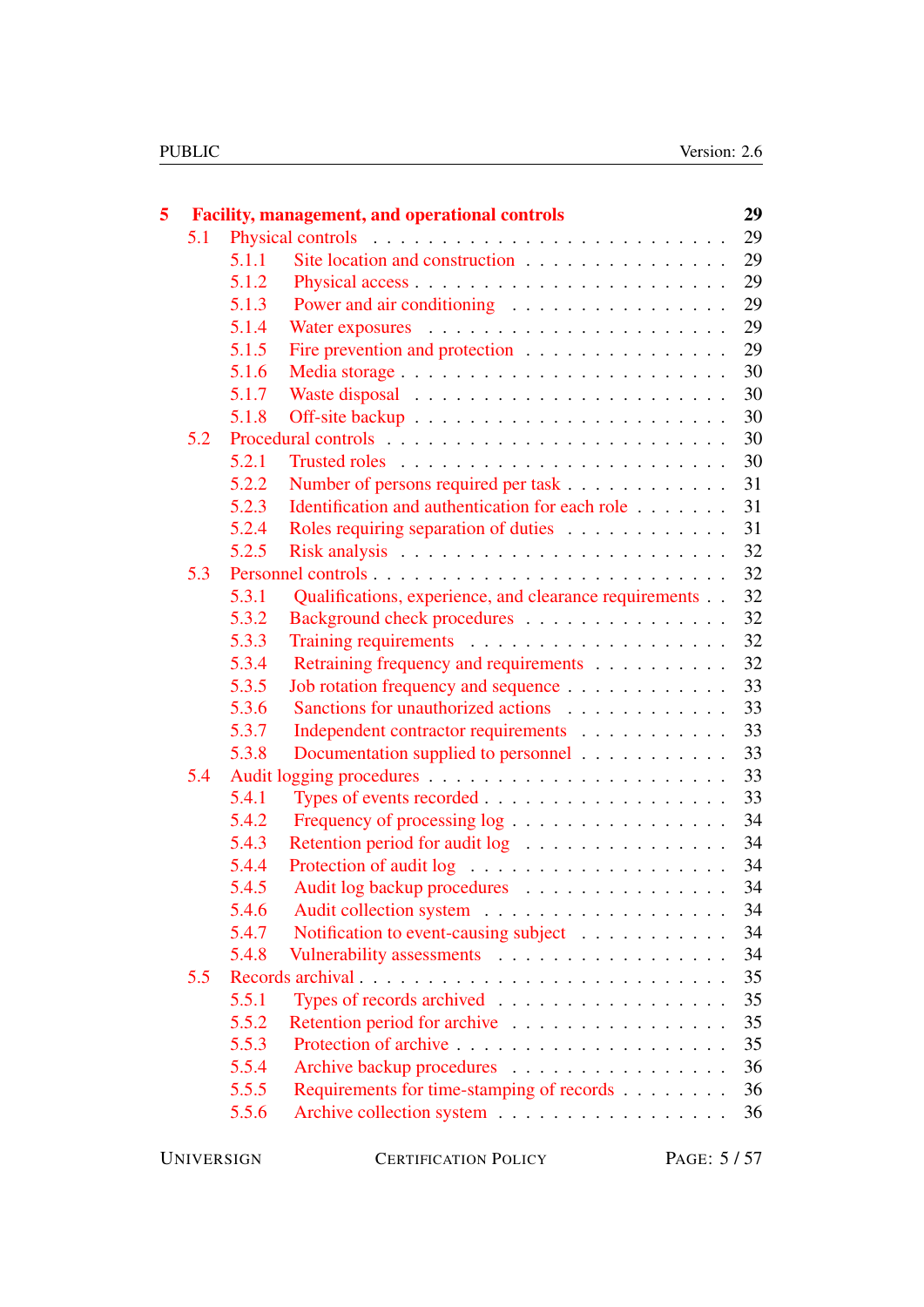|   |     | 5.5.7  | Procedures to obtain and verify archive information              | 36 |
|---|-----|--------|------------------------------------------------------------------|----|
|   | 5.6 |        |                                                                  | 36 |
|   | 5.7 |        | Compromise and disaster recovery                                 | 36 |
|   |     | 5.7.1  | Incident and compromise handling procedures                      | 36 |
|   |     | 5.7.2  | Computing resources, software, and/or data are corrupted.        | 37 |
|   |     | 5.7.3  | Entity private key compromise procedures                         | 37 |
|   |     | 5.7.4  | Business continuity capabilities after a disaster                | 37 |
|   | 5.8 |        |                                                                  | 37 |
| 6 |     |        | <b>Technical security controls</b>                               | 38 |
|   | 6.1 |        |                                                                  | 38 |
|   |     | 6.1.1  |                                                                  | 38 |
|   |     | 6.1.2  | Private key delivery to Subscriber                               | 38 |
|   |     | 6.1.3  |                                                                  | 38 |
|   |     | 6.1.4  | CA public key delivery to Relying Parties                        | 38 |
|   |     | 6.1.5  |                                                                  | 39 |
|   |     | 6.1.6  | Public key parameters generation and quality checking            | 39 |
|   |     | 6.1.7  |                                                                  | 39 |
|   | 6.2 |        | Private key protection and cryptographic module engineering con- |    |
|   |     | trols  |                                                                  | 39 |
|   |     | 6.2.1  | Cryptographic module standards and controls                      | 39 |
|   |     | 6.2.2  | Private key (n out of m) multi-person control $\dots \dots$      | 40 |
|   |     | 6.2.3  |                                                                  | 40 |
|   |     | 6.2.4  |                                                                  | 40 |
|   |     | 6.2.5  |                                                                  | 40 |
|   |     | 6.2.6  | Private key transfer into or from a cryptographic module.        | 41 |
|   |     | 6.2.7  | Private key storage on cryptographic module                      | 41 |
|   |     | 6.2.8  | Method to activate the private key                               | 41 |
|   |     | 6.2.9  | Method to deactivate the private key                             | 41 |
|   |     | 6.2.10 | Method to destroy the private key                                | 41 |
|   |     | 6.2.11 | Cryptographic Module Rating                                      | 41 |
|   | 6.3 |        | Other aspects of key pair management                             | 42 |
|   |     | 6.3.1  |                                                                  | 42 |
|   |     | 6.3.2  | Certificate operational periods and key pair usage periods.      | 42 |
|   | 6.4 |        |                                                                  | 43 |
|   |     | 6.4.1  | Activation data generation and installation                      | 43 |
|   |     | 6.4.2  | Activation data protection                                       | 43 |
|   |     | 6.4.3  | Other aspects of activation data                                 | 43 |
|   | 6.5 |        |                                                                  | 43 |
|   |     | 6.5.1  | Specific computer security technical requirements                | 43 |
|   |     | 6.5.2  |                                                                  | 44 |
|   |     |        |                                                                  |    |

CERTIFICATION POLICY PAGE: 6/57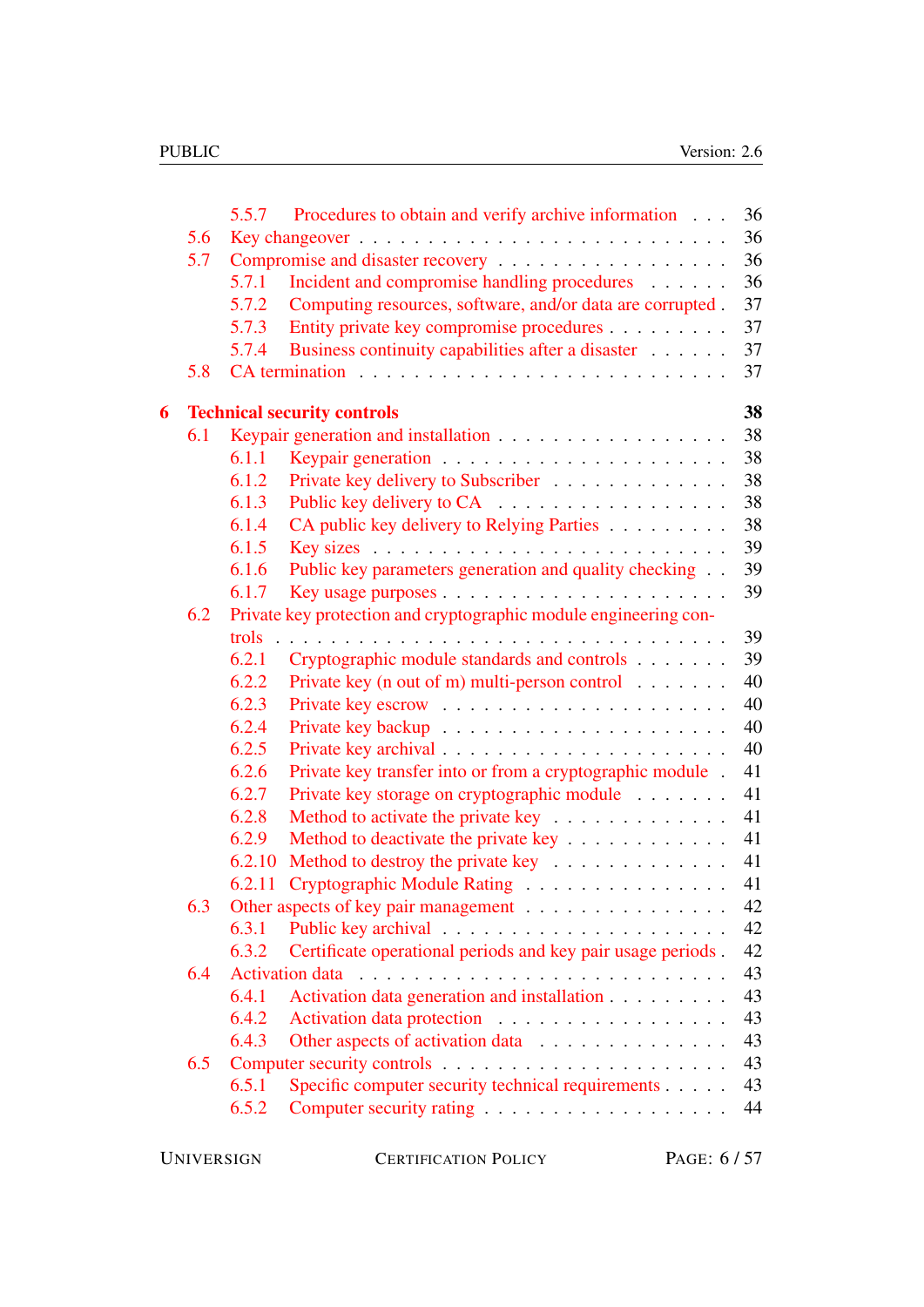|                         | 6.6 |                                                                                                        | 44       |
|-------------------------|-----|--------------------------------------------------------------------------------------------------------|----------|
|                         |     | System development controls<br>6.6.1                                                                   | 44       |
|                         |     | Security management controls<br>6.6.2                                                                  | 44       |
|                         |     | Life cycle security controls<br>6.6.3                                                                  | 44       |
|                         | 6.7 |                                                                                                        | 44       |
|                         | 6.8 |                                                                                                        | 45       |
| $\overline{\mathbf{7}}$ |     | <b>Certificate, CRL and OCSP profiles</b>                                                              | 45       |
|                         | 7.1 |                                                                                                        | 45       |
|                         |     | 7.1.1                                                                                                  | 45       |
|                         | 7.2 |                                                                                                        | 46       |
|                         | 7.3 |                                                                                                        | 46       |
| 8                       |     | <b>Compliance audit and other assessments</b>                                                          | 47       |
|                         | 8.1 | Frequency or circumstances of assessment                                                               | 47       |
|                         | 8.2 |                                                                                                        | 47       |
|                         | 8.3 | Assessor's relationship to assessed entity                                                             | 47       |
|                         | 8.4 |                                                                                                        | 47       |
|                         | 8.5 | Actions taken as a result of deficiency                                                                | 48       |
|                         | 8.6 |                                                                                                        | 48       |
|                         |     |                                                                                                        | 48       |
| 9                       |     | <b>Other business and legal matters</b>                                                                |          |
|                         | 9.1 |                                                                                                        | 48       |
|                         |     | 9.1.1                                                                                                  | 48       |
|                         |     | Revocation or status information access fees<br>9.1.2                                                  | 48       |
|                         |     | 9.1.3                                                                                                  | 48       |
|                         |     | 9.1.4                                                                                                  | 49       |
|                         | 9.2 |                                                                                                        | 49       |
|                         |     | 9.2.1                                                                                                  | 49       |
|                         |     | 9.2.2                                                                                                  | 49       |
|                         |     | 9.2.3<br>Insurance or warranty coverage for end-entities                                               | 49       |
|                         | 9.3 | Confidentiality of business information                                                                | 49       |
|                         |     | 9.3.1<br>Scope of confidential information                                                             | 49       |
|                         |     | Information not within the scope of confidential information<br>9.3.2                                  | 49       |
|                         |     | 9.3.3<br>Responsibility to protect confidential information                                            | 50       |
|                         | 9.4 |                                                                                                        | 50       |
|                         |     | 9.4.1                                                                                                  | 50       |
|                         |     | 9.4.2                                                                                                  | 50       |
|                         |     | 9.4.3<br>Non-personal information                                                                      | 50       |
|                         |     | 9.4.4<br>Responsibility to protect personal<br>9.4.5<br>Notice and consent to use personal information | 50<br>50 |

UNIVERSIGN CERTIFICATION POLICY PAGE: 7/57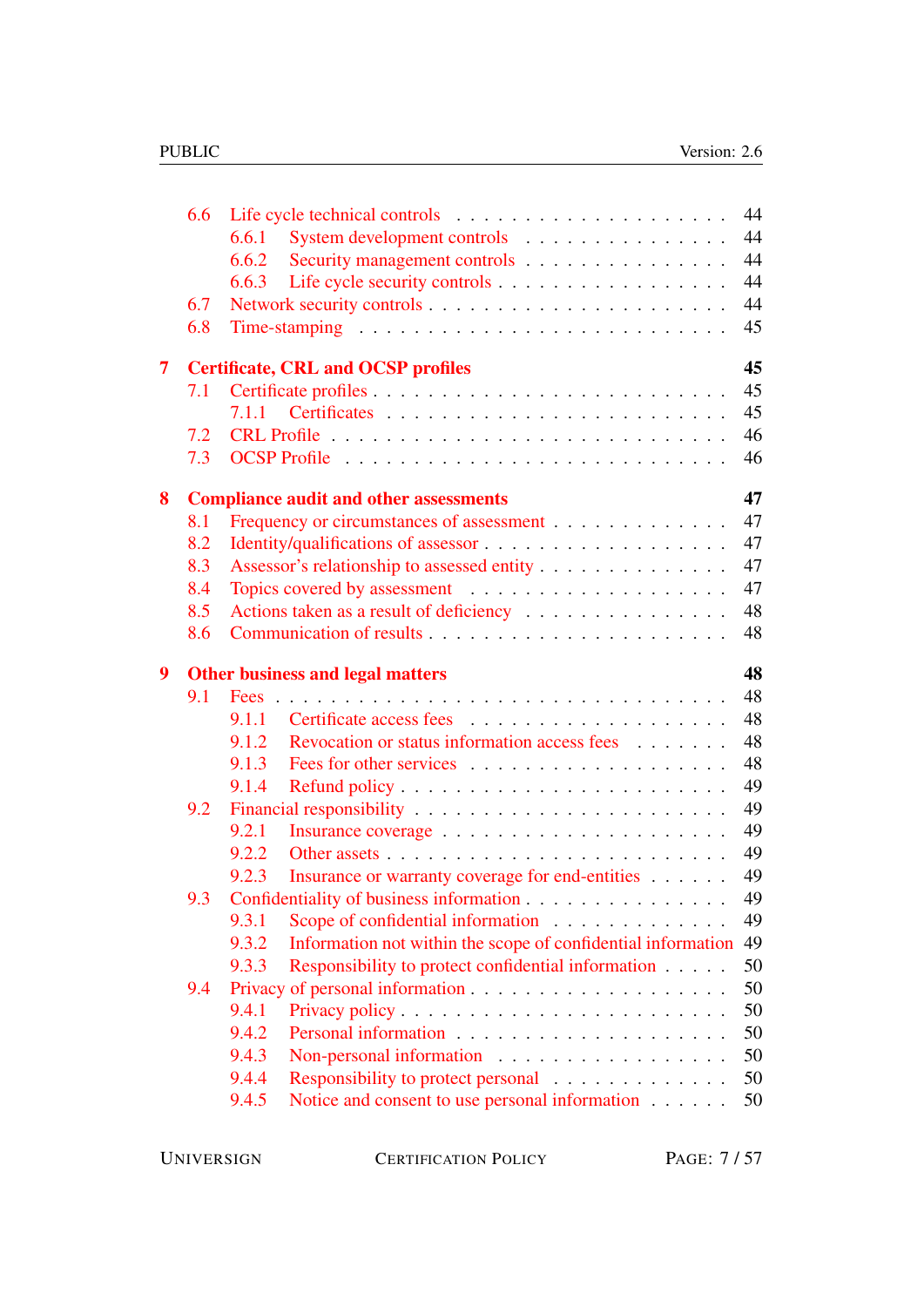|      | 9.4.6           | Disclosure pursuant to judicial or administrative process. | 50 |
|------|-----------------|------------------------------------------------------------|----|
|      | 9.4.7           | Other information disclosure circumstances                 | 50 |
| 9.5  |                 |                                                            | 51 |
| 9.6  |                 |                                                            | 51 |
|      | 9.6.1           |                                                            | 51 |
|      | 9.6.2           |                                                            | 52 |
|      | 9.6.3           |                                                            | 52 |
|      | 9.6.4           |                                                            | 52 |
|      | 9.6.5           |                                                            | 52 |
| 9.7  |                 |                                                            | 53 |
| 9.8  |                 | Limitations of liability                                   | 53 |
| 9.9  |                 |                                                            | 53 |
| 9.10 |                 |                                                            | 53 |
|      | 9.10.1          |                                                            | 53 |
|      |                 |                                                            | 53 |
|      |                 | 9.10.3 Effect of termination and survival                  | 53 |
| 9.11 |                 | Individual notices and communications with participants    | 54 |
|      | 9.12 Amendments |                                                            | 54 |
|      |                 | 9.12.1 Procedure for amendment                             | 54 |
|      |                 | 9.12.2 Notification mechanism and period                   | 54 |
|      |                 | 9.12.3 Circumstances under which OID must be changed       | 54 |
|      |                 |                                                            | 54 |
|      |                 |                                                            | 55 |
|      |                 |                                                            | 55 |
|      |                 |                                                            | 55 |
|      |                 |                                                            | 55 |
|      | 9.16.2          |                                                            | 55 |
|      | 9.16.3          |                                                            | 55 |
|      |                 | 9.16.4 Enforcement (attorneys' fees and waiver of rights)  | 55 |
|      |                 |                                                            | 55 |
| 9.17 |                 |                                                            | 55 |
|      | 9.17.1          |                                                            | 55 |
|      |                 |                                                            | 56 |
|      |                 |                                                            |    |

UNIVERSIGN CERTIFICATION POLICY PAGE: 8/57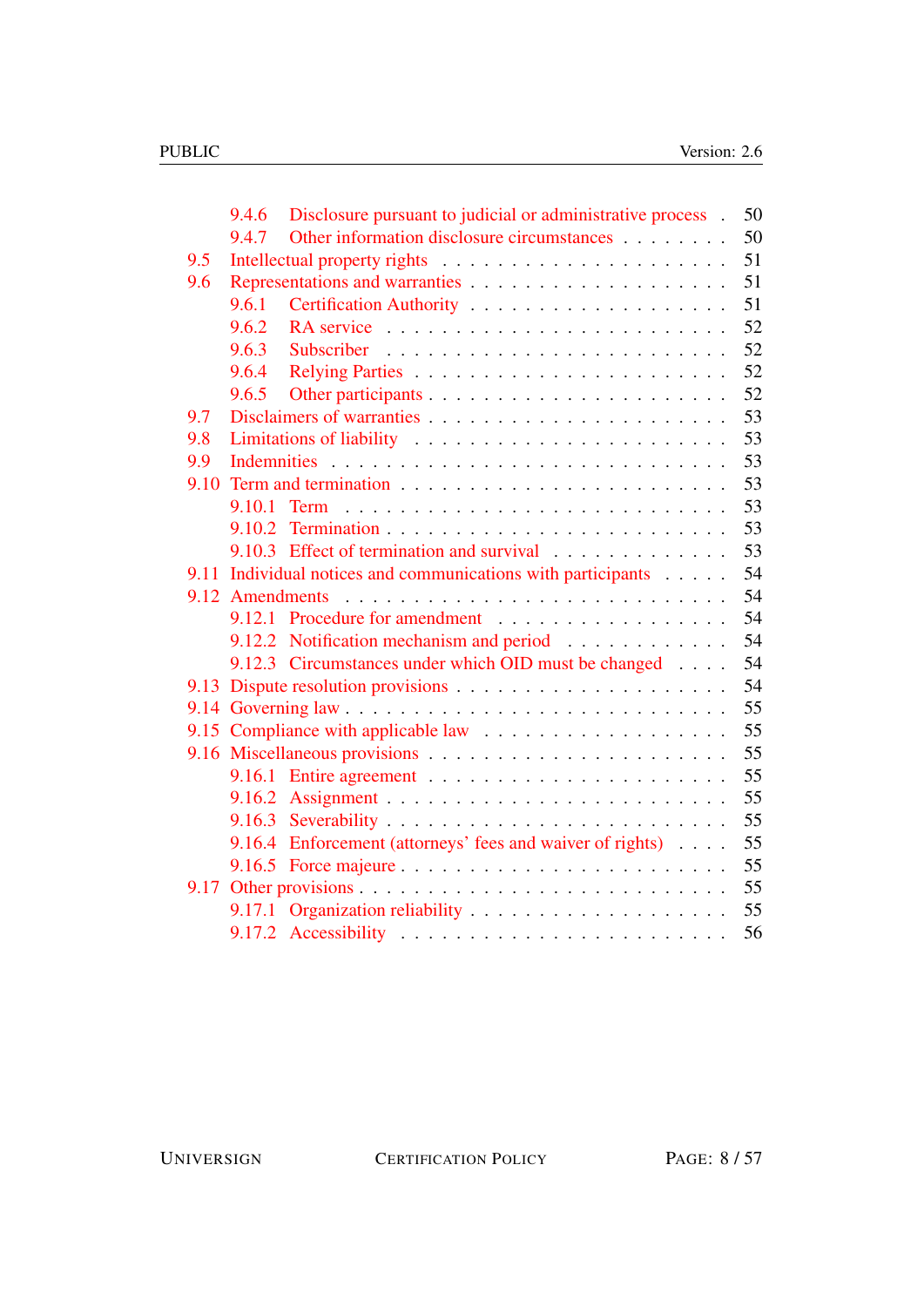# <span id="page-8-0"></span>1 Introduction

# <span id="page-8-1"></span>1.1 Overview

This Certification Policy defines the commitments of members of the UTN, for the issuance and management of electronic Certificates.

#### <span id="page-8-2"></span>1.1.1 Presentation of the Universign Trust Network

The Universign Trust Network (UTN) is a network of Certification Authorities (CA) and Timestamping Authorities (TSA) governed by common policies defined by Cryptolog International.

In this document, the term UTN refers, based on its context of use, to the Universign Trust Network or to Cryptolog International, the company in charge of its control and management.

The UTN particularly comprises:

- Primary Certification Authorities (Primary CAs);
- Intermediate Certification Authorities (Intermediate CAs);
- Timestamping Certification Authorities (Timestamping CAs);
- Timestamping Authorities (TSAs);
- Certificate Subscribers;
- Relying Parties.

#### <span id="page-8-3"></span>1.1.2 Organisation of the Universign Trust Network

The Certification Authorities operate according to a hierarchically structured chain of trust. The Primary CAs issue Certificates to the Intermediate CAs who, in turn, issue Certificates to natural persons or legal persons (the Subscribers). The Timestamping Units (TSU) of the Timestamping Authorities (TSAs) receive Certificates from the Timestamping CAs and issue Timestamps. The Timestamping CAs may receive Certificates from the Primary CAs.

The Relying Parties rely on the information contained in the Certificates of the Subscribers and the Timestamps.

The UTN:

- publishes the Certification Policy governing the CAs;
- publishes the Timestamping Policy governing the TSAs;

UNIVERSIGN CERTIFICATION POLICY PAGE: 9/57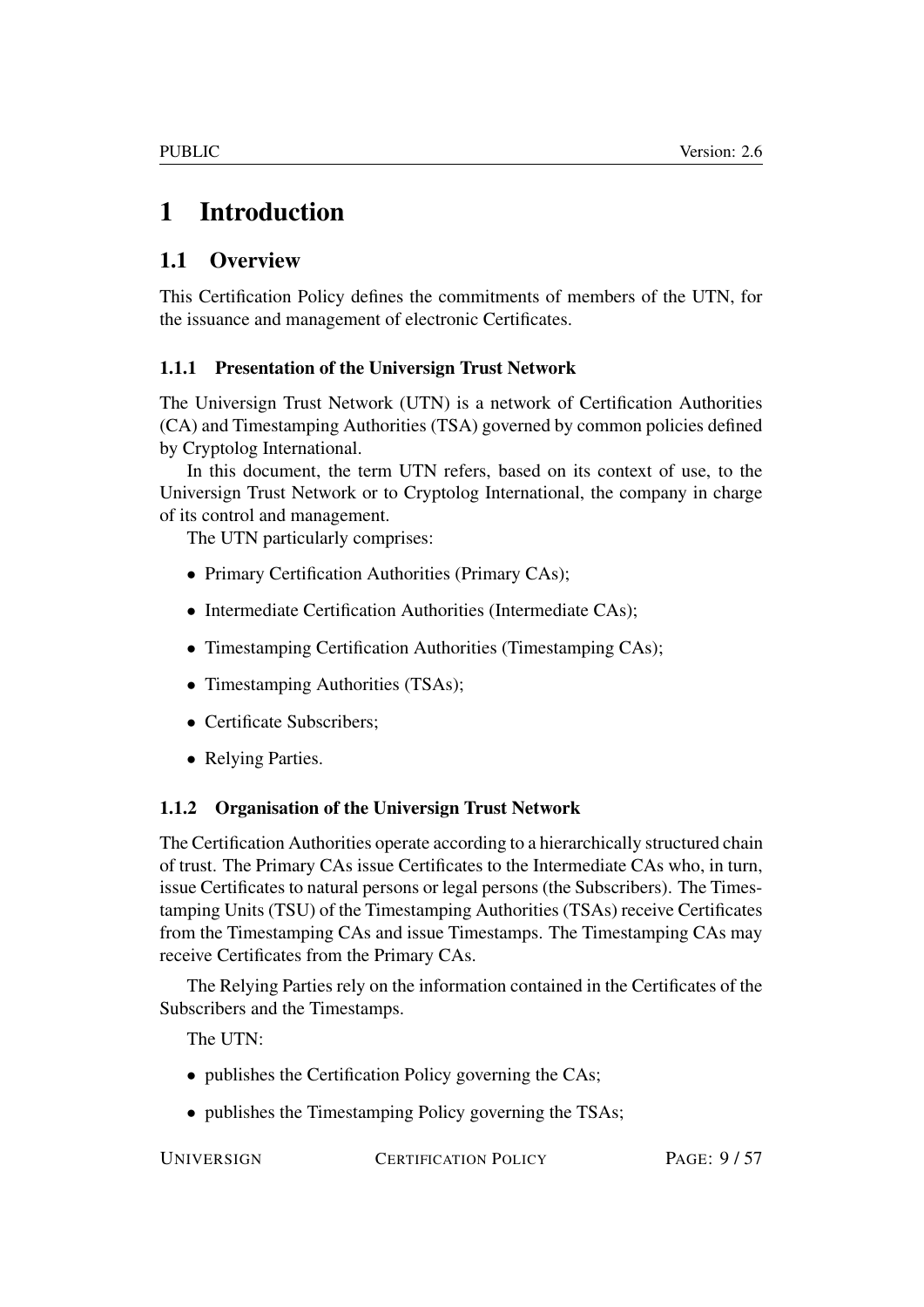• manages the Primary CAs of the network.

The members of UTN:

- publish their Practice Statements;
- manage the CAs and TSAs associated with the services that they offer.



Figure 1: Organisation of the UTN

The UTN ensures the validation, management and application of the CP and the TSP. The UTN also ensures the consistency of the documentary references (User Agreement, CPS, TSPS, etc.) associated with its Policies. Every member authority of the UTN defines one or more Practice Statements in accordance with UTN 's Policy.

All requests of membership to the network or revocation of a Certificate of a CA or a TSU from the network must be addressed to the UTN. The components of the application file for membership to the network or revocation are communicated by UTN to the eligible bodies that request them.

The UTN monitors the audits and/or compliance controls conducted by members of the network. The UTN decides on the actions to be taken, and ensures that they are applied. It arbitrates disputes between its members.

The UTN may audit its members. The Certificates (Intermediate CAs or TSU) of UTN members may be revoked at any time, pursuant to the cases defined in this CP.

The UTN may delegate all or some of its functions.

UNIVERSIGN CERTIFICATION POLICY PAGE: 10/57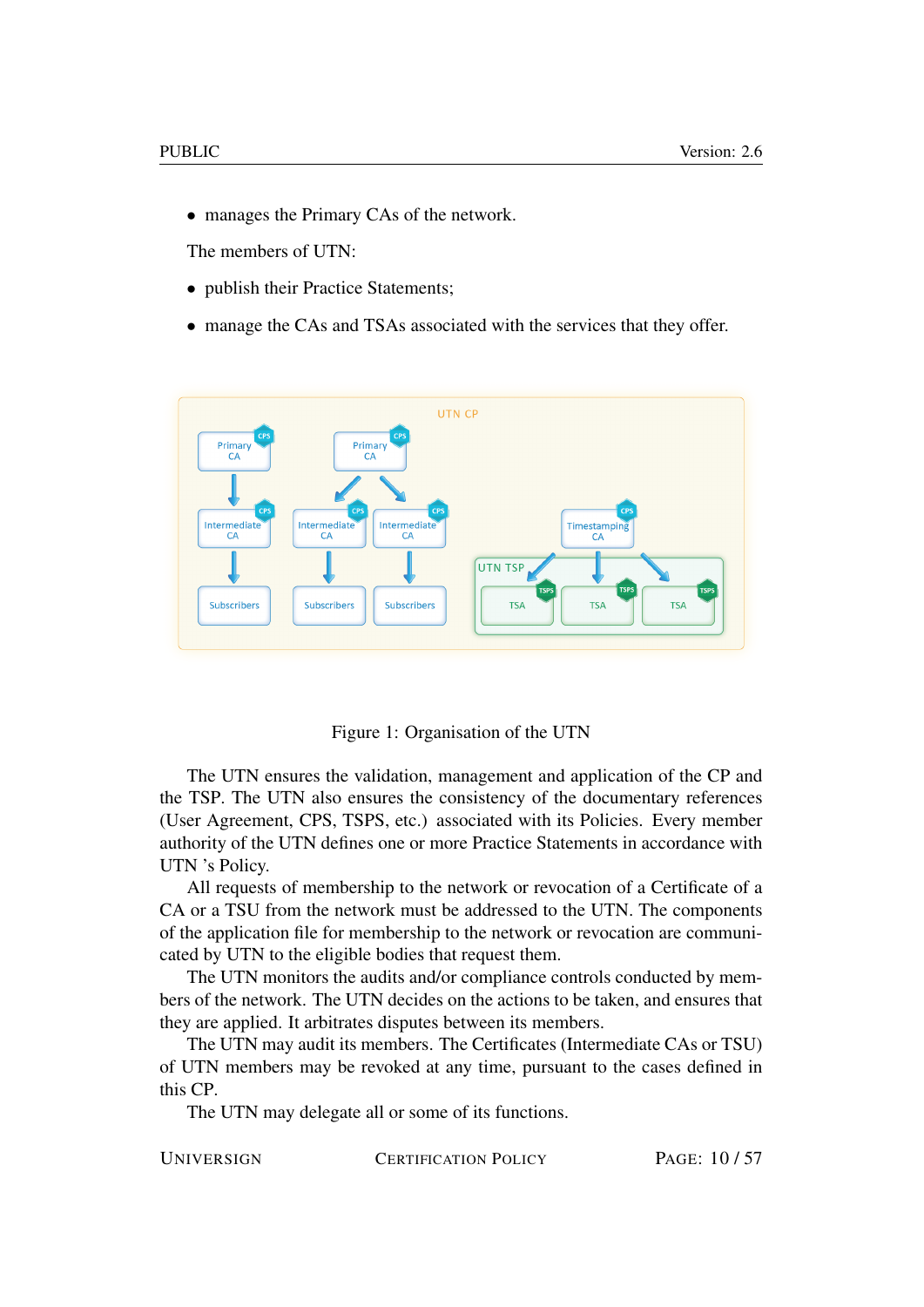# <span id="page-10-0"></span>1.2 Document name and identification

This document is the Certification Policy of the UTN.

This Certification Policy (CP) is common to all Certification Authorities that are members of the UTN. It defines the commitments of the member CAs of the network in terms of security and organisation of the processes for the issue, management and revocation of Certificates issued by the member CAs.

An OID is used for each type of Certificates issued in accordance with this CP. The Certificates corresponding to types  $1.3.6.1.4.1.15819.5.1.3.1/15/6/7$  are recognised as qualified within the meaning of the eIDAS regulation (EU) No. 910/2014.

- natural person Certificates, in compliance with [ETSI 319 411-2] level QCPn, corresponding to OID 1.3.6.1.4.1.15819.5.1.3.1;
- legal person Certificates, in compliance with [ETSI 319 411-2] level QCP-1, corresponding to OID 1.3.6.1.4.1.15819.5.1.3.5;
- natural person Certificates, in compliance with [ETSI 319 411-2] level QCPn-qscd, corresponding to OID 1.3.6.1.4.1.15819.5.1.3.6;
- natural person Certificates, in compliance with [ETSI 319 411-2] level QCP-1-QSealCD, corresponding to OID 1.3.6.1.4.1.15819.5.1.3.7;
- natural person Certificates, in compliance with [ETSI 319411-1] level LCP, corresponding to OID 1.3.6.1.4.1.15819.5.1.3.3;
- legal person Certificates, in compliance with [ETSI 319 411-1] level LCP, corresponding to OID 1.3.6.1.4.1.15819.5.1.3.4.

# <span id="page-10-1"></span>1.3 UTN participants

#### <span id="page-10-2"></span>1.3.1 Certification Authorities

A Certification Authority (CA) refers to the authority in charge of creating, issuing, managing and revoking Certificates in pursuance of the Certification Policy.

Every member of the UTN defines one governing body for each CA: the Approval Board. It is empowered with the authorisations needed to:

UNIVERSIGN CERTIFICATION POLICY PAGE: 11/57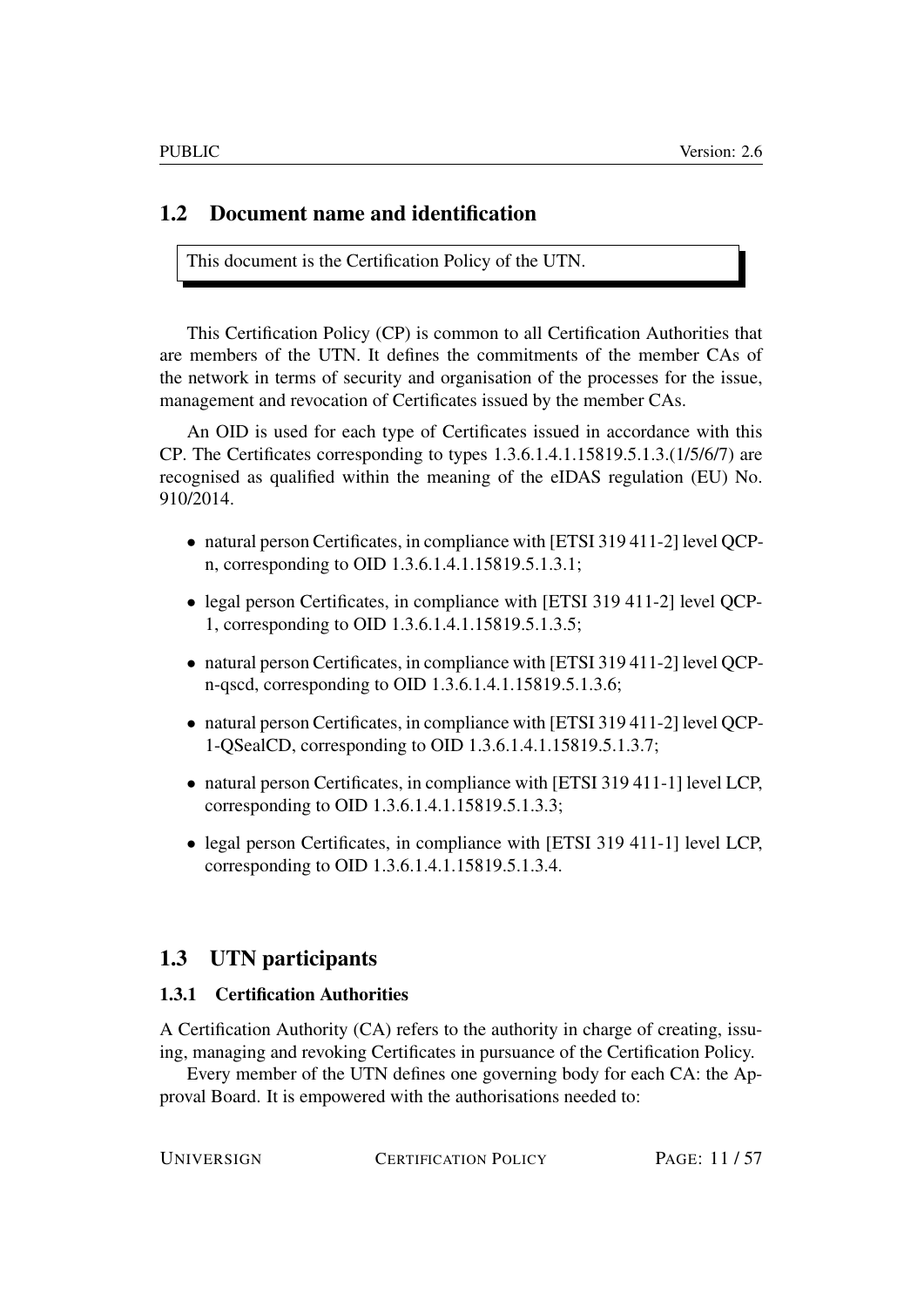- define and approve the Certification Practice Statement of the CA (CPS) in accordance with this CP;
- define the process for updating the CPS:
- inform the UTN about and provide it with the CPS and its revisions.

#### <span id="page-11-0"></span>1.3.2 Registration Authorities

The Registration Authority (RA) is a component of the CA, in charge of identifying and authenticating Certificate applicants.

#### <span id="page-11-1"></span>1.3.3 Subscribers

The Certificate Subscriber is the natural person or legal person who owns the Certificate. The Subscriber must have accepted the terms and conditions defined in the Subscriber Agreement.

#### <span id="page-11-2"></span>1.3.4 Timestamping Authorities

A Timestamping Authority (TSA) refers to the authority in charge of creating and issuing Timestamps in accordance with the Timestamping Policy.

Every member of the UTN defines one governing body for each TSA: the Approval Board. It is empowered with the authorisations needed to:

- define and approve the certification practices of the TSA (TSPS) in accordance with this TSP;
- define the process for updating the TSPS;
- inform UTN about and provide it with the TSPS and its revisions.

The Certification Authorities issue Certificates for the Timestamping Units of the TSAs. These Certificates allow the Relying Parties to identify the TSA. The Certificates of TSUs are issued by a Timestamping CA of the UTN.

#### <span id="page-11-3"></span>1.3.5 Relying parties

The Relying Parties are natural persons or legal persons who desire, for their own needs, to use the information contained in a Certificate or a Timestamp or to verify the validity of the Timestamp or Certificate. It is the duty of the Relying Parties to verify the information related to the revocation status of the Certificate.

The Relying Parties are subject to the stipulations of the Relying Party Agreement.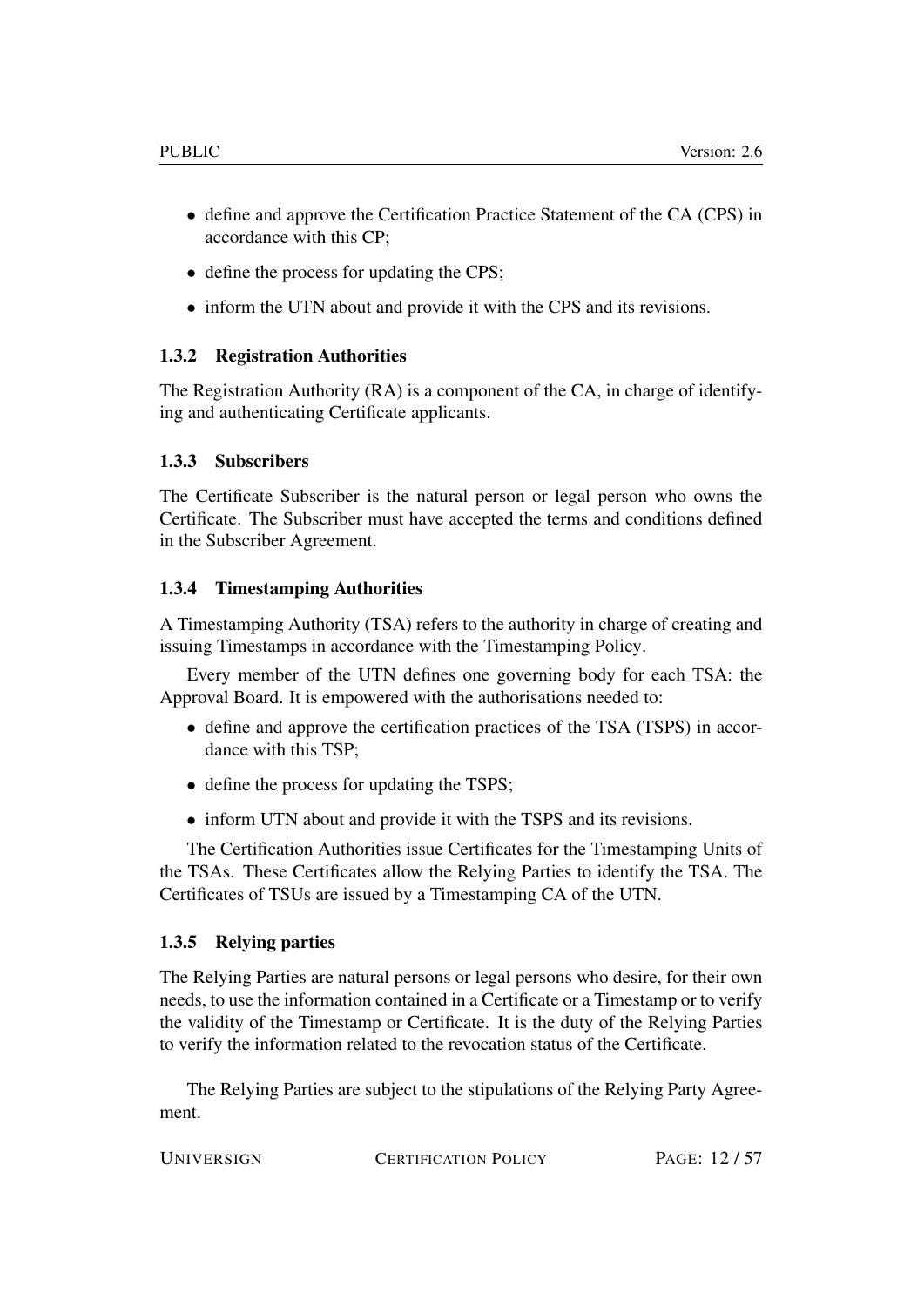#### <span id="page-12-0"></span>1.3.6 Certificate Officer

A Certificate Officer is a natural person who:

- carries out the tasks related to the life cycle of a Certificate of a legal person (from the Certificate application to its revocation);
- controls the use of the private key corresponding to this Certificate.

The Certificate Officer is appointed by the Certificate Subscriber. The Certificate Officer has a contractual, hierarchical or regulatory link with the legal person holding the Certificate and must be expressly mandated by it. The Certificate Officer must comply with the conditions stated in this CP, by the mandate that binds him to the Subscriber and by the Subscriber Agreement.

The Certificate Officer may need to be changed during the validity period of the Certificate (departure of the Certificate Officer from the entity, change of assignment and responsibilities in the entity, etc.). The Subscriber must immediately inform the CA about the departure or revocation of a Certificate Officer and appoint a new Certificate Officer. The CA must revoke a Certificate for which the Certificate Officer is no longer identified.

# <span id="page-12-1"></span>1.4 Certificate usage

#### <span id="page-12-2"></span>1.4.1 Appropriate Certificate uses

Keypairs and Certificates of CAs The keypairs associated with the CA Certificates can be used to sign:

- the Certificates of Intermediate CAs (for Primary CAs);
- the Certificates of Subscribers (for Intermediate CAs);
- the CRL and/or OCSP responses of the CA;
- the Certificates of technical components of its infrastructure.

#### Keypairs and Certificates of Subscribers

The keypairs associated with the Certificates issued by the CA are intended to be used by the Subscribers for:

• signing documents with an electronic signature (for natural person Certificates issued by an Intermediate CA);

UNIVERSIGN CERTIFICATION POLICY PAGE: 13/57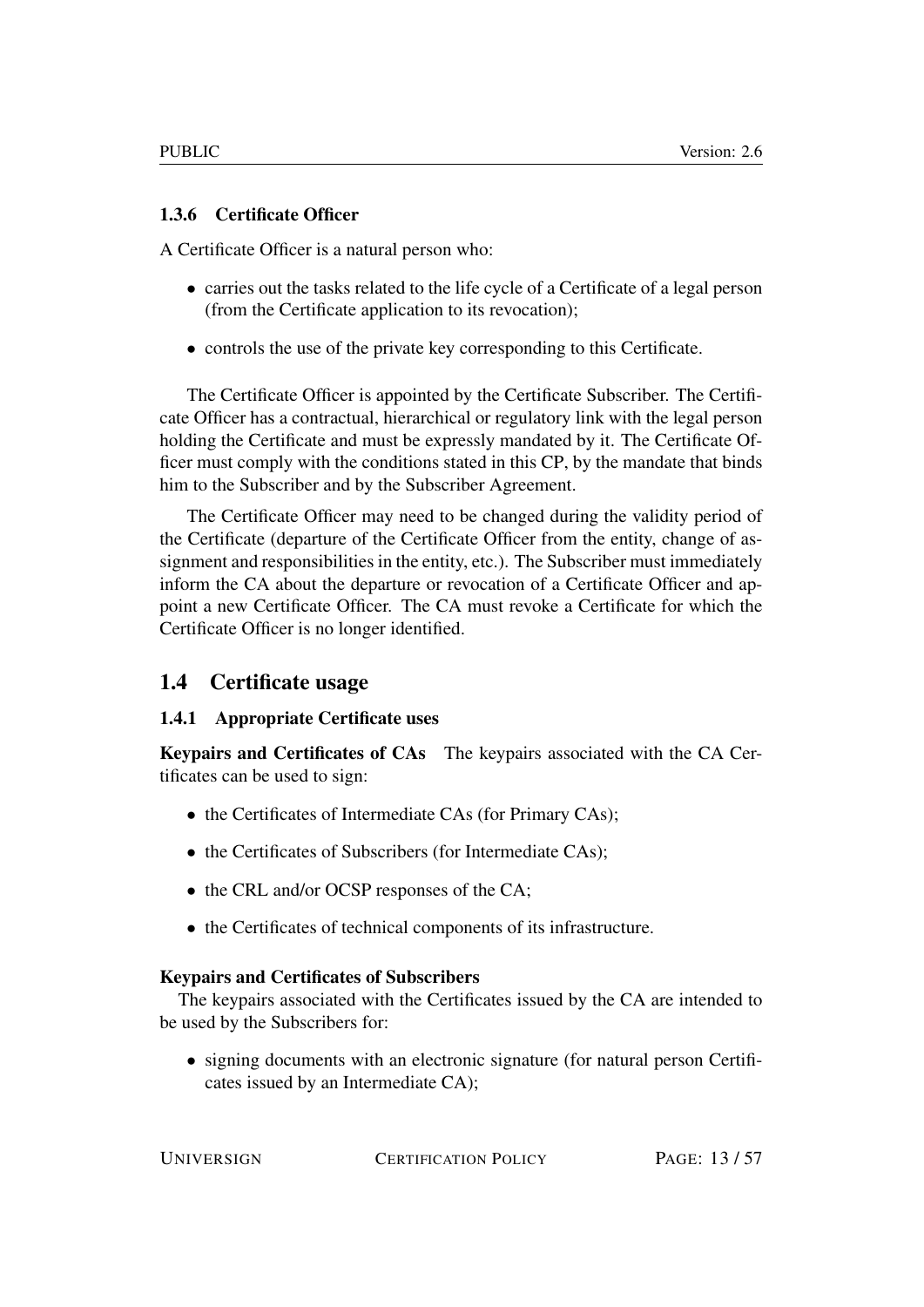- sealing documents with an electronic seal (for legal person Certificates issued by an Intermediate CA);
- issuing Timestamps (for Certificates issued by a Timestamping CA).

#### <span id="page-13-0"></span>1.4.2 Prohibited Certificate uses

Any use other than those specified in paragraph [1.4.1](#page-12-2) is forbidden.

# <span id="page-13-1"></span>1.5 Policy administration

#### <span id="page-13-2"></span>1.5.1 Organization administering the document

```
Universign Trust Network
Universign
7, rue du Faubourg Poissonnière, 75009 Paris, France
contact@universign.com
```
#### <span id="page-13-3"></span>1.5.2 Contact person

Any questions related to this document may be addressed to:

The Policy Manager Universign Trust Network Universign 7, rue du Faubourg Poissonnière, 75009 Paris, France <contact@universign.com>

#### <span id="page-13-4"></span>1.5.3 Person determining CP suitability for the policy

The UTN determines the appropriateness of a CPS as regards the CP.

#### <span id="page-13-5"></span>1.5.4 CPS approval procedures

The UTN pronounces the compliance of CPS with the CP according to an approval process that it defines at its discretion. This approval process includes audits conducted by UTN.

UNIVERSIGN CERTIFICATION POLICY PAGE: 14/57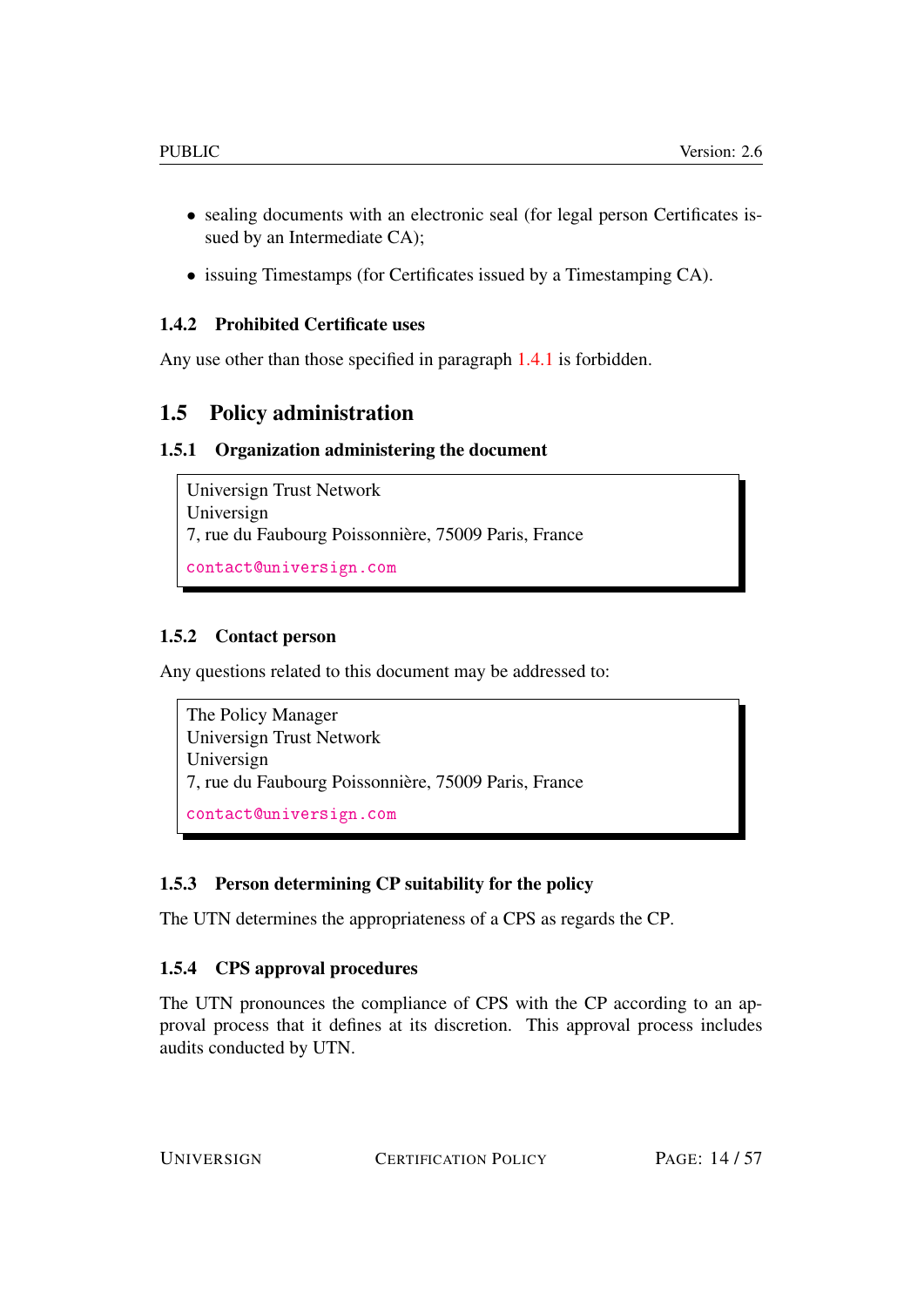#### <span id="page-14-0"></span>1.6 Definitions and acronyms

The terms used in this document are as follows:

Certificate Refers to the electronic file issued by the Certification Authority, comprising identification elements of its Subscriber and a cryptographic key allowing the verification of the Electronic Signature or Electronic Seal for which it is used.

#### Certification Authority (CA)

Refers to the authority in charge of creating, issuing, managing and revoking Certificates in pursuance of the Certification Policy.

- Certification Policy (CP) Refers to all the rules that the CA must comply with for implementing the certification service.
- Certification Practice Statement (CPS) Refers to the practices (organisation, operating procedures, technical and human resources) applied by the CA to implement its electronic certification service. These practices are compliant with the CP (s) that the CA has pledged to comply with.
- Certificate Revocation List (CRL) Refers to the list identifying the Certificates issued and later revoked by the Certification Authority.
- **Object IDentifier** (OID) Refers to the unique identification numbers organised hierarchically, which particularly enable referencing the conditions applicable to the certification or timestamping service, e.g. Certification or Timestamping Policy, Certificate family, Certification or Timestamping Practice Statements.
- Online Certificate Status Protocol (OCSP) A protocol that allows the Relying Parties to verify the status of a Certificate.

#### Registration Authority (RA)

Refers to the authority in charge of implementing the identification and authentication procedures for Certificate applications.

#### Relying Party Agreement

Refers to the agreement governing the relations between UTN and the Relying Parties.

#### Subscriber Agreement

Refers to the agreement governing the relations between the CA and the Subscriber.

UNIVERSIGN CERTIFICATION POLICY PAGE: 15/57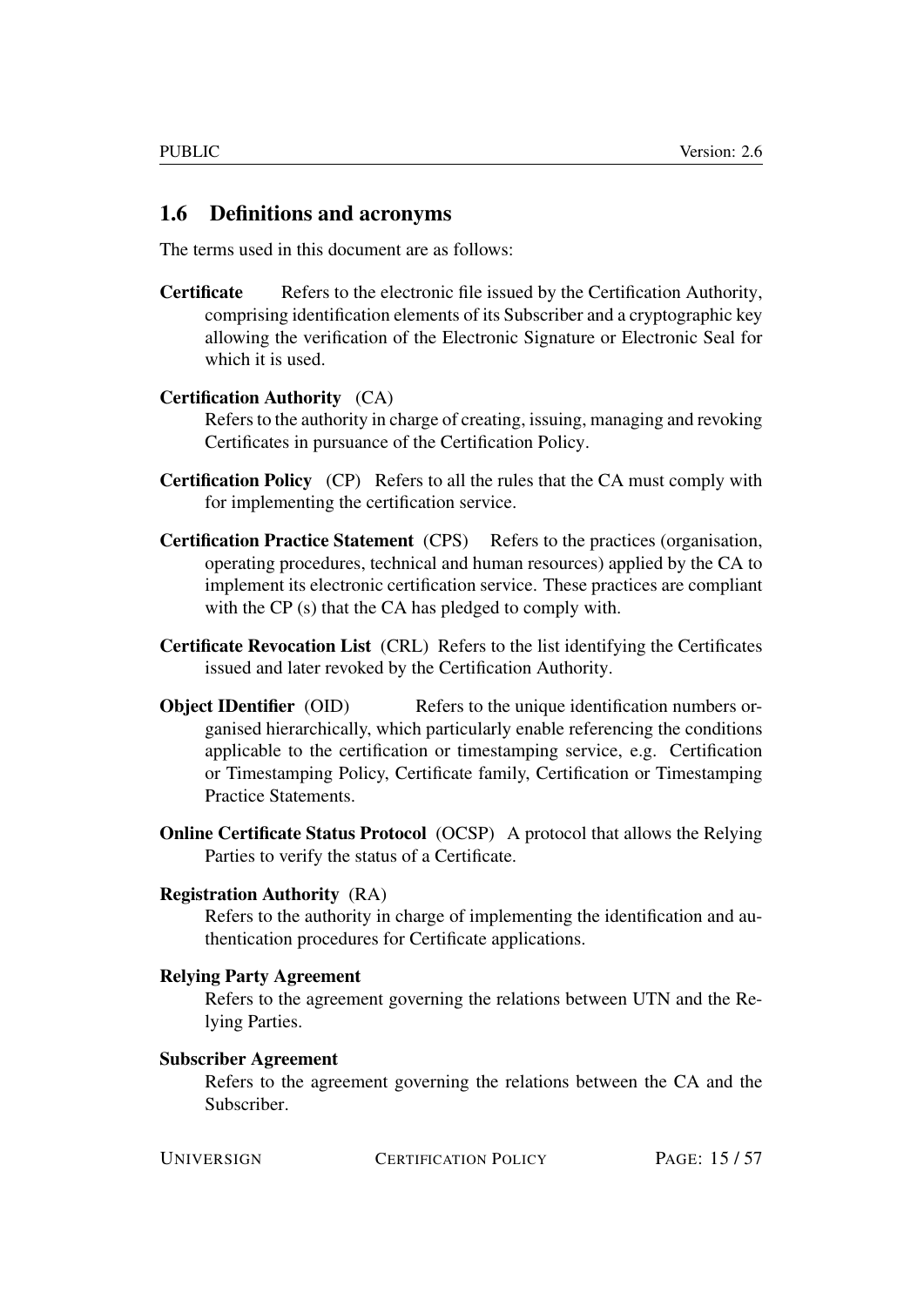- **Timestamp** Refers to the electronic file issued by the Timestamping Authority, which binds the representation of a piece of data to a particular time, thereby establishing proof that the data existed at the said moment.
- **Timestamping Authority** (TSA) Refers to the authority in charge of creating and issuing Timestamps in pursuance of the Timestamping Policy.
- Timestamping Policy (TSP) Refers to all the rules that the TSA must comply with for implementing the timestamping service.
- Timestamping Practice Statement (TSPS) Refers to the practices (organisation, operating procedures, technical and human resources) applied by the TSA to implement its timestamping service. These practices are compliant with the TSP (s) that the TSA has pledged to comply with.
- **Timestamping Unit** (TSU) Set of hardware and software used by the TSA to create Timestamps. The TSU is identified via a unique key for sealing Timestamps.

# <span id="page-15-0"></span>2 Publication and repository responsibilities

# <span id="page-15-1"></span>2.1 Repositories

The CA publishes information related to the service that it provides (see [2.2\)](#page-15-2).

The UTN publishes the CP in force and its prior versions as well as the Relying Party Agreement.

# <span id="page-15-2"></span>2.2 Published information

The CA pledges to inform the Subscribers and the Relying Parties about:

- the CP applicable to the Certificates that they use;
- the terms of use of the certification service:
- the CPS related to the applicable CP:
- the CRLs published in accordance with the requirements of the CP applicable to the Certificates;
- the currently valid Certificates of the CA.

The UTN provides the CA with a publishing website accessible at the address <http://docs.universign.eu> for providing the published information.

CERTIFICATION POLICY PAGE: 16/57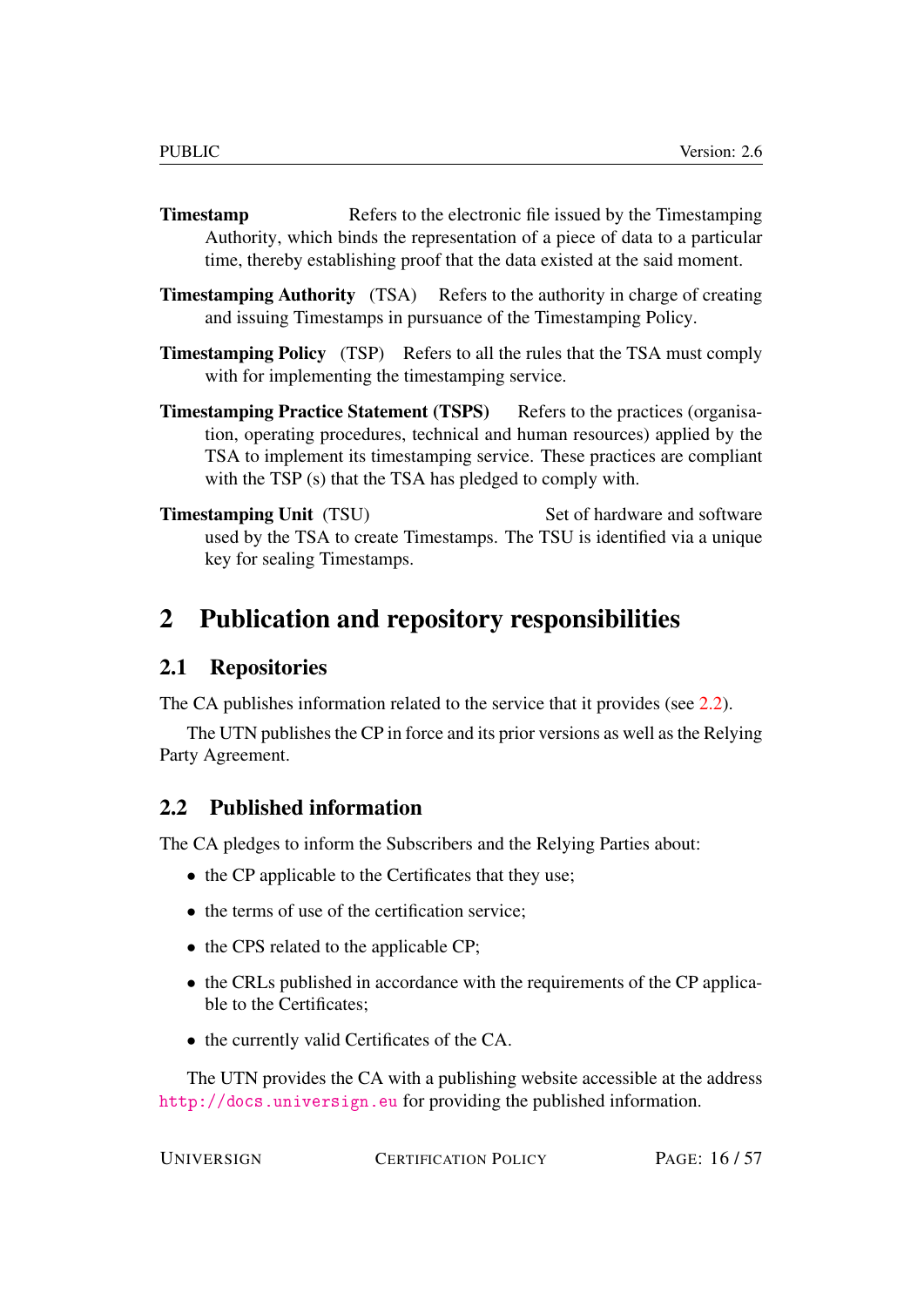# <span id="page-16-0"></span>2.3 Time and frequency of publication

The time and frequency vary according to the information concerned:

- The CRLs are published every hour for Intermediate CAs and every day for the Primary CAs.
- The CA Certificates are distributed or uploaded before use.
- The CP, CPS and Relying Party Agreement are published after every update.

# <span id="page-16-1"></span>2.4 Access Controls on repositories

The published information is made public in accordance with section [2.1.](#page-15-1) They can be freely accessed in read-only mode.

Additions, deletions and modifications of this information are limited to only those persons who are authorised by the entity in charge of the published information.

# <span id="page-16-2"></span>3 Identification and Authentication

# <span id="page-16-3"></span>3.1 Naming

#### <span id="page-16-4"></span>3.1.1 Types of names

The names used are compliant with the specifications of standard X.500.

The CA and the Subscriber are identified by an explicit name: the "Distinguished Name" ("DN " hereinafter) of type X.501. The DN fields and their semantics are given in the table below.

A CA may use additional fields that it defines in its CPS.

Natural person Certificates Natural person Certificates issued by the CA contain the following fields in the DN: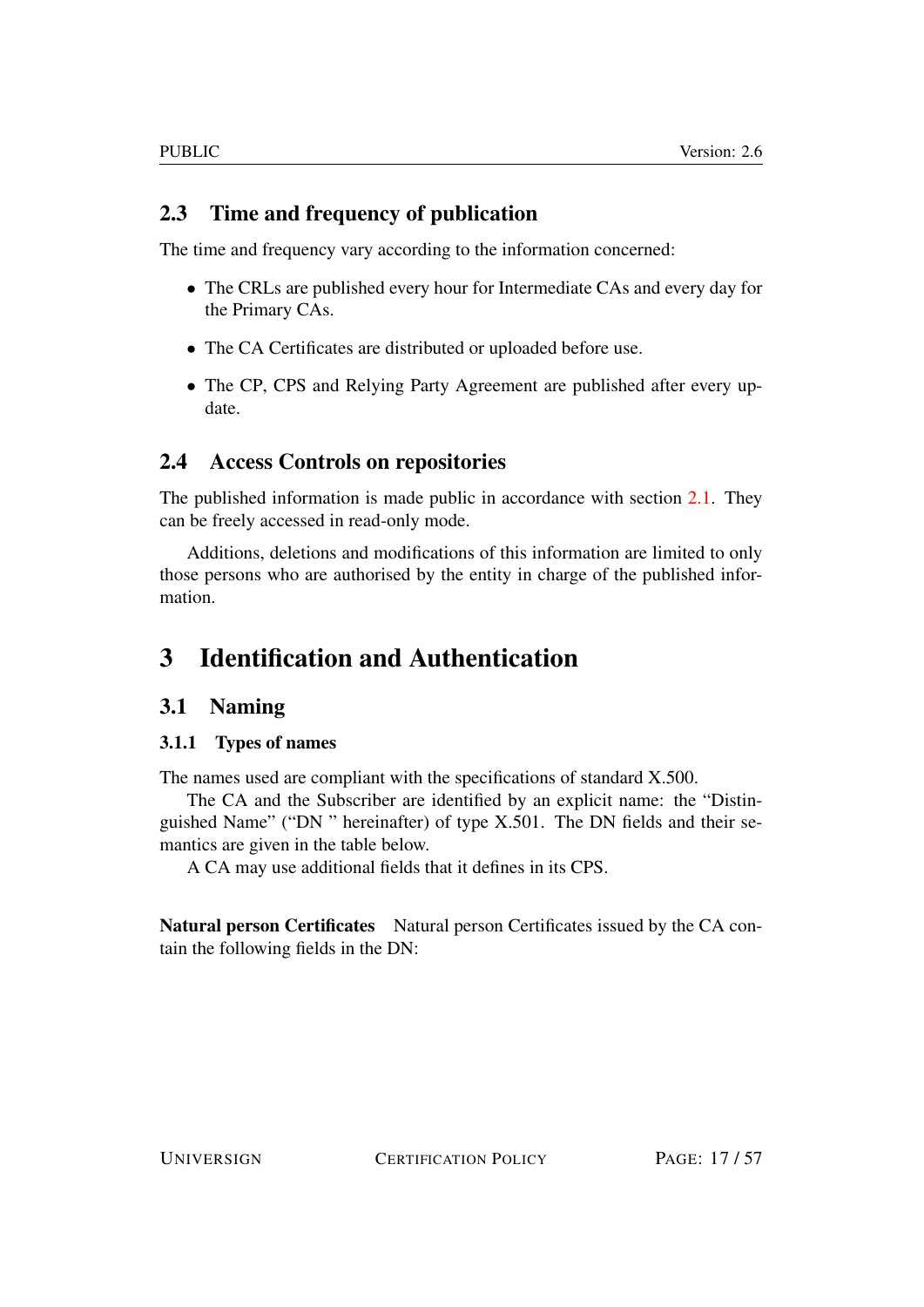| Field        | Mandatory      | <b>Field Semantic</b>                                                                                                    |         |
|--------------|----------------|--------------------------------------------------------------------------------------------------------------------------|---------|
| C            | <b>Yes</b>     | Nationality of the CA                                                                                                    |         |
| givenName    | Yes            | Given name of the natural person                                                                                         | Yes     |
| surname      | <b>Yes</b>     | Surname of the natural person                                                                                            | Yes     |
| 0            | N <sub>0</sub> | Designation of the legal person to which the natural person<br>is linked                                                 | Yes     |
| OΙ           | No.            | Legal unique identifier of the legal person to which the natu-<br>ral person is linked, structured as per ETSI 319 412-1 | Yes     |
| SERIALNUMBER | <b>Yes</b>     | The serial number assigned by the RA                                                                                     | $Yes-1$ |
| CΝ           | <b>Yes</b>     | Usual given name and surname of the natural person                                                                       | Yes     |

Legal person Certificates Legal person Certificates issued by the CA contain the following fields in the DN:

| Field | Mandatory      | <b>Field Semantic</b>                                                     | Verified |
|-------|----------------|---------------------------------------------------------------------------|----------|
| C     | Yes            | Country of establishment of the Subscriber                                | Yes      |
| ST    | N <sub>o</sub> | State/Region of the Subscriber                                            | Yes      |
| L     | N <sub>0</sub> | City of the Subscriber                                                    | Yes      |
| n.    | <b>Yes</b>     | Legal name of the Subscriber                                              | Yes      |
| ΟI    | <b>Yes</b>     | Legal unique identifier of the Subscriber, structured as per ETSI 319412- | Yes      |
|       |                |                                                                           |          |
| CN    | Yes            | Free named referring to the organization                                  | Yes      |

#### <span id="page-17-0"></span>3.1.2 Need for names to be meaningful

The names chosen to designate the Certificate Subscribers must be meaningful, and must allow directly or indirectly identifying the Certificate Subscriber.

#### <span id="page-17-1"></span>3.1.3 Anonymity or pseudonymity of Subscribers

The anonymity or pseudonymity of Subscribers is forbidden.

UNIVERSIGN CERTIFICATION POLICY PAGE: 18/57

<sup>&</sup>lt;sup>1</sup>It will only be verified that this number is unique.

<sup>&</sup>lt;sup>2</sup>It will only be verified that the name is meaningful (see Sect.  $3.1.2$ )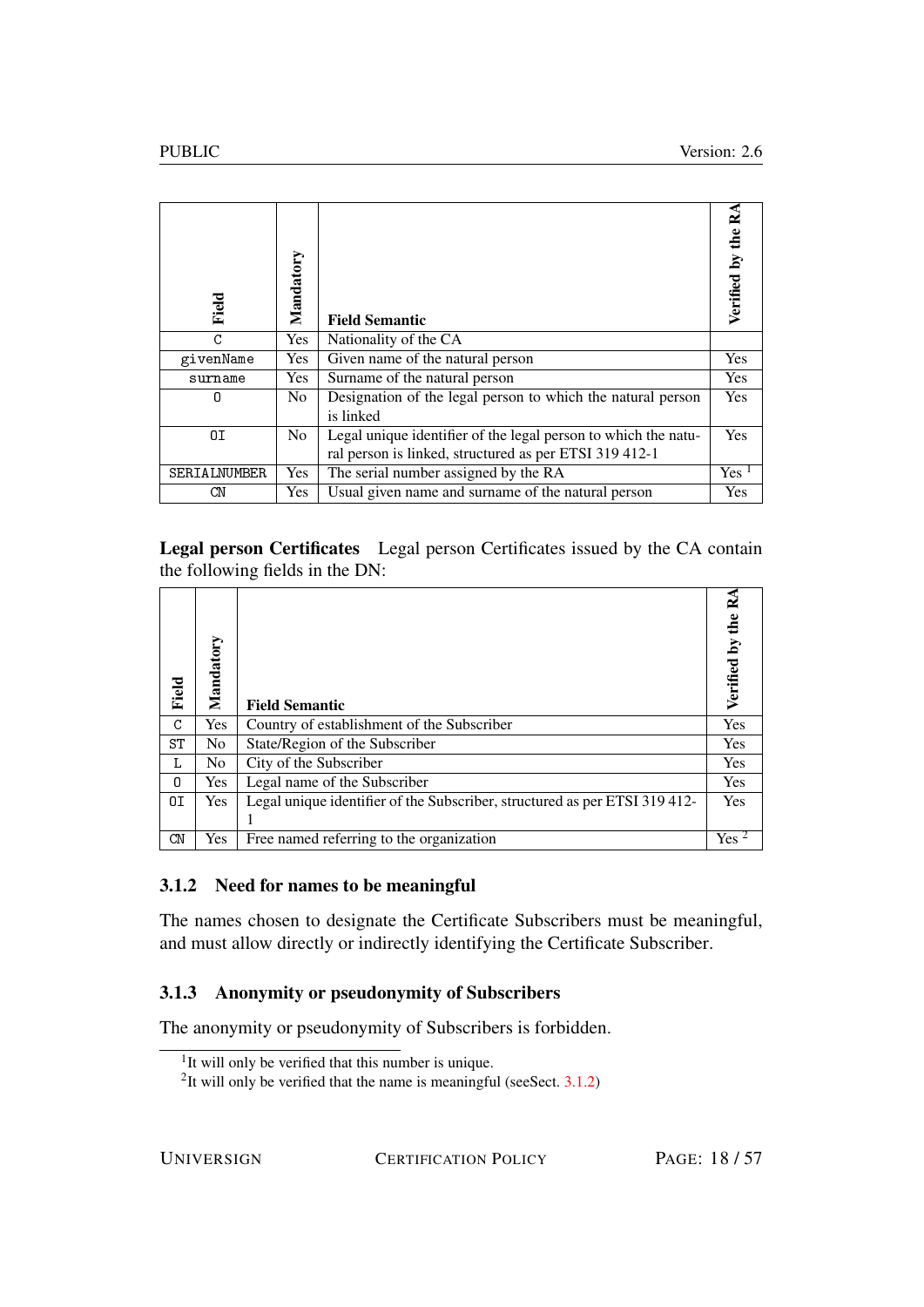#### <span id="page-18-0"></span>3.1.4 Rules for interpreting various name forms

No specific commitment.

#### <span id="page-18-1"></span>3.1.5 Uniqueness of names

The same DN cannot be assigned by a CA to different Subscribers.

#### <span id="page-18-2"></span>3.1.6 Recognition, authentication, and role of trademarks

The Subscribers declare that they possess the intellectual property rights associated with the names, brands, domain name or any other distinctive sign contained in their Certificate. The CA does not carry out any verification of these rights, but is still authorised to reject a Certificate application or to revoke a Certificate in case of a dispute regarding these distinctive signs. The CA cannot be held liable in the event of an unauthorised use of elements protected by intellectual property rights.

# <span id="page-18-3"></span>3.2 Initial identity validation

#### <span id="page-18-4"></span>3.2.1 Method to prove possession of private key

If it generates its keypair, a Subscriber must prove to the CA issuing the Certificate, by appropriate means, that it is indeed in possession of the private key corresponding to the public key to be certified.

#### <span id="page-18-5"></span>3.2.2 Authentication of organization identity

Irrespective of the type of Certificate issued, the future Certificate Subscriber must provide the information and documents that can be used to justify its identity and the information that it wishes to have appear on the Certificate. Only the information strictly necessary for issuing the Certificate will be requested by the CA. A copy of the identity proof documents will be safely preserved by the CA in the registration file of the Subscriber. The CA validates the identity of a natural person via a physical face-to-face meeting or a method known to be equivalent to the former for issuing qualified Certificates. The CA informs the Certificate applicant of the possible use of the transmitted information (email address, phone number, etc.) as authentication elements.

#### <span id="page-18-6"></span>3.2.3 Authentication of individual identity

See [3.2.2.](#page-18-5)

UNIVERSIGN CERTIFICATION POLICY PAGE: 19/57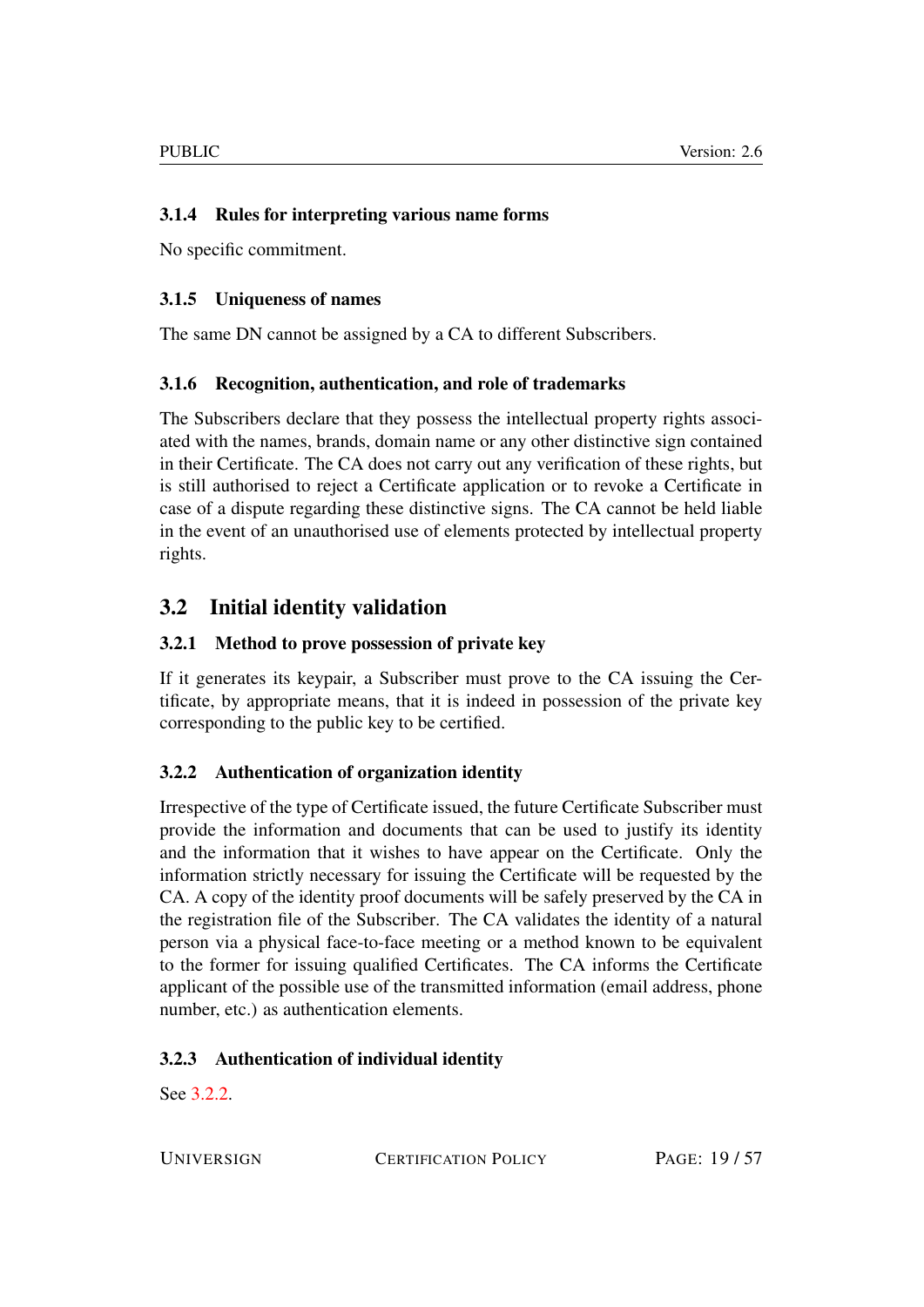# <span id="page-19-0"></span>3.2.4 Non-verified Subscriber information

Information that is not verified by the RA is specified in section [3.1.1.](#page-16-4)

### <span id="page-19-1"></span>3.2.5 Validation of authority

The RA verifies the authorisation of a natural person to represent a legal person during the validation of the Subscriber 's identity.

# <span id="page-19-2"></span>3.2.6 Criteria for interoperation

Not applicable.

# <span id="page-19-3"></span>3.3 Identification and authentication for re-key requests

The keys associated with the Certificates are not renewed.

# <span id="page-19-4"></span>3.3.1 Identification and authentication for routine re-key

Not applicable.

# <span id="page-19-5"></span>3.3.2 Identification and authentication for re-key after revocation

Not applicable.

# <span id="page-19-6"></span>3.4 Identification and authentication for revocation request

The RA authenticates the revocation applicant, mainly on the basis of the information contained in the registration file in the case of a revocation application of a Certificate intended for a natural person. It also verifies the applicant's authorisation in accordance with section [4.9.2](#page-25-0) in case of a revocation application of a Certificate intended for a legal person.

# <span id="page-19-7"></span>4 Certificate Life-Cycle Operational Requirements

# <span id="page-19-8"></span>4.1 Certificate application

# <span id="page-19-9"></span>4.1.1 Who can submit a Certificate application

The Certificate application is sent by the Subscriber or by a person expressly appointed by the Subscriber (i.e. the prior consent of the future Subscriber is compulsory).

| <b>UNIVERSIGN</b> | <b>CERTIFICATION POLICY</b> | PAGE: 20/57 |
|-------------------|-----------------------------|-------------|
|                   |                             |             |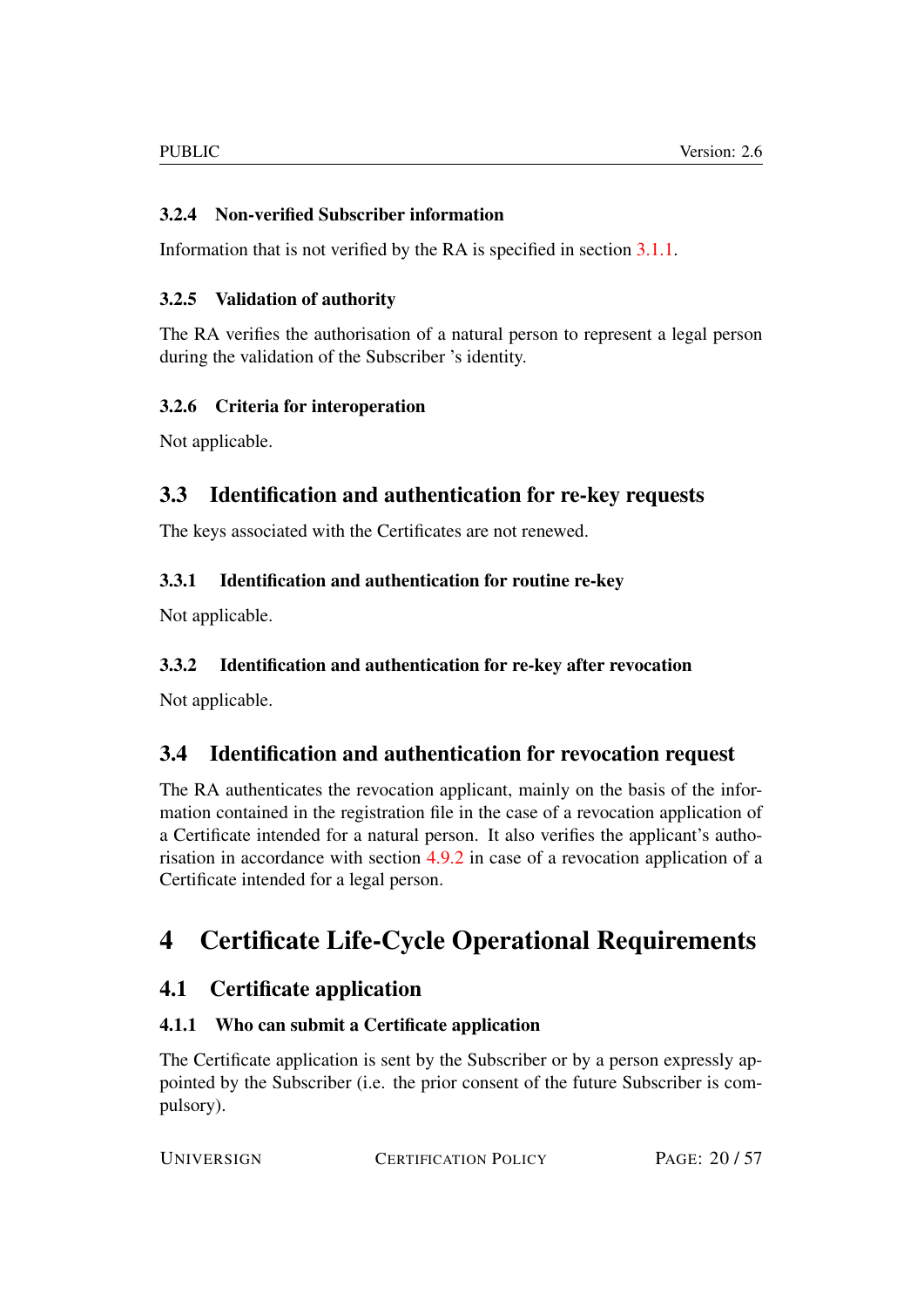#### <span id="page-20-0"></span>4.1.2 Enrolment process and responsibilities

The Certificate application includes identification data on the Subscriber. This identification data is transmitted under its sole responsibility.

The registration process at the CA requires the following steps:

- The applicant reads and accepts the CA 's Subscriber Agreement;
- the applicant provides the required information during the registration application. In this respect, he/she guarantees the accuracy of the provided information and must provide the RA with all information required for the registration file;
- the RA validates the information of the registration file (see Section [3.2.3\)](#page-18-6) and transmits it securely to the CA;
- the applicant generates (or requests the generation of) its dual-key in a cryptographic device that complies with the requirements of Section [6.2.11;](#page-40-5)
- the applicant transmits (or requests the transmission of) its public key to the CA;
- the applicant proves to the CA that it possesses and/or controls its private key in accordance with section [3.2.1.](#page-18-4)

# <span id="page-20-1"></span>4.2 Certificate application processing

#### <span id="page-20-2"></span>4.2.1 Performing identification and authentication functions

The RA validates the Certificate applications from the Subscribers. The RA validates the information provided by the Subscribers in accordance with the provi-sions of section [3.2.](#page-18-3)

#### <span id="page-20-3"></span>4.2.2 Approval or rejection of Certificate applications

The CA processes the application on receiving it. If the application is rejected during one of these steps, the applicant is informed of this as soon as possible.

#### <span id="page-20-4"></span>4.2.3 Time to process Certificate applications

A Certificate application remains valid until it is rejected. There is no maximum duration for the issue of a Certificate.

UNIVERSIGN CERTIFICATION POLICY PAGE: 21/57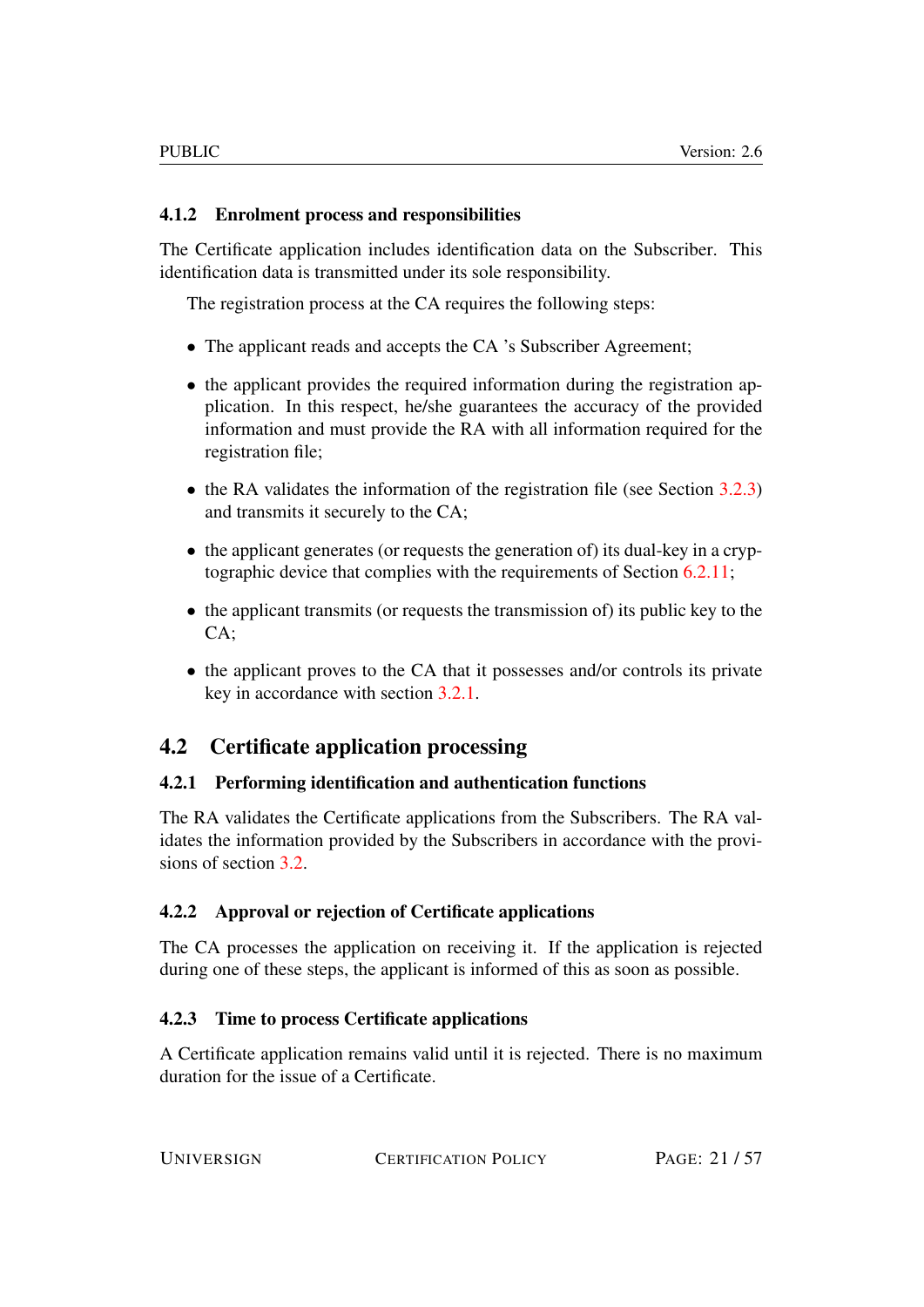# <span id="page-21-0"></span>4.3 Certificate issuance

#### <span id="page-21-1"></span>4.3.1 CA actions during Certificate issuance

The CA creates a Certificate once the validation process of the Certificate application is complete, as defined in section [4.2.](#page-20-1) The issued Certificate is compliant with the information contained in the Certificate application and with the profile defined in section [7.1.](#page-44-2)

#### <span id="page-21-2"></span>4.3.2 Notification to Subscriber by the CA of issuance of Certificate

The CA notifies the applicant within a reasonable period about the issue of the Certificate and provides it in an appropriate manner.

# <span id="page-21-3"></span>4.4 Certificate acceptance

#### <span id="page-21-4"></span>4.4.1 Conduct constituting Certificate acceptance

The Certificates are deemed as accepted if no objection is made within 48 hours after its provision or at the first use of the associated private key.

#### <span id="page-21-5"></span>4.4.2 Publication of the Certificate

The Certificates are public.

#### <span id="page-21-6"></span>4.4.3 Notification of Certificate issuance by the CA to other entities

Not applicable.

# <span id="page-21-7"></span>4.5 Keypair and Certificate usage

The Subscriber pledges to use the Certificate in accordance with:

- the CP, especially for the limits of use defined in section [1.4;](#page-12-1)
- the Subscriber Agreement that it consented to;
- the special terms and conditions defined between the CA and the Subscriber, where applicable;
- the KeyUsage extension or any other extension restricting the use of the key, defined in the issued Certificate.

UNIVERSIGN CERTIFICATION POLICY PAGE: 22/57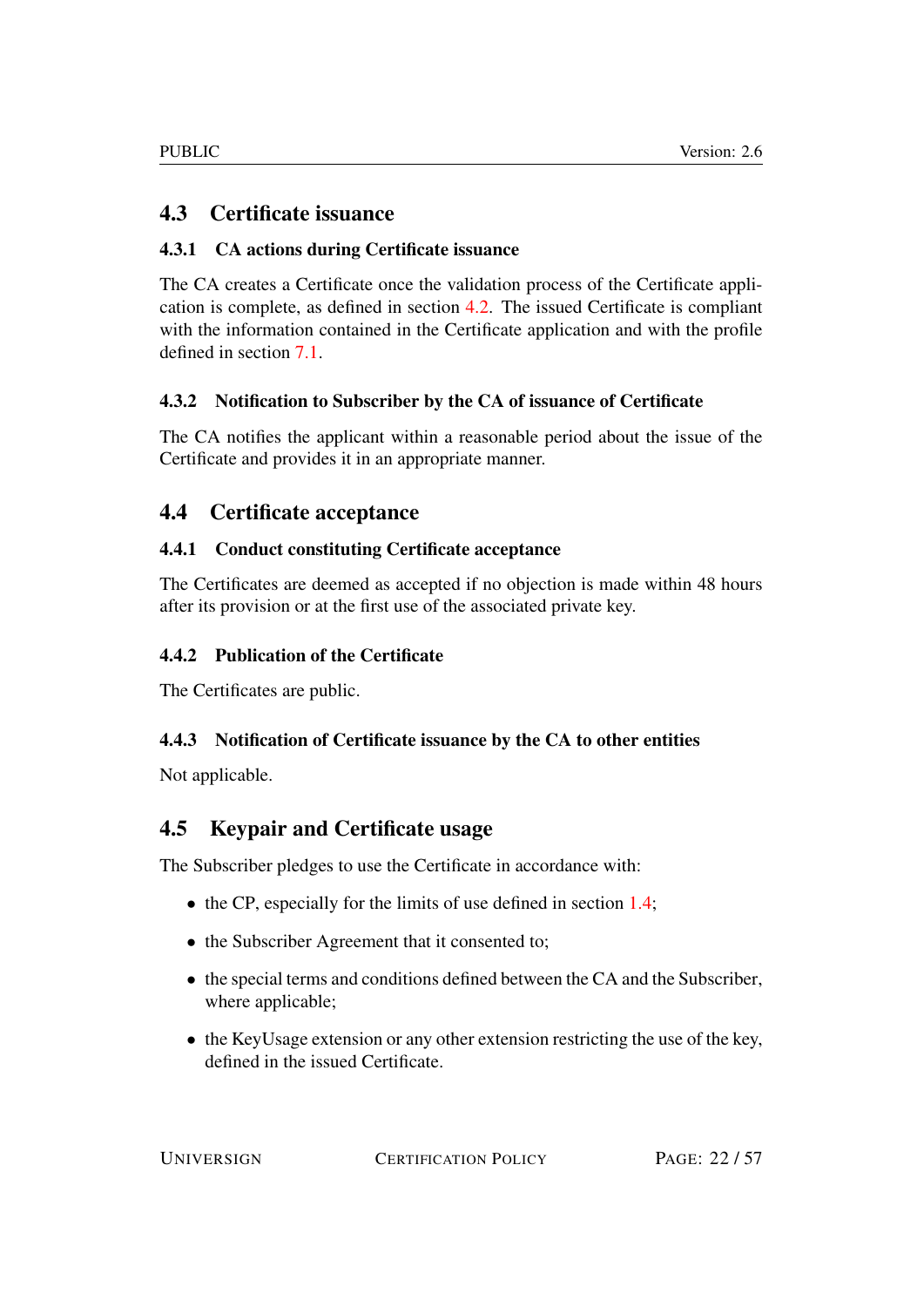The Relying Parties consent to the terms and conditions of the Relying Party Agreement before any use of the Certificates of UTN.

The Relying Parties are required to:

- determine that the use of the Certificate is compliant with the conditions defined in the CP (see section [1.4\)](#page-12-1);
- determine that the Certificate is used in compliance with the KeyUsage extension defined in it;
- verify the status of the Certificate.

The CA cannot be held liable in case of any use of the Certificate that does not comply with the CP, the Subscriber Agreement, the Relying Party Agreement or any other special agreement signed between the CA and the Subscriber.

# <span id="page-22-0"></span>4.6 Certificate renewal

No renewal is authorised.

#### <span id="page-22-1"></span>4.6.1 Circumstance for certificate renewal

Not applicable.

#### <span id="page-22-2"></span>4.6.2 Who may request renewal

Not applicable.

#### <span id="page-22-3"></span>4.6.3 Processing certificate renewal requests

Not applicable.

#### <span id="page-22-4"></span>4.6.4 Notification of new certificate issuance to Subscriber

Not applicable.

#### <span id="page-22-5"></span>4.6.5 Conduct constituting acceptance of a renewal certificate

Not applicable.

#### <span id="page-22-6"></span>4.6.6 Publication of the renewal certificate by the CA

Not applicable.

| <b>UNIVERSIGN</b> | <b>CERTIFICATION POLICY</b> | PAGE: 23/57 |
|-------------------|-----------------------------|-------------|
|                   |                             |             |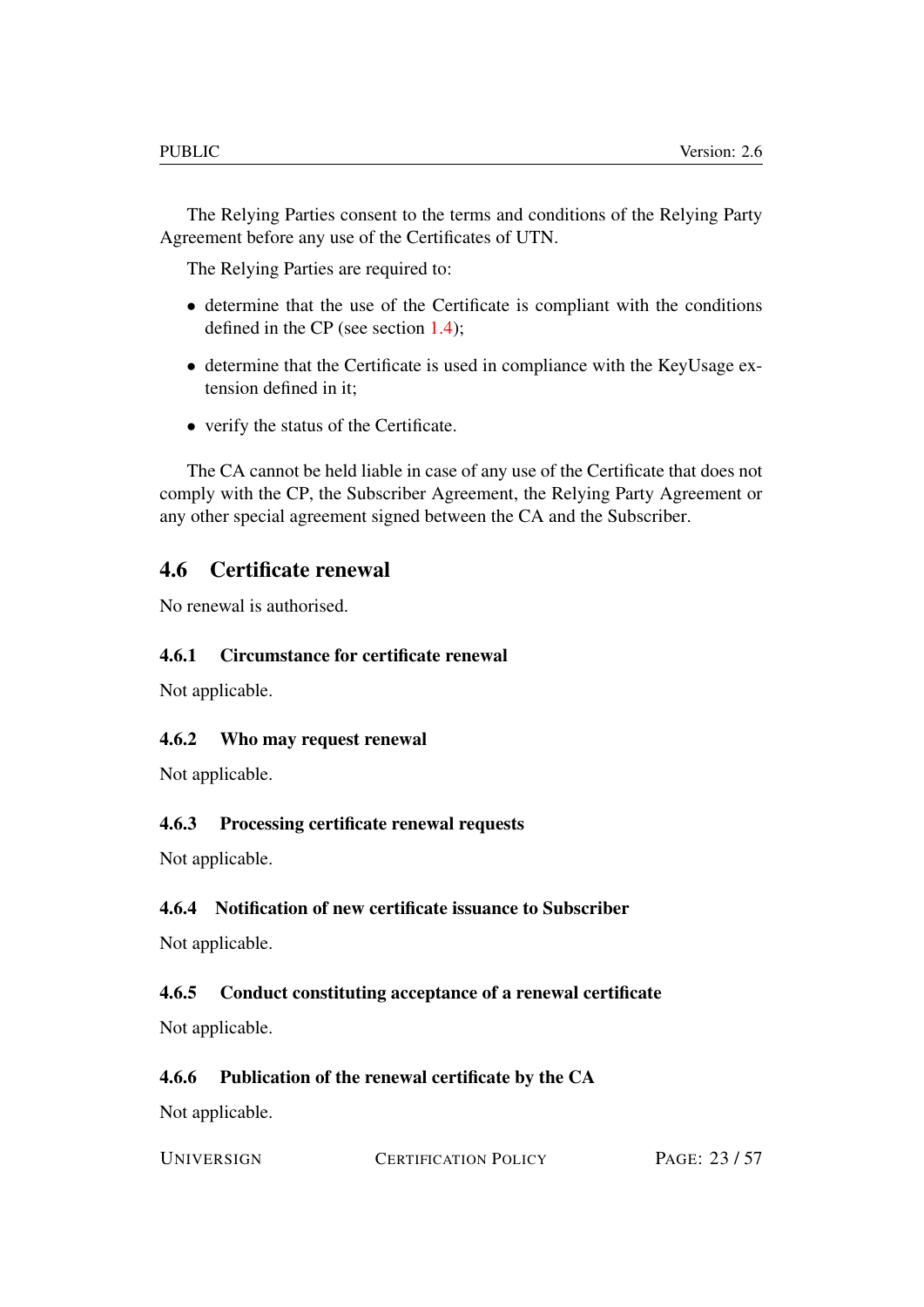#### <span id="page-23-0"></span>4.6.7 Notification of certificate issuance by the CA to other entities

Not applicable.

# <span id="page-23-1"></span>4.7 Certificate re-key

Certificate re-key is not allowed.

#### <span id="page-23-2"></span>4.7.1 Circumstance for certificate re-key

Not applicable.

#### <span id="page-23-3"></span>4.7.2 Who may request certification of a new public key

Not applicable.

#### <span id="page-23-4"></span>4.7.3 Processing certificate re-keying requests

Not applicable.

#### <span id="page-23-5"></span>4.7.4 Notification of new certificate issuance to subscriber

Not applicable.

# <span id="page-23-6"></span>4.7.5 Conduct constituting acceptance of a re-keyed certificate Not applicable.

# <span id="page-23-7"></span>4.7.6 Publication of the re-keyed certificate by the CA

Not applicable.

#### <span id="page-23-8"></span>4.7.7 Notification of certificate issuance by the CA to other entities

Not applicable.

# <span id="page-23-9"></span>4.8 Certificate modification

No modification of the Certificate is authorised without renewal.

#### <span id="page-23-10"></span>4.8.1 Circumstance for certificate modification

Not applicable.

UNIVERSIGN CERTIFICATION POLICY PAGE: 24/57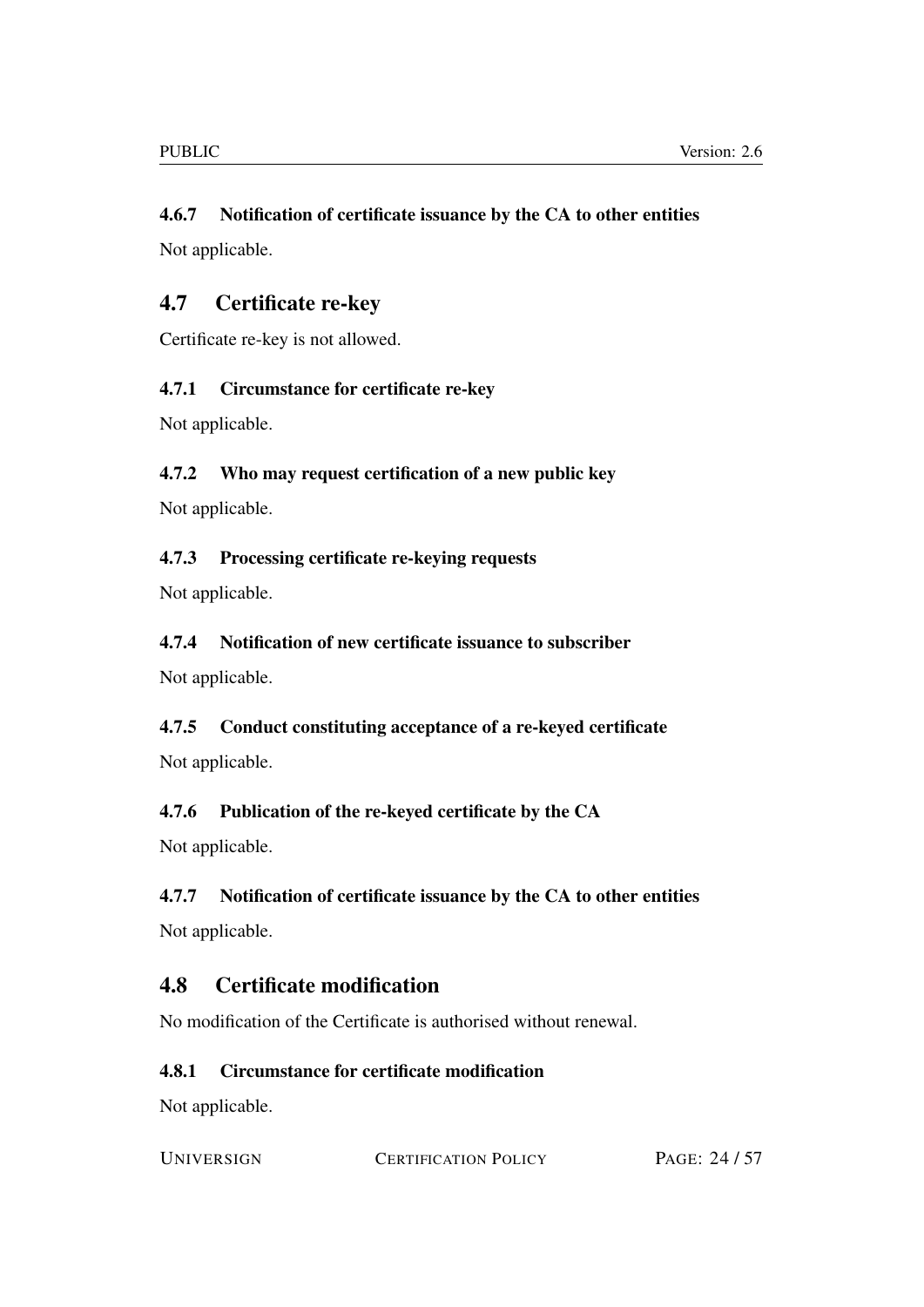#### <span id="page-24-0"></span>4.8.2 Who may request certificate modification

Not applicable.

#### <span id="page-24-1"></span>4.8.3 Processing certificate modification requests

Not applicable.

#### <span id="page-24-2"></span>4.8.4 Notification of new certificate issuance to Subscriber

Not applicable.

#### <span id="page-24-3"></span>4.8.5 Conduct constituting acceptance of modified certificate

Not applicable.

#### <span id="page-24-4"></span>4.8.6 Publication of the modified certificate by the CA

Not applicable.

#### <span id="page-24-5"></span>4.8.7 Notification of certificate issuance by the CA to other entities

Not applicable.

### <span id="page-24-6"></span>4.9 Certificate revocation and suspension

#### <span id="page-24-7"></span>4.9.1 Circumstances for revocation

The Certificate may be revoked in case of:

- a request from the Subscriber;
- non-compliance with the Subscriber Agreement;
- inaccuracy or nullity of the information of the Certificate or if this information infringes upon the rights of a third party;
- suspicions of a private key being compromised, lost or stolen (including one of the private keys of the CA);
- error in the registration procedure;
- termination of the contractual relations between the CA and the Subscriber;
- non-payment related to the certification service, if applicable;

UNIVERSIGN CERTIFICATION POLICY PAGE: 25/57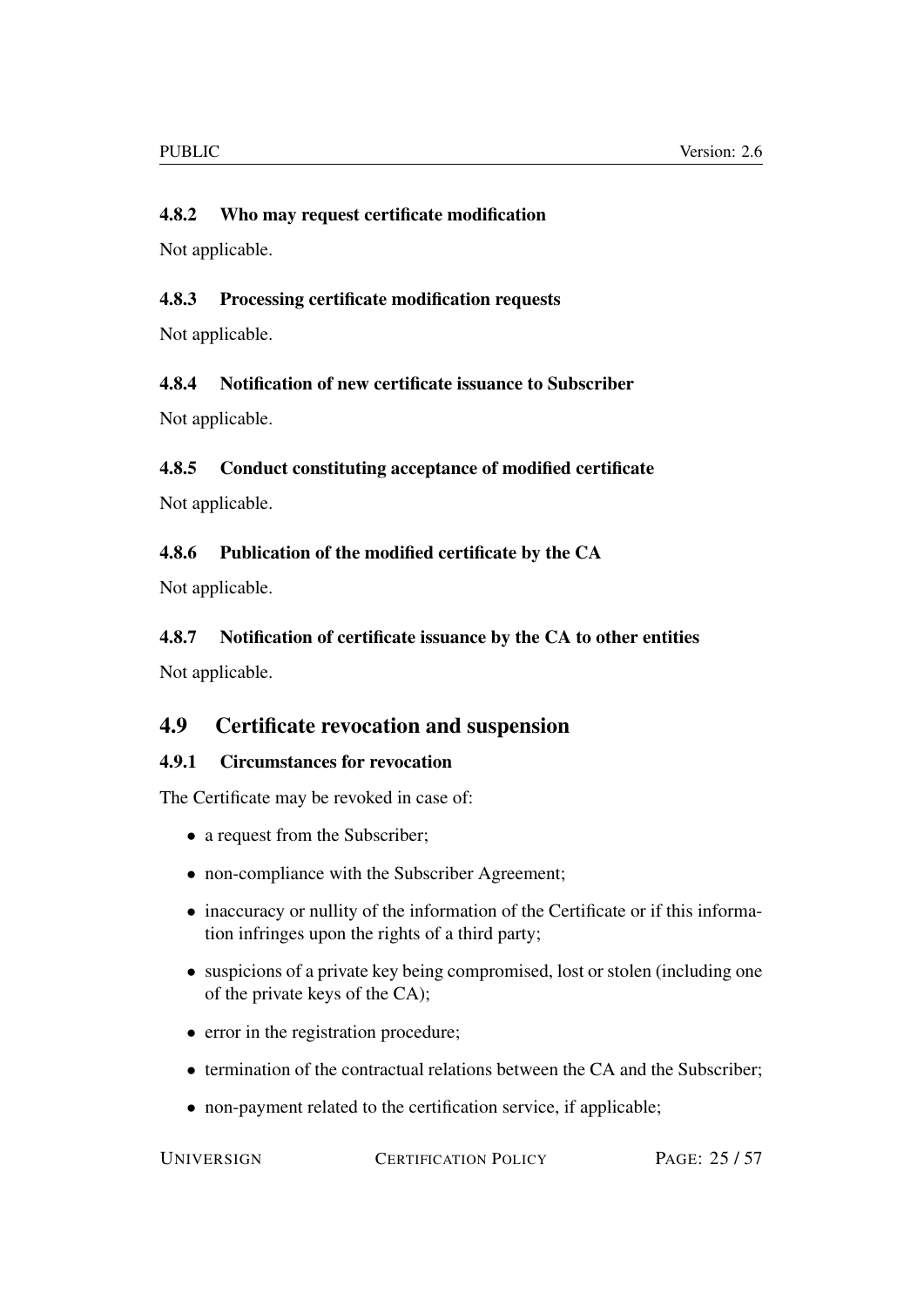- permanent cessation of the CA 's activity;
- loss of control of the private key associated with the Subscriber 's Certificate (loss or theft of the activation data of the private key);
- use of the Certificate that damages or is likely to damage the CA.

The CA does not publish the causes for revocation.

#### <span id="page-25-0"></span>4.9.2 Who can request revocation

Only the Subscriber, the Certificate Officer and the CA are authorised to file an application for the revocation of a Certificate.

#### <span id="page-25-1"></span>4.9.3 Procedure for revocation request

The validation of the application by the CA must include the verification of the origin of the application and its admissibility. The CA authenticates the revocation application in accordance with the provisions of section [3.4](#page-19-6) and revokes the Certificate immediately. All operations are conducted in such a way as to guarantee the integrity, confidentiality (if necessary) and authenticity of the data processed during the process. The CA informs the revocation applicant and the Subscriber (if they are two different persons) about the effective revocation of the Certificate and the change in status. All revocations are irrevocable.

#### <span id="page-25-2"></span>4.9.4 Revocation request grace period

The revocation application is to be sent to the CA as soon as the Subscriber becomes aware of one of the possible causes of revocation. It must be filed immediately

#### <span id="page-25-3"></span>4.9.5 Time within which CA must process the revocation request

Revocation applications are processed immediately after effectively authenticating the applicant and accepting the application, and within a maximum period of 24 hours.

#### <span id="page-25-4"></span>4.9.6 Revocation checking requirements for Relying Parties

The Relying Parties are required to verify the status of the Certificates and the corresponding chain of trust.

| PAGE: 26/57 |
|-------------|
|             |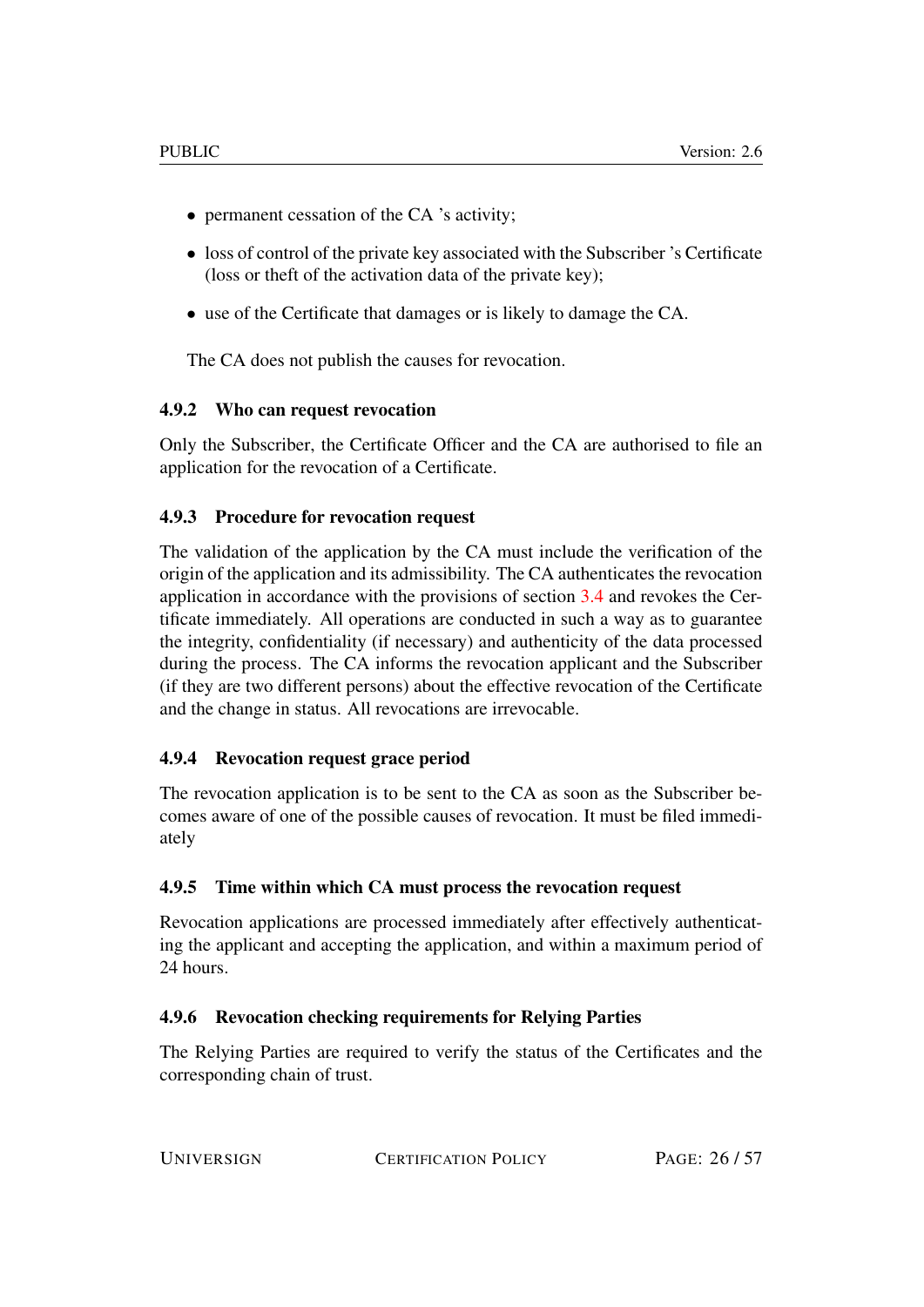#### <span id="page-26-0"></span>4.9.7 CRL issuance frequency

The CRLs are updated at least once every 60 minutes.

#### <span id="page-26-1"></span>4.9.8 Maximum latency for CRLs

CRLs are published within a maximum period of 30 minutes after they are generated.

#### <span id="page-26-2"></span>4.9.9 On-line revocation/status checking availability

The Certificate revocation and status service is available on a publishing website. The Certificate status information system may include one or more OCSP responders (online certificate status protocol). The CA indicates in its Certificates that it issues a link to the OCSP responder to be used to verify the status of the Certificate. Under normal operation, OCSP responders are available 24/7.

#### <span id="page-26-3"></span>4.9.10 On-line revocation checking requirements

A Relying Party is required to verify the status of a Certificate before using for verifying an electronic signature or seal. The Relying Party may either check the most recently published CRL or file a request for the Certificate status with the OCSP responder.

#### <span id="page-26-4"></span>4.9.11 Other forms of revocation advertisements available

Not applicable.

#### <span id="page-26-5"></span>4.9.12 Special requirements regarding key compromise

If the private key of the CA is compromised or suspected of being compromised, the CA informs the participants of UTN of the harmful effects of such an incident by appropriate means.

#### <span id="page-26-6"></span>4.9.13 Circumstances for suspension

The suspension of Certificates is not authorized.

#### <span id="page-26-7"></span>4.9.14 Who can request suspension

Not applicable.

UNIVERSIGN CERTIFICATION POLICY PAGE: 27 / 57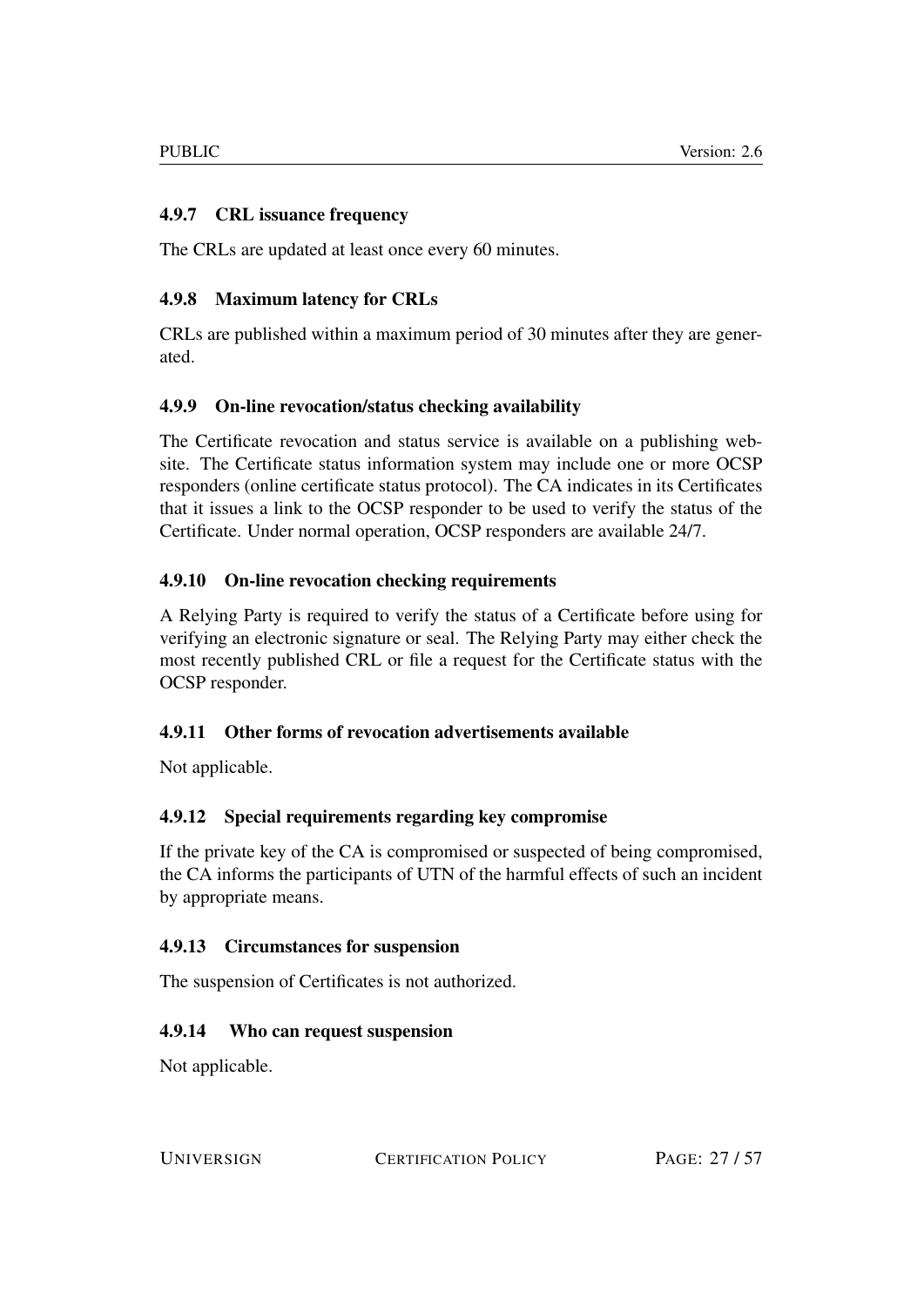#### <span id="page-27-0"></span>4.9.15 Procedure for suspension request

Not applicable.

#### <span id="page-27-1"></span>4.9.16 Limits on suspension period

Not applicable.

# <span id="page-27-2"></span>4.10 Certificate status services

#### <span id="page-27-3"></span>4.10.1 Operational characteristics

The CA must provide the Relying Parties with information on the status of Certificates, allowing them to verify and validate them prior to use. The CA ensures the integrity and authenticity of the published CRLs and OCSP responses. The CRLs and OCSP responses contain information on the status of the Certificates until their expiry. The information on the status of qualified Certificates are preserved even after their expiry.

#### <span id="page-27-4"></span>4.10.2 Service availability

The function of information on the status of Certificates is available on multiple publishing servers, thereby ensuring 24/7 availability under normal operating conditions.

#### <span id="page-27-5"></span>4.10.3 Optional features

Not applicable.

# <span id="page-27-6"></span>4.11 End of subscription

The end of relations between the CA and a Subscriber is defined in a contract. The contract between the CA and the Subscriber may define obligations that persist after the expiry or revocation of the Certificate. If such a clause is not present, the relations end at the expiry or revocation of the Certificate.

# <span id="page-27-7"></span>4.12 Key escrow and recovery

The keys are not escrowed.

#### <span id="page-27-8"></span>4.12.1 Key escrow and recovery policy and practices

Not applicable.

UNIVERSIGN CERTIFICATION POLICY PAGE: 28/57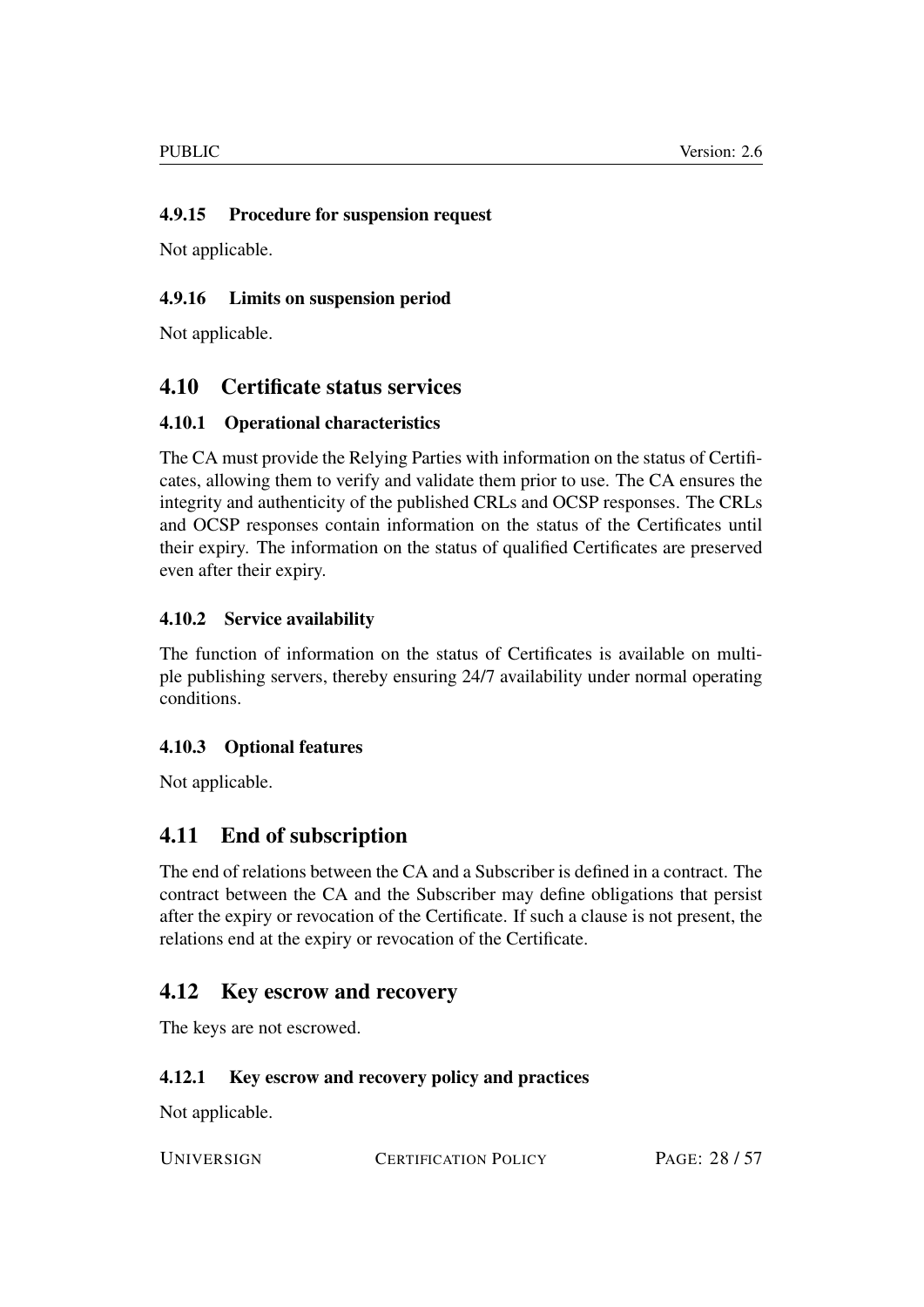# <span id="page-28-0"></span>4.12.2 Session key encapsulation and recovery policy and practices

Not applicable.

# <span id="page-28-1"></span>5 Facility, management, and operational controls

The CA defines its Information Security Policy (ISP). It describes the approach and solutions to be implemented in terms of security management.

The ISP is kept up to date and approved by the CA.

# <span id="page-28-2"></span>5.1 Physical controls

#### <span id="page-28-3"></span>5.1.1 Site location and construction

The CA hosts its services in secured premises. These sites and premises have physical security mechanisms that provide strong protection against unauthorised access.

#### <span id="page-28-4"></span>5.1.2 Physical access

Access to the zones of the CA services is restricted to only those persons who are authorised by name.

The premises consist of multiple successive physical security zones. Every successive zone offers a more restricted access with greater physical security against unauthorised access, due to the fact that each secure zone is encapsulated by the previous one.

#### <span id="page-28-5"></span>5.1.3 Power and air conditioning

Backup measures have been installed to ensure that any interruption in the power supply or a malfunctioning of the air-conditioning system does not harm the commitments made by the CA in terms of availability.

#### <span id="page-28-6"></span>5.1.4 Water exposures

The definition of the security perimeter takes water damage-related risks into account. Protective means are implemented by the host to mitigate the residual risks.

#### <span id="page-28-7"></span>5.1.5 Fire prevention and protection

The secure zones are equipped with appropriate fire prevention and protection measures.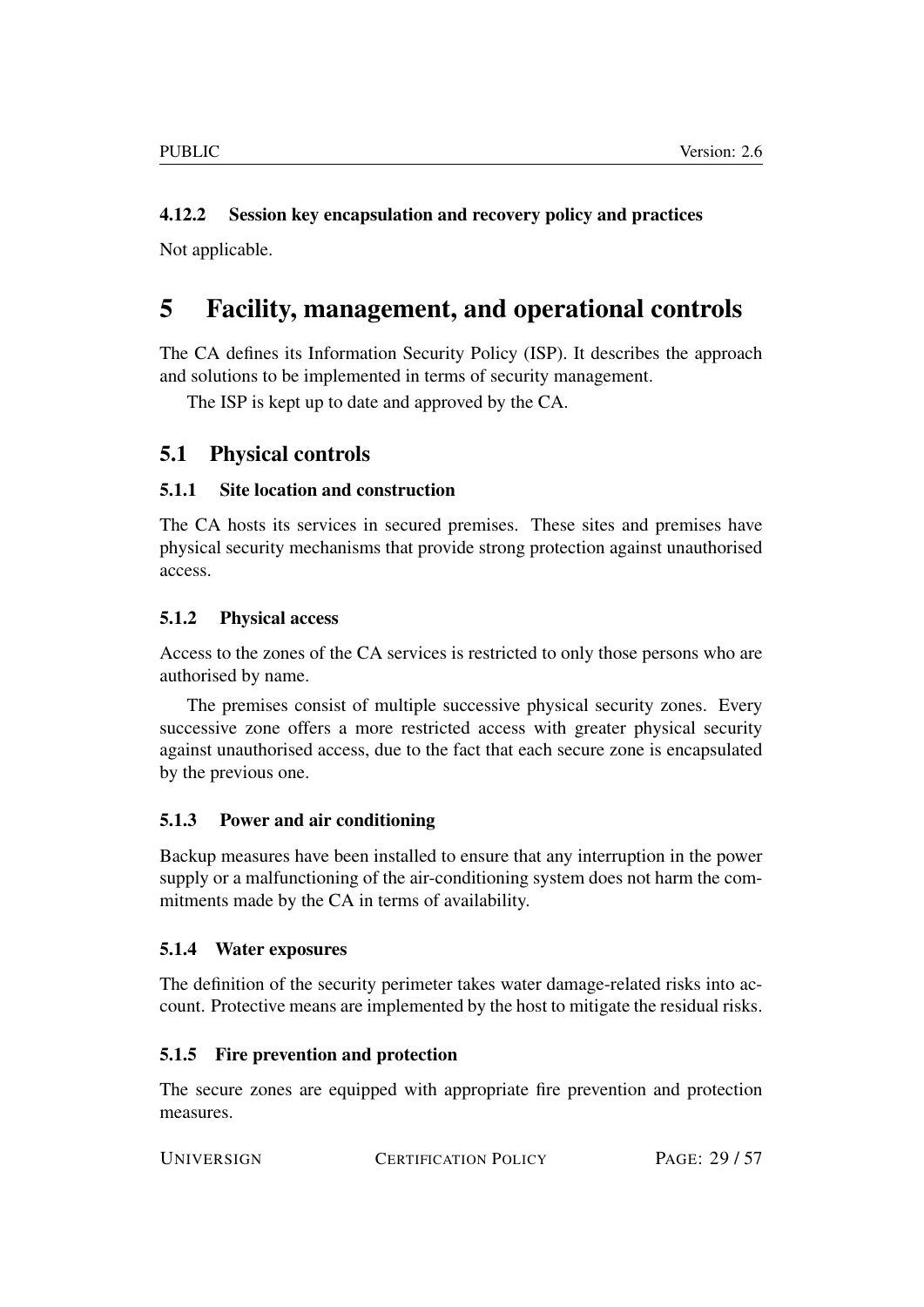# <span id="page-29-0"></span>5.1.6 Media storage

The media are stored in a secure manner. The backup media are stored securely in a site that is geographically separate from the one storing the original media. Zones containing data media are protected from risks of fire, floods and deterioration. Paper documents are stored by the CA in secure locked rooms, in a safe that can be opened only by the manager of the CA and by authorised staff. The CA takes measures to protect against the obsolescence and deterioration of the media during the records retention period.

# <span id="page-29-1"></span>5.1.7 Waste disposal

Media that is deemed sensitive in terms of confidentiality is destroyed, or may be reused in the operational context of an identical sensitivity level.

# <span id="page-29-2"></span>5.1.8 Off-site backup

In order to allow resumption of its commitments after an incident, the CA makes off-site backups of its critical functions and information. The CA guarantees that the backups are made by persons having Trusted Roles. The CA guarantees that the backups are exported outside the production site and benefit from measures for protecting confidentiality and integrity. The CA guarantees that the backups are regularly tested to ensure that the measures of the business continuity plan are followed.

# <span id="page-29-3"></span>5.2 Procedural controls

# <span id="page-29-4"></span>5.2.1 Trusted roles

The Trusted Roles defined in this chapter are applicable to all member CA of the UTN.

The following Trusted Roles have been defined:

Security manager : he is fully responsible for all security aspects of the information system.

System Administration Manager : he is responsible for the system administrators. He possesses authentication rights on all components of the CA.

UNIVERSIGN CERTIFICATION POLICY PAGE: 30/57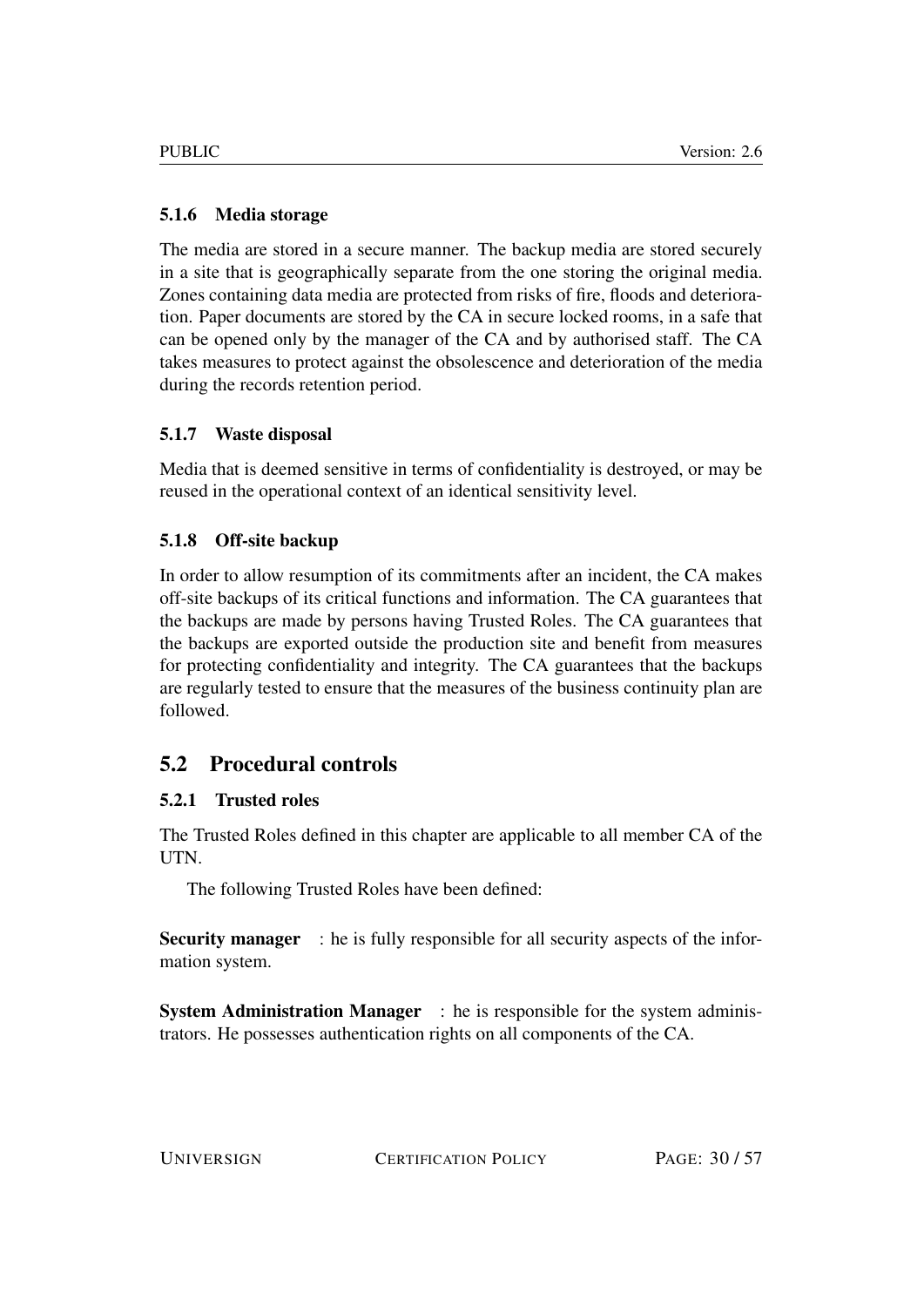System Administrator : he is in charge of the administration and configuration of all technical components of the CA as well as for the day-to-day operating processes of the CA. He is authorised to make backups and restores.

Auditor : he is authorised to audit the archives and all audit data of the CA.

Controller : he is in charge of the recurring analysis of events occurring on the components of the CA.

Secret Keeper : he ensures the confidentiality, integrity and availability of the secrets that are entrusted to him.

**Registration operator** : he carries out all registration operations of future Certificate Subscribers.

Staff occupying Trusted Roles must be free from any conflict of interest that is not compatible with their tasks.

#### <span id="page-30-0"></span>5.2.2 Number of persons required per task

The CA determines the procedures and number of persons having a Trusted Role that are needed for every action on sensitive operations.

#### <span id="page-30-1"></span>5.2.3 Identification and authentication for each role

Identification and authentication measures have been defined in order to implement the access control policy and operations traceability. The assigned Trusted Roles are notified in writing to the persons concerned by the CA. The CA regularly ensures that all the Trusted Roles are filled in order to ensure business continuity.

#### <span id="page-30-2"></span>5.2.4 Roles requiring separation of duties

The CA ensures that the roles of Security Manager and System Administrator are not assigned to the same person.

The CA ensures that the roles of Controller and System Administrator are not assigned to the same person.

The CA ensures that the roles of Auditor and System Administrator are not assigned to the same person.

The CA ensures that the security operations are separated from the conventional operating activities and that they are systematically conducted under the control of a person having a Trusted Role.

UNIVERSIGN CERTIFICATION POLICY PAGE: 31/57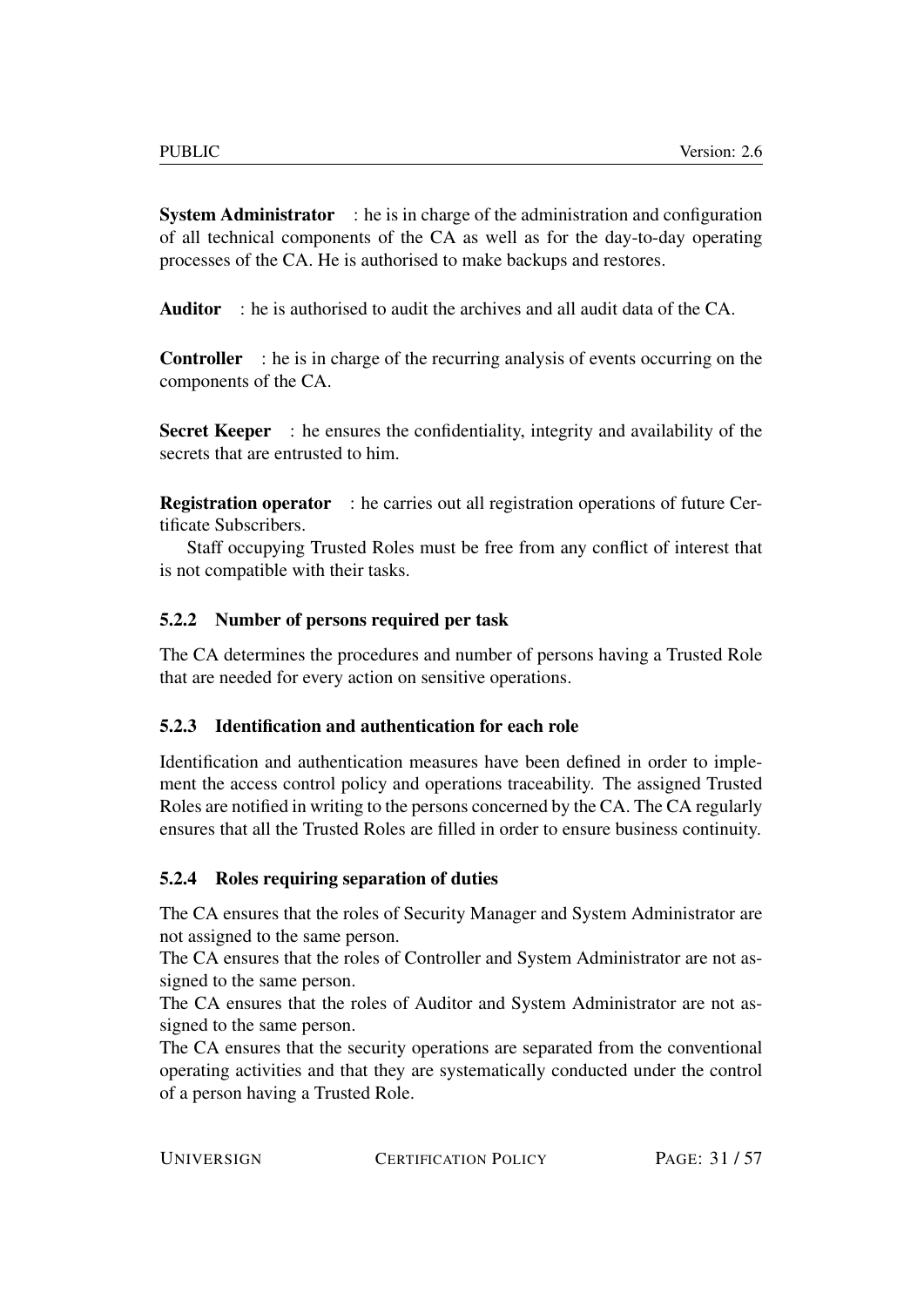### <span id="page-31-0"></span>5.2.5 Risk analysis

The CA carries out a risk analysis to identify the threats to its services. This risk analysis is reviewed periodically and during significant structural changes. Furthermore, the methodology used to carry out the risk analysis enables ensuring that the inventory of the CA is kept up to date.

# <span id="page-31-1"></span>5.3 Personnel controls

# <span id="page-31-2"></span>5.3.1 Qualifications, experience, and clearance requirements

The CA ensures that the assignments of staff to Trusted Roles correspond to their professional skills. The supervisory staff possesses the appropriate expertise and is familiarised with the security procedures. Anyone intervening in Trusted Roles is informed of his responsibilities (job description) and the procedures related to system security and staff control. Staff occupying Trusted Roles are appointed by the management of the CA.

# <span id="page-31-3"></span>5.3.2 Background check procedures

Before appointing a person to a Trusted Role, the CA verifies his legal history and his professional skills, in order to validate his suitability to the job in question. The following details are especially verified:

- the person has no conflict of interest that would impact the impartiality of the tasks assigned to him;
- the person has not committed any offence that contradicts his Trusted Role.

The CA selects persons for Trusted Roles in consideration of their loyalty, conscientiousness and integrity.

#### <span id="page-31-4"></span>5.3.3 Training requirements

The staff is trained to operate the software, hardware and internal procedures in use.

# <span id="page-31-5"></span>5.3.4 Retraining frequency and requirements

Every change in the systems, procedures or organisations is covered by information or training for the intervening staff insofar as this change affects their work.

UNIVERSIGN CERTIFICATION POLICY PAGE: 32/57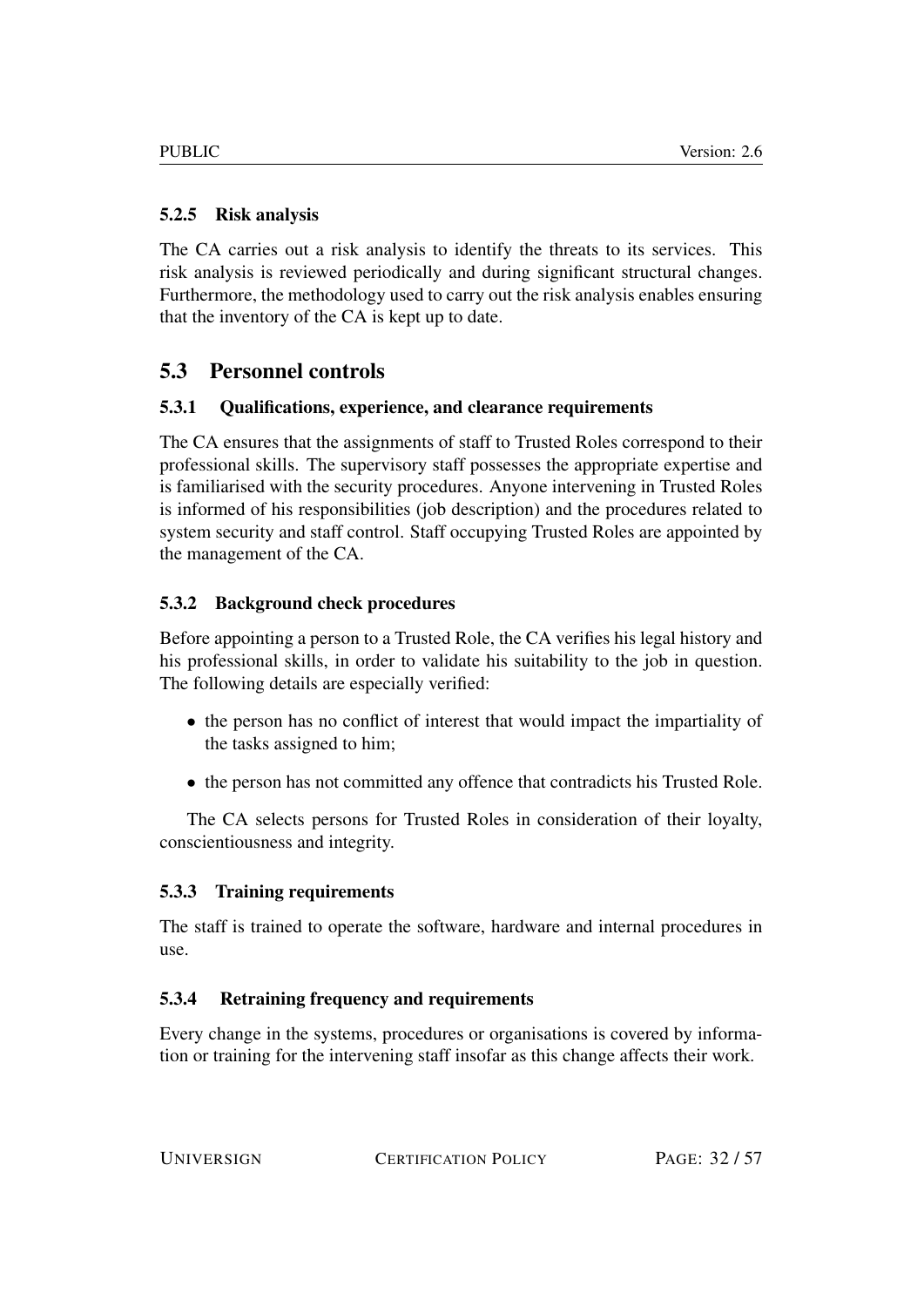#### <span id="page-32-0"></span>5.3.5 Job rotation frequency and sequence

Not applicable.

#### <span id="page-32-1"></span>5.3.6 Sanctions for unauthorized actions

The sanctions in case of unauthorised actions are defined in contracts. The nature of these sanctions is informed to the persons occupying a Trusted Role.

#### <span id="page-32-2"></span>5.3.7 Independent contractor requirements

The requirements related to the staff of external service providers are formalised via contracts. The contracts signed with the service providers define the requirements related to confidentiality and security as well as the measures related to the use of computer resources.

#### <span id="page-32-3"></span>5.3.8 Documentation supplied to personnel

The documented security rules and procedures are submitted to the Approval Board of the CA for approval. The security rules are communicated to the staff at joining, depending on the role assigned to the intervening staff. The persons tasked with an operational role in the CA have access to the corresponding procedures and are required to comply with them.

# <span id="page-32-4"></span>5.4 Audit logging procedures

#### <span id="page-32-5"></span>5.4.1 Types of events recorded

The CA takes the necessary measures to record the following events:

- all events related to the registration (certificate application);
- all events related to the life cycle of the CA 's keys;
- all events related to the life cycle of the certificates issued by the CA, including events linked to the revocation;
- all events of the various components of the CA (start-up of servers, network access, etc.).

These logs enable ensuring the traceability and accountability of the actions conducted, especially in case of a request from a legal or administrative authority. In its internal procedures, the CA describes the details of the recorded events

UNIVERSIGN CERTIFICATION POLICY PAGE: 33/57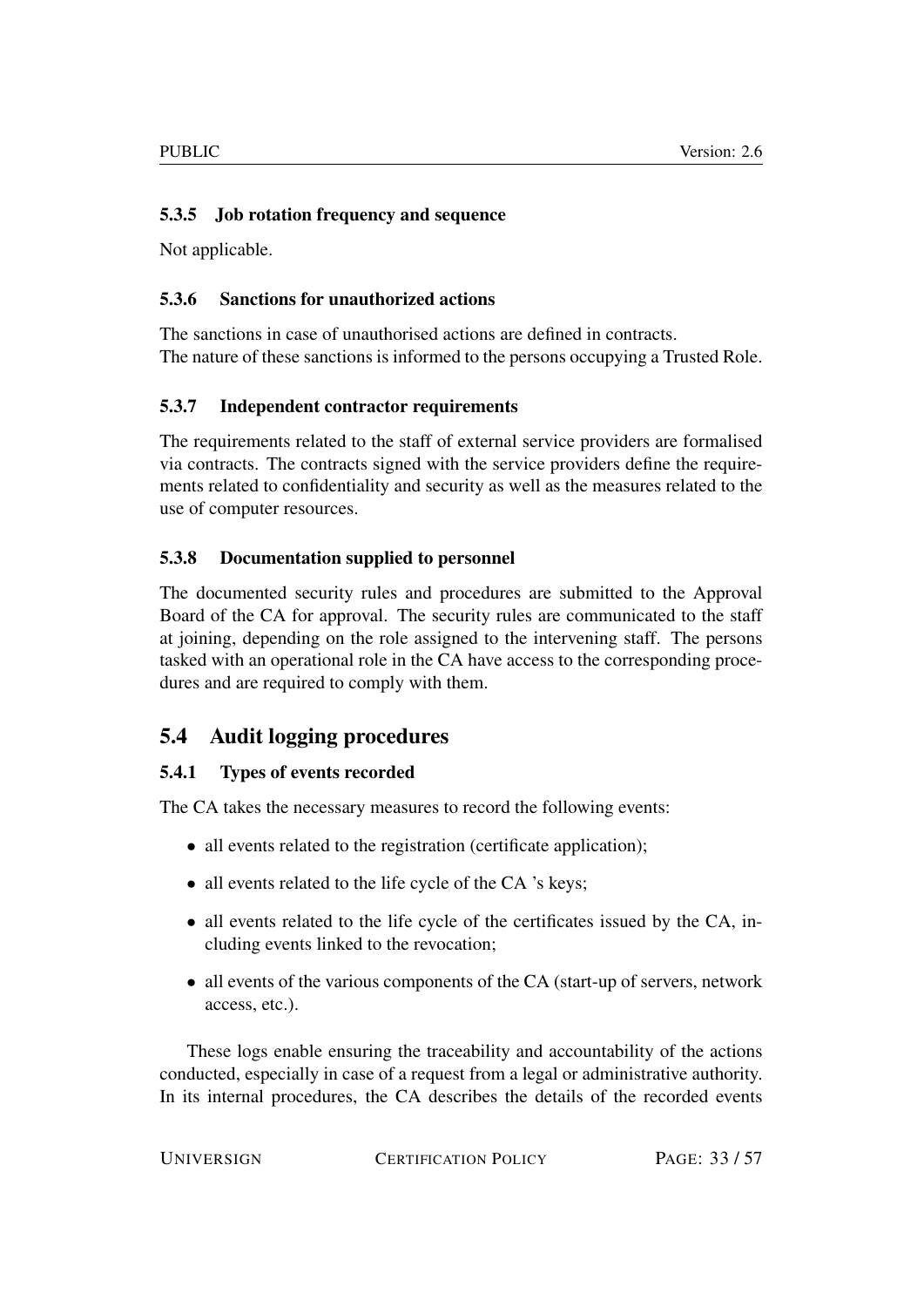and data. The traceability procedures implemented by the CA are robust and help to aggregate logs from various sources, to detect intrusions and to develop a monitoring plan.

# <span id="page-33-0"></span>5.4.2 Frequency of processing log

The event logs are systematically used when an abnormal event is recorded.

# <span id="page-33-1"></span>5.4.3 Retention period for audit log

The event logs are stored for the duration required for providing evidence in administrative and legal proceedings.

# <span id="page-33-2"></span>5.4.4 Protection of audit log

The event logs are accessible only to authorised staff. They cannot be modified.

# <span id="page-33-3"></span>5.4.5 Audit log backup procedures

The logs are regularly backed up on an external system.

# <span id="page-33-4"></span>5.4.6 Audit collection system

The systems for collecting the event logs of the CA are intended to be used to provide evidence during legal proceedings and in case of an administrative inspection. They also contribute to ensuring business continuity. The collected information is stored for an appropriate period of time, even after the discontinuation of the CA 's business activities. They are relevant and proportional as regards their purpose.

#### <span id="page-33-5"></span>5.4.7 Notification to event-causing subject

There is no notification of events.

#### <span id="page-33-6"></span>5.4.8 Vulnerability assessments

The CA implements controls for detecting:

- unauthorised access:
- technical anomalies;
- inconsistencies between different events of the CA.

UNIVERSIGN CERTIFICATION POLICY PAGE: 34 / 57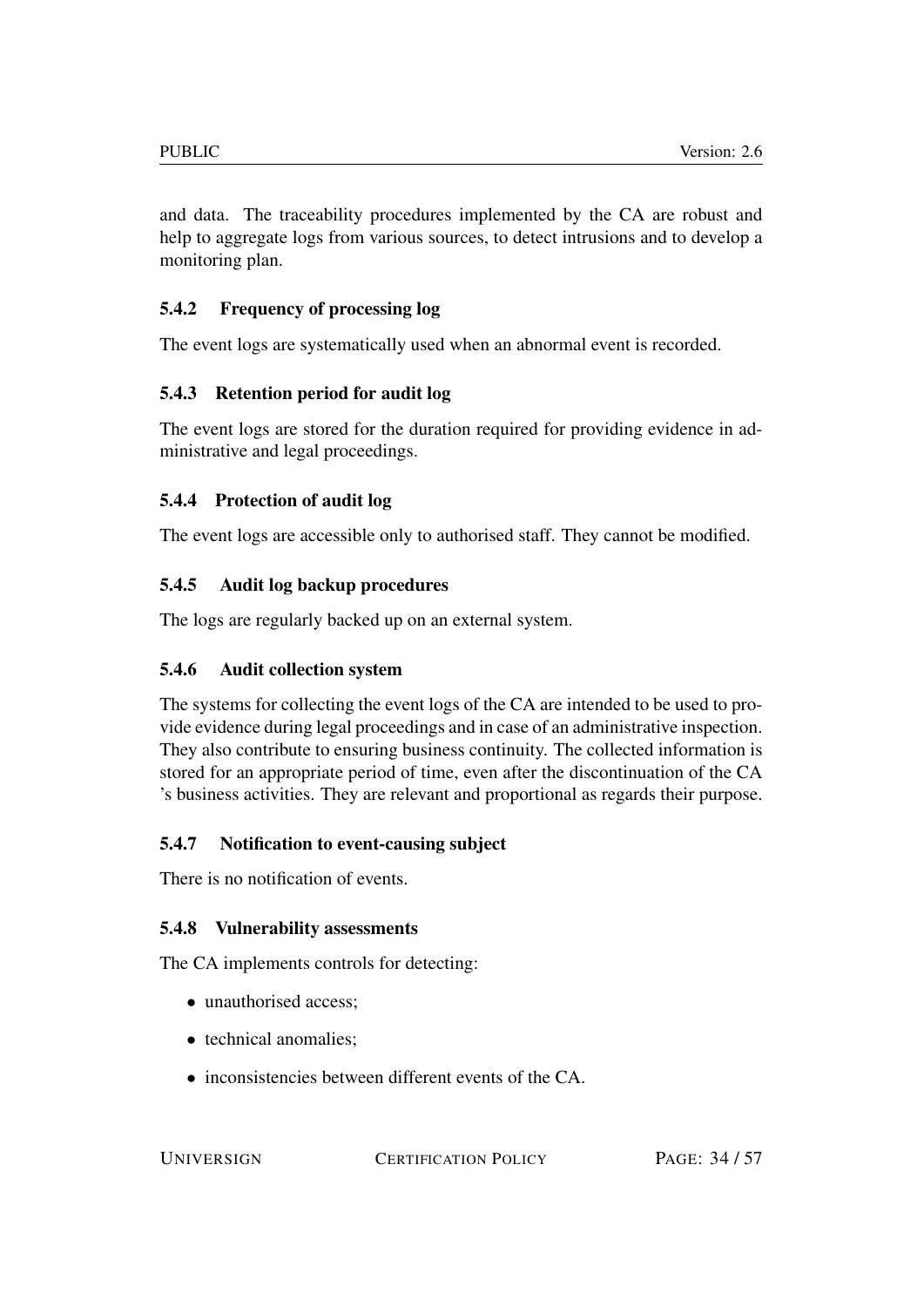# <span id="page-34-0"></span>5.5 Records archival

# <span id="page-34-1"></span>5.5.1 Types of records archived

The following data is archived:

- the CPS:
- the published CRLs and Certificates;
- the Subscribers ' registration data;
	- proof of acceptance of the general and special terms and conditions of use and/or the Subscriber Agreement (see Section [4.1.2\)](#page-20-0);
	- the Subscribers ' registration applications;
	- a copy of the information that enabled verifying the identify of a natural person;
	- the registration file of Subscribers (see section [3.2\)](#page-18-3);
- the event logs, particularly containing:
	- events related to a significant change in the CA 's environment and the specific time of occurrence of the event;
	- events related to operations on the keys and certificates issued by the CA and the specific time of occurrence of the event.

In its internal procedures, the CA describes the details data and events that will be stored.

#### <span id="page-34-2"></span>5.5.2 Retention period for archive

All the archives are preserved in compliance with the legislation in force (see Sect. [9.4.1\)](#page-49-2)) and the obligation inherent to the CA (see Sect. [5.8\)](#page-36-3).

#### <span id="page-34-3"></span>5.5.3 Protection of archive

Irrespective of their medium, the integrity of the archives is protected and they are accessible only to authorised persons. These archives can be consulted and used for the entire duration of their life cycle and are preserved in a secure environment.

UNIVERSIGN CERTIFICATION POLICY PAGE: 35/57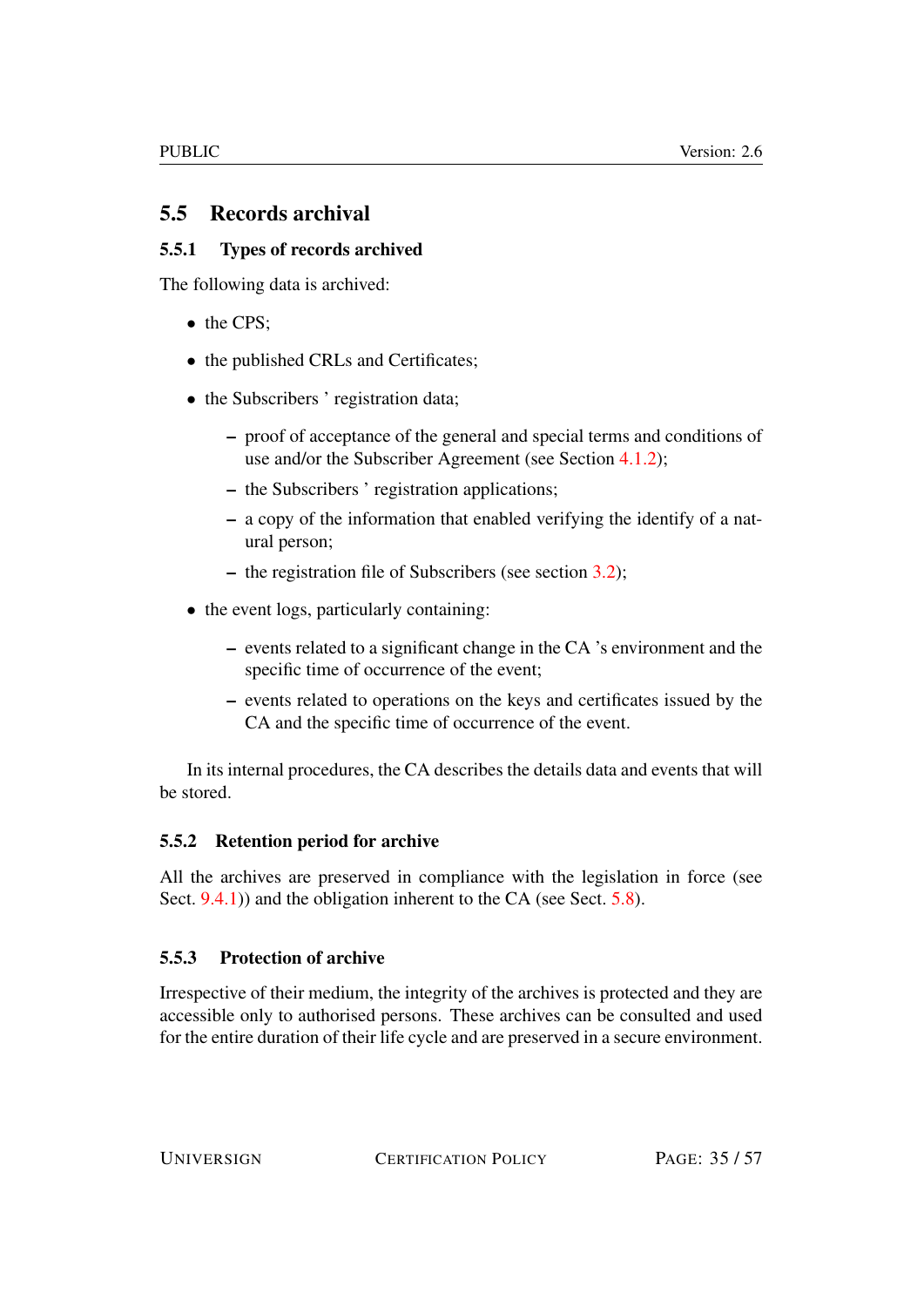#### <span id="page-35-0"></span>5.5.4 Archive backup procedures

Regular electronic backups of the archives are made by persons having Trusted Roles. These backups are exported outside the production site and benefit from measures for protecting confidentiality and integrity.

#### <span id="page-35-1"></span>5.5.5 Requirements for time-stamping of records

The event records must contain the date and time of the event. However, there is no requirement of a cryptographic timestamp for these events.

#### <span id="page-35-2"></span>5.5.6 Archive collection system

The systems for collecting archives of the CA are internal systems.

#### <span id="page-35-3"></span>5.5.7 Procedures to obtain and verify archive information

The archives (hard and soft copies) can be recovered in a period of less than two working days. These archives are preserved and processed by teams of the CA.

# <span id="page-35-4"></span>5.6 Key changeover

The CA does not have an automatic key renewal procedure; instead, a CA must generate a new keypair and file a Certificate application with a Primary CA before the expiry of the currently valid CA Certificate.

The CA must apply all necessary actions to prevent any interruption of the CA 's operations.

# <span id="page-35-5"></span>5.7 Compromise and disaster recovery

#### <span id="page-35-6"></span>5.7.1 Incident and compromise handling procedures

The CA implements procedures and means for notifying and processing incidents. These means help to minimise damage in case of incidents.

The CA implements a response plan in case of a major incident, such as the compromising of publishing mechanisms or its Certificate issuing mechanism.

A major incident, such as a loss, suspected compromising or theft of the private key of the CA, is immediately notified to the Approval Board, which, if necessary, may decide to file a CA Certificate revocation application with the UTN and to end the CA.

UNIVERSIGN CERTIFICATION POLICY PAGE: 36/57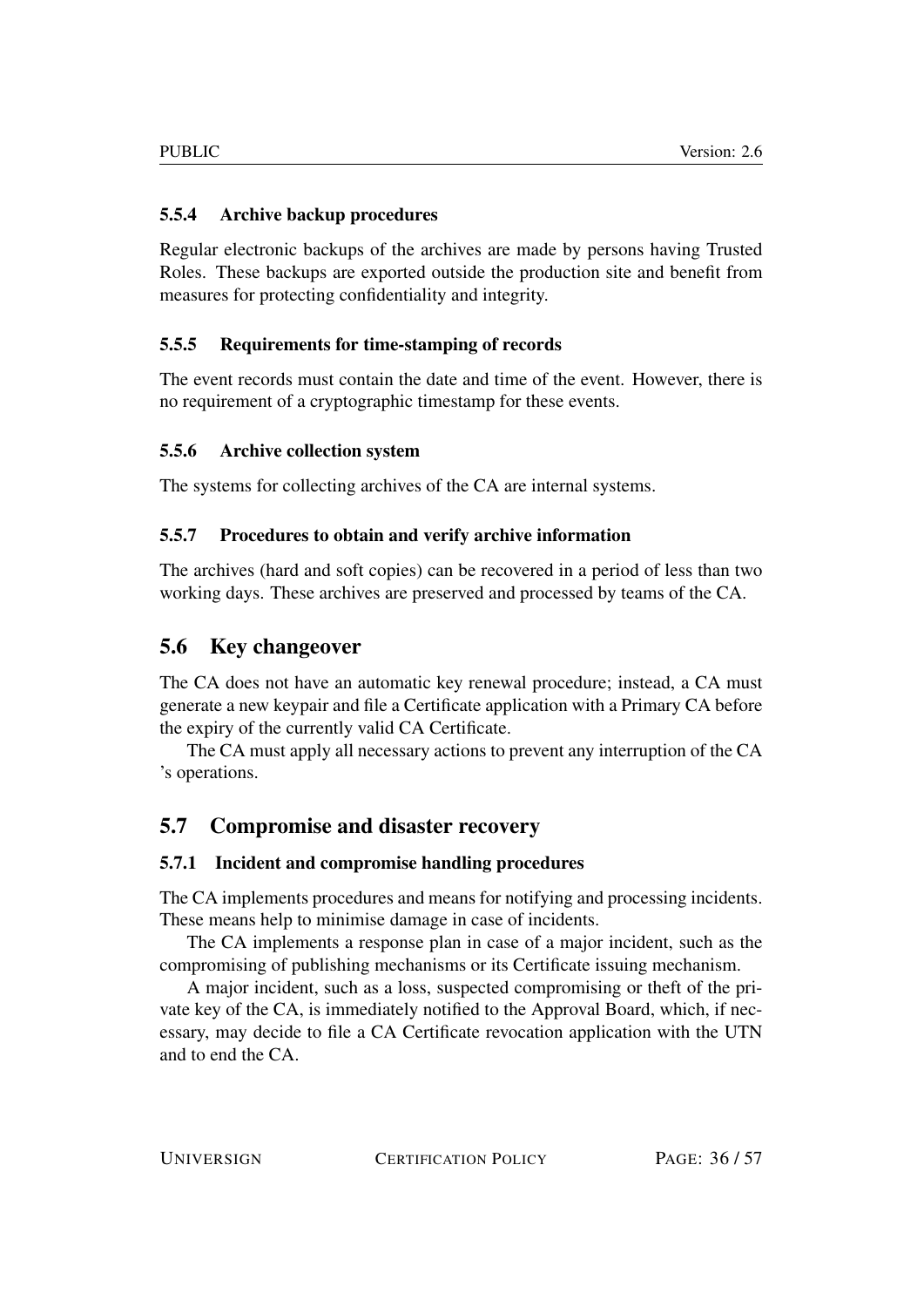#### <span id="page-36-0"></span>5.7.2 Computing resources, software, and/or data are corrupted

A continuity plan has been implemented for responding to the availability requirements of the various components of the CA. This plan is tested regularly.

#### <span id="page-36-1"></span>5.7.3 Entity private key compromise procedures

This point is covered in the business recovery and continuity plans. The compromising of a key of the CA immediately triggers the revocation of the issued Certificates. In this case, the various persons and entities concerned are informed of the unsafe nature of the CRL signed by the compromised key of the CA. Similar measures are taken if the soundness of the algorithm used or that of the parameters used by the CA become insufficient for the purposes of the CA.

#### <span id="page-36-2"></span>5.7.4 Business continuity capabilities after a disaster

The business continuity capacity following a disaster is addressed in the business recovery and continuity plan. After a disaster, the CA implements this plan in order to restore the affected services. In particular, the CA has a redundant architecture for its critical services. Moreover, the CA manages a stock of spare parts in order to handle any hardware breakdown.

In case of a major incident, the CA has a business recovery plan that allows it to set up a new CA within a reasonable period of time. This plan is based on a secondary host room.

Once its business is recovered, the CA implements all necessary measures to prevent the recurrence of a similar disaster. The restoration operations are conducted by staff having Trusted Roles.

The Business Recovery Plan is tested regularly.

# <span id="page-36-3"></span>5.8 CA termination

In case of a permanent shut-down, the CA implements an end of life plan. This end of life plan addresses the following aspects:

- the notification of the shut-down to the Subscribers and the persons and organisations affected by the plan;
- the notification of the shut-down to UTN;
- the potential revocation of all issued Certificates that are still valid when the decision was made to discontinue the business activity;

UNIVERSIGN CERTIFICATION POLICY PAGE: 37/57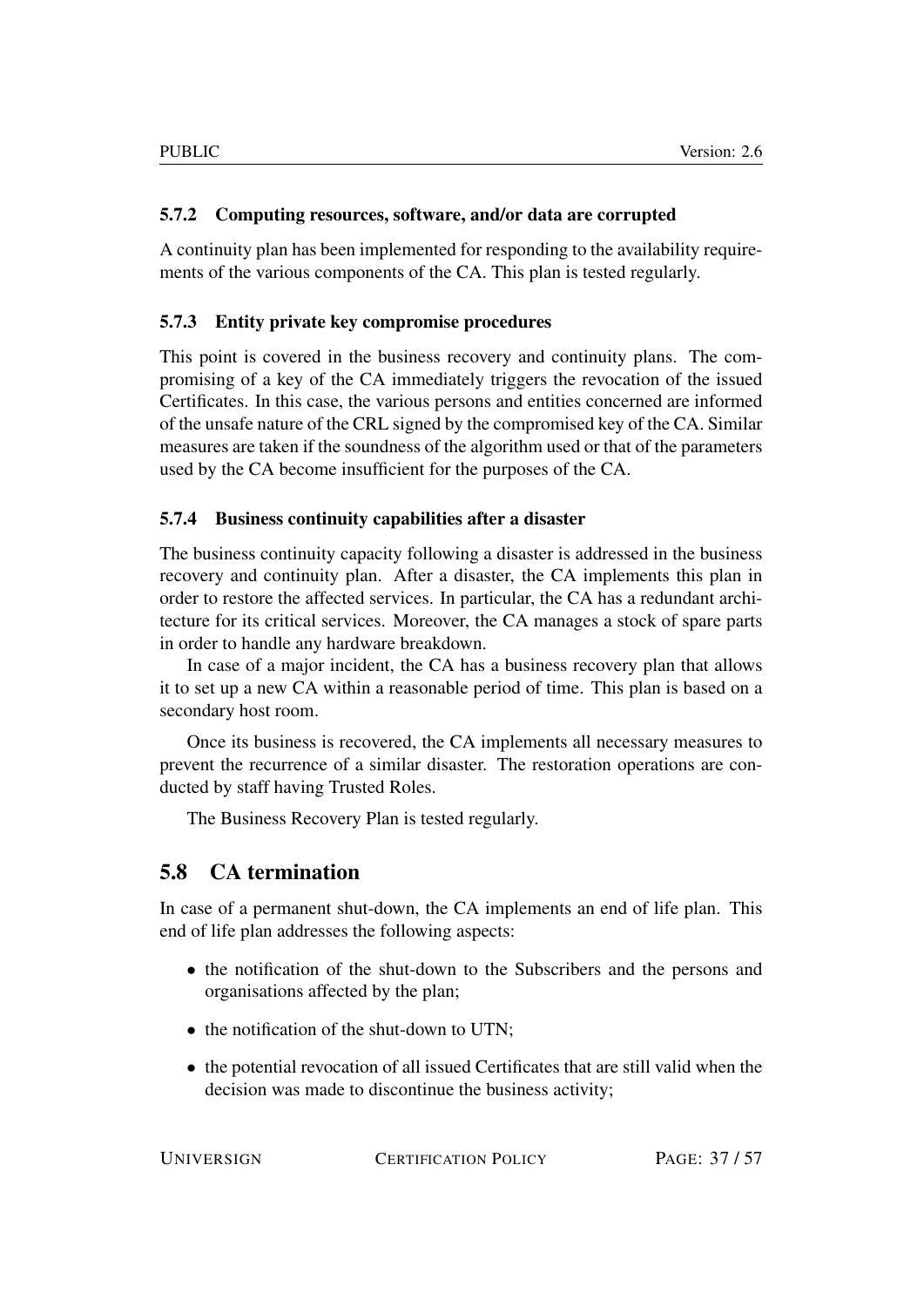- the inapplicability of the private key of the CA;
- the measures required to transfer its obligations related to the registration files, revocation lists and the archives of audit data;
- the provision of information for Relying Parties.

This plan is verified and updated regularly.

# <span id="page-37-0"></span>6 Technical security controls

#### <span id="page-37-1"></span>6.1 Keypair generation and installation

#### <span id="page-37-2"></span>6.1.1 Keypair generation

The keys of the CA are generated:

- during a key ceremony in front of witnesses;
- under the control of at least two persons having Trusted Roles (see Sect. [5.2.1\)](#page-29-4);
- in secure premises (see Sect. [5.1\)](#page-28-2);
- in an HSM compliant with the requirements defined in section [6.2.11.](#page-40-5)

The keys are generated according to a specific procedure and result in the drafting of a report after the ceremony.

The Subscribers ' keypairs to be certified are generated in accordance with the requirements of sections [6.1.5](#page-38-0) and [6.1.6.](#page-38-1)

The public keys of the Subscribers are transmitted to the CA under the conditions laid down in section [6.1.3.](#page-37-4)

#### <span id="page-37-3"></span>6.1.2 Private key delivery to Subscriber

Not applicable.

#### <span id="page-37-4"></span>6.1.3 Public key delivery to CA

The public key to be certified is transmitted to the CA in order to guarantee the integrity and source of this key.

#### <span id="page-37-5"></span>6.1.4 CA public key delivery to Relying Parties

The CA 's Certificate is published on the Publishing Website.

The Certificate contains the information specified in chapter [7](#page-44-1) of the CP.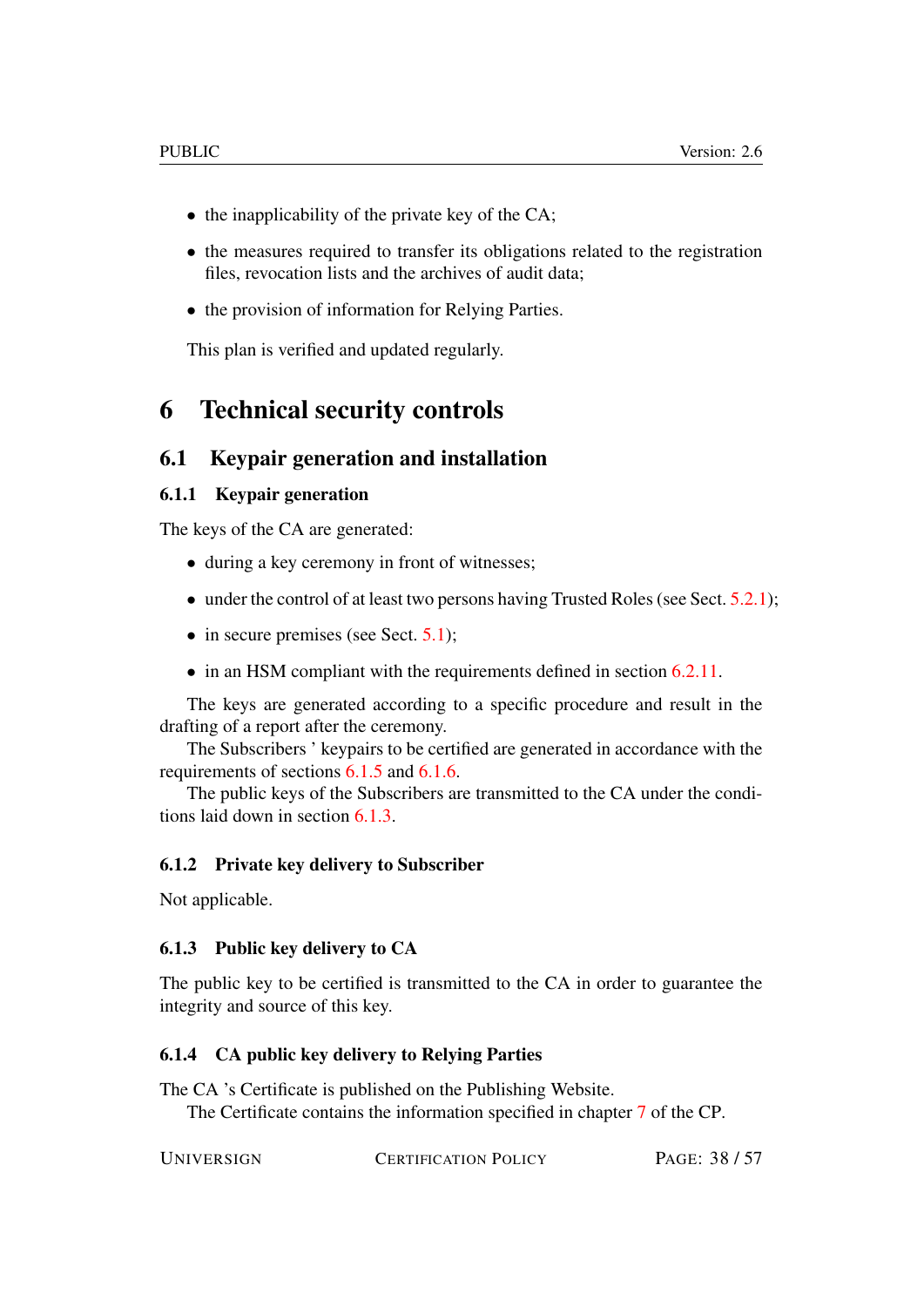#### <span id="page-38-0"></span>6.1.5 Key sizes

The CA 's keys must be compliant with (or cryptographically superior or equal to) the following characteristics:

| <b>Certificate</b> | <b>Key Size</b>                  | <b>Format</b> |
|--------------------|----------------------------------|---------------|
|                    | 2048                             | <b>RSA</b>    |
|                    | 4096 (for keys generated $ $ RSA |               |
|                    | after 1 January 2019)            |               |

The Subscribers ' keys must be compliant with (or cryptographically superior or equal to) the following characteristics:

| <b>Certificate</b> | <b>Key Size</b>                | Format     |
|--------------------|--------------------------------|------------|
| Subscriber         | 2048                           | <b>RSA</b> |
|                    | 4096 (for keys generated   RSA |            |
|                    | after 1 January 2019)          |            |

#### <span id="page-38-1"></span>6.1.6 Public key parameters generation and quality checking

The CA and the Subscribers must use certified hardware (see Sect. [6.2.11\)](#page-40-5)) and algorithms whose parameters comply with the appropriate security standards. The parameters and algorithms used are documented in chapter [7.](#page-44-1)

#### <span id="page-38-2"></span>6.1.7 Key usage purposes

See section [7.1.](#page-44-2)

# <span id="page-38-3"></span>6.2 Private key protection and cryptographic module engineering controls

#### <span id="page-38-4"></span>6.2.1 Cryptographic module standards and controls

The cryptographic modules used by the CA for generating and implementing its signature keys are certified hardware cryptographic modules that comply with the requirements of section [6.2.11.](#page-40-5) The CA ensures the security of these modules throughout their life cycle. In particular, the CA implements the procedures required for:

• ensuring their integrity during their transport from the supplier;

UNIVERSIGN CERTIFICATION POLICY PAGE: 39 / 57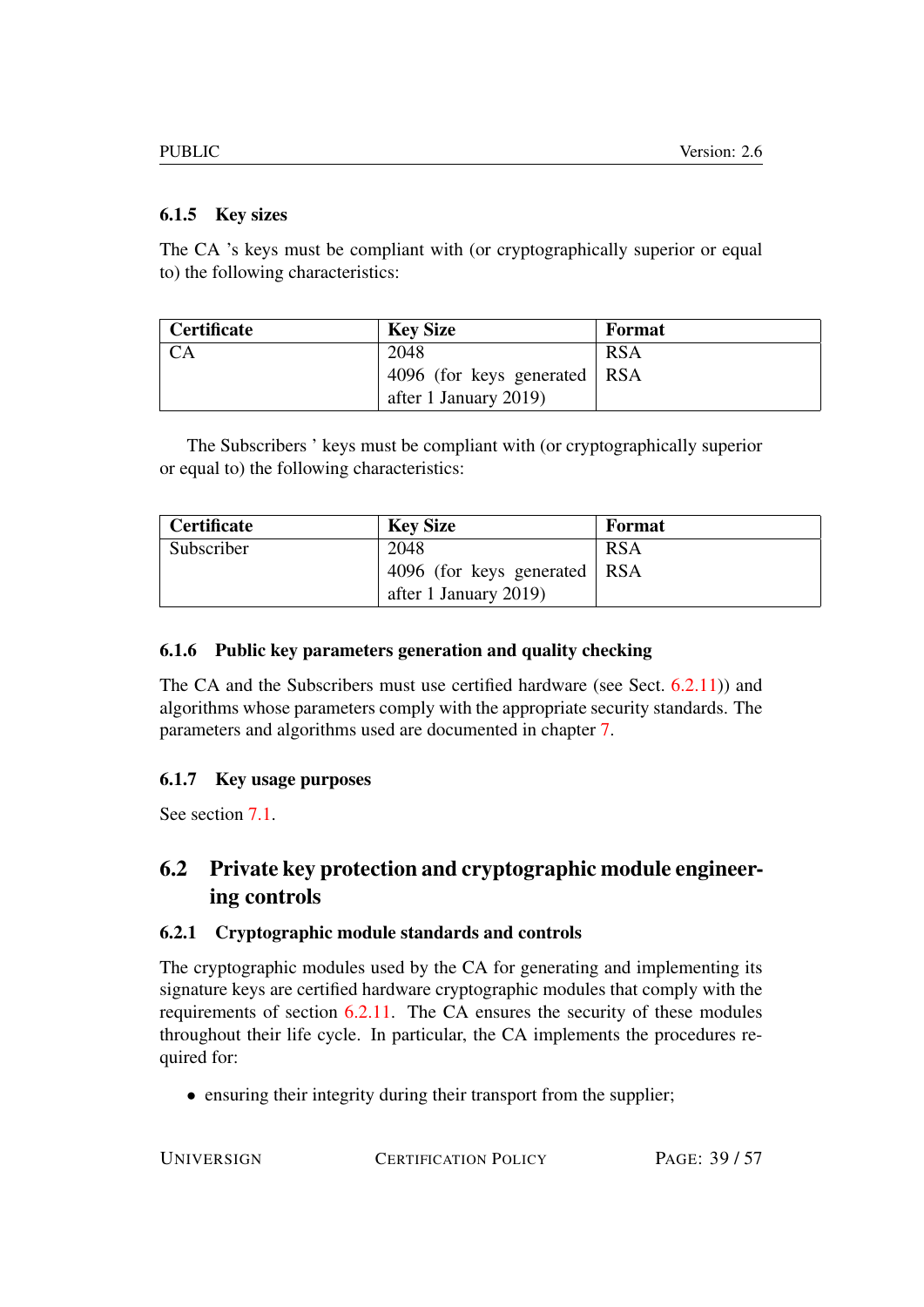- ensuring their integrity during their storage before the key ceremony;
- ensuring that the operations of activation, backing up and restoration of the signature keys are conducted under the control of two staff members having Trusted Roles;
- ensuring that they are in a proper functional state;
- ensuring that the keys that they contain are destroyed after being decommissioned.

#### <span id="page-39-0"></span>6.2.2 Private key (n out of m) multi-person control

The private key of the CA is controlled by the activation data stored on the smart cards handed over to the secret keepers during the key ceremony. A sharing of the HSM's secret is implemented by the CA.

#### <span id="page-39-1"></span>6.2.3 Private key escrow

The private keys are not escrowed.

#### <span id="page-39-2"></span>6.2.4 Private key backup

The private keys of the CA are backed up via copies:

- either outside an cryptographic module but in an encrypted form and with an integrity control mechanism. The corresponding cryptographic offers a security level equivalent to storage in a cryptographic module and is based on an algorithm, a key length and a standard operating procedure capable of resisting cryptanalysis attacks for at least the service life of the thus protected key. These backup copies of the CA 's private keys are stored in a secure safe that can be accessed only by persons with Trusted Roles.
- or in an equivalent cryptographic module operated under similar or superior security conditions.

The backups are made under the control of two persons having Trusted Roles.

#### <span id="page-39-3"></span>6.2.5 Private key archival

The private keys of the CA are not archived.

UNIVERSIGN CERTIFICATION POLICY PAGE: 40/57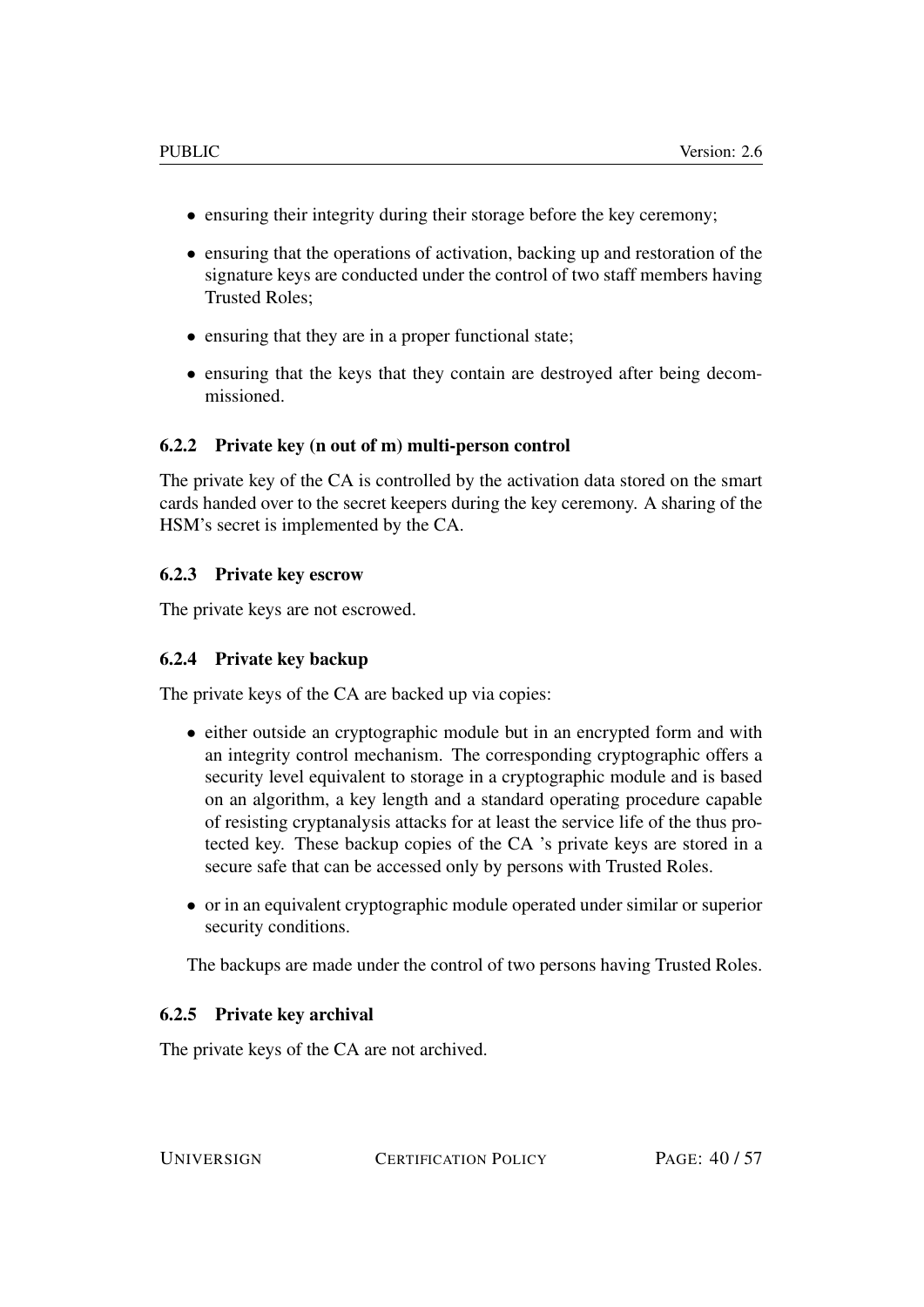#### <span id="page-40-0"></span>6.2.6 Private key transfer into or from a cryptographic module

Apart from the backup copies, the private keys of the CA are generated in its cryptographic module and hence are not transferred. During the generation of a backup copy, the transfer implements an encryption mechanism that enables guaranteeing that no sensitive information transits in an unsecure manner.

#### <span id="page-40-1"></span>6.2.7 Private key storage on cryptographic module

The private keys of the CA are stored in a cryptographic module. For the purposes of backup copies, they are stored in a cryptographic module in compliance with the measures defined in section [6.2.4.](#page-39-2)

#### <span id="page-40-2"></span>6.2.8 Method to activate the private key

The activation of private keys is controlled by specific data referred to as activation data. It is carried out in a cryptographic module that complies with the requirements of section [6.2.11,](#page-40-5) under the control of two persons with Trusted Roles.

#### <span id="page-40-3"></span>6.2.9 Method to deactivate the private key

The private key is deactivated when the cryptographic module is shut down.

#### <span id="page-40-4"></span>6.2.10 Method to destroy the private key

The private key of the CA is destroyed from its cryptographic module. The CA ensures that all corresponding backup copies are also destroyed.

#### <span id="page-40-5"></span>6.2.11 Cryptographic Module Rating

Cryptographic module of the CA: The cryptographic module used by the CA complies with the following certification requirements:

- EAL 4+ as regards the Common Criteria of ISO/CEI 15408 (compliant with the Protection Profile CWA 14167-2 or CWA 14167-3); or
- FIPS  $140-2$  level 3
- or equivalent.

UNIVERSIGN CERTIFICATION POLICY PAGE: 41/57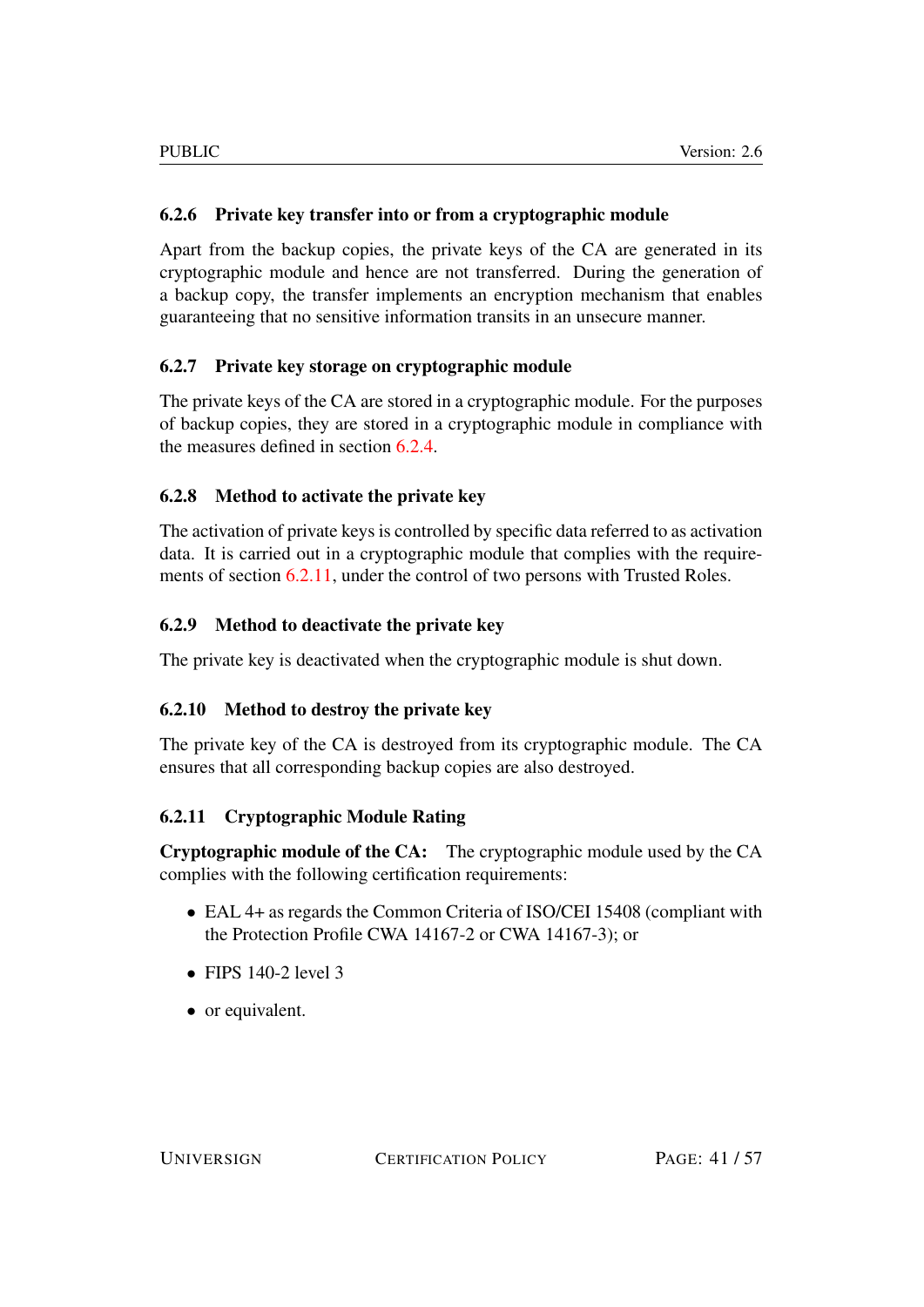Cryptographic module of Subscribers: The CA does not hand over a signature creation device to the Subscribers. The signature creation devices of Subscribers must at least comply with the following certifications:

- EAL 4+ as regards the Common Criteria of ISO/CEI 15408 (compliant with Protection Profile CWA 14169 or certified as compliant with the Protection Profile of a Secure Signature Creation Device (SSCD) by a European governmental entity);
- $\bullet$  FIPS 140-2 level 3
- QSCD or QSealCD within the meaning of regulation eIDAS (EU) No 910/2014.
- or equivalent.

For Certificates issued in accordance with OID 1.3.6.1.4.1.15819.5.1.3.6, the device must be a QSCD.

For Certificates issued in accordance with OID 1.3.6.1.4.1.15819.5.1.3.7, the device must be a QSealCD.

# <span id="page-41-0"></span>6.3 Other aspects of key pair management

#### <span id="page-41-1"></span>6.3.1 Public key archival

The CA archives its public keys as per the requirements of section [5.5.](#page-34-0)

#### <span id="page-41-2"></span>6.3.2 Certificate operational periods and key pair usage periods

The maximum service life of the Certificates is:

- 30 years for the Primary CA Certificates;
- 20 years for the Timestamping CA Certificates;
- 15 years for the Intermediate CA Certificates;
- 5 years for natural person Certificates and legal person Certificates;
- 11 years for legal person Certificates intended for timestamping.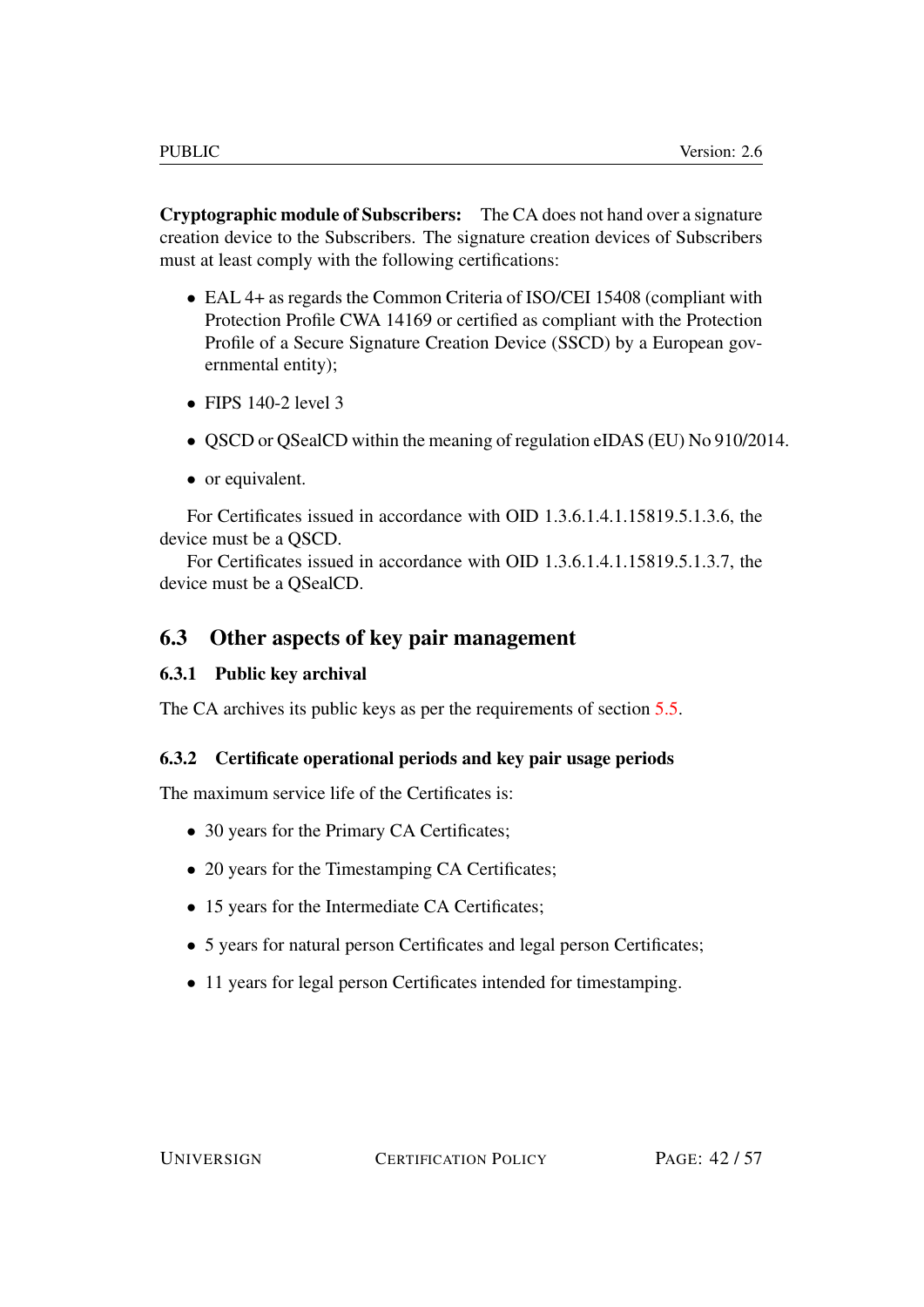# <span id="page-42-0"></span>6.4 Activation data

#### <span id="page-42-1"></span>6.4.1 Activation data generation and installation

The activation data of the CA 's key is generated during the key ceremony. This activation data is stored on smart cards and handed over to the secret keepers.

Every secret keeper takes the necessary measures to protect themself against the loss, theft, unauthorised use or unauthorised destruction of their smart card and the activation data that it contains.

#### <span id="page-42-2"></span>6.4.2 Activation data protection

The activation data is stored on a nominative and personal smart card. The responsibility for this smart card falls on the person to whom the card is submitted. The card is protected by a personal password of the secret keeper. The smart cards are then stored in a personal secure safe. Every secret keeper is responsible for their part of the activation secret. They give their consent by signing a form defining their responsibilities.

#### <span id="page-42-3"></span>6.4.3 Other aspects of activation data

Transmission of activation data: The transmission of smart cards containing activation data from one secret keeper to a new secret keeper must be carried out in such a way as to protect the activation data from loss, theft, modification, unauthorised disclosure or unauthorised use of this data.

Destruction of activation data: The activation data is decommissioned in order to prevent the theft, loss, modification, unauthorised disclosure or unauthorised use of this data.

# <span id="page-42-4"></span>6.5 Computer security controls

#### <span id="page-42-5"></span>6.5.1 Specific computer security technical requirements

Depending on the system to be protected, the CA implements control mechanisms that are appropriate as regards the platform to be secured (in order to protect against the execution of an unauthorised or potentially dangerous code on its system).

The CA implements access control and authentication mechanisms for all roles authorised to generate new certificates. It maintains these security systems continuously. These mechanisms are described in the CPS.

UNIVERSIGN CERTIFICATION POLICY PAGE: 43/57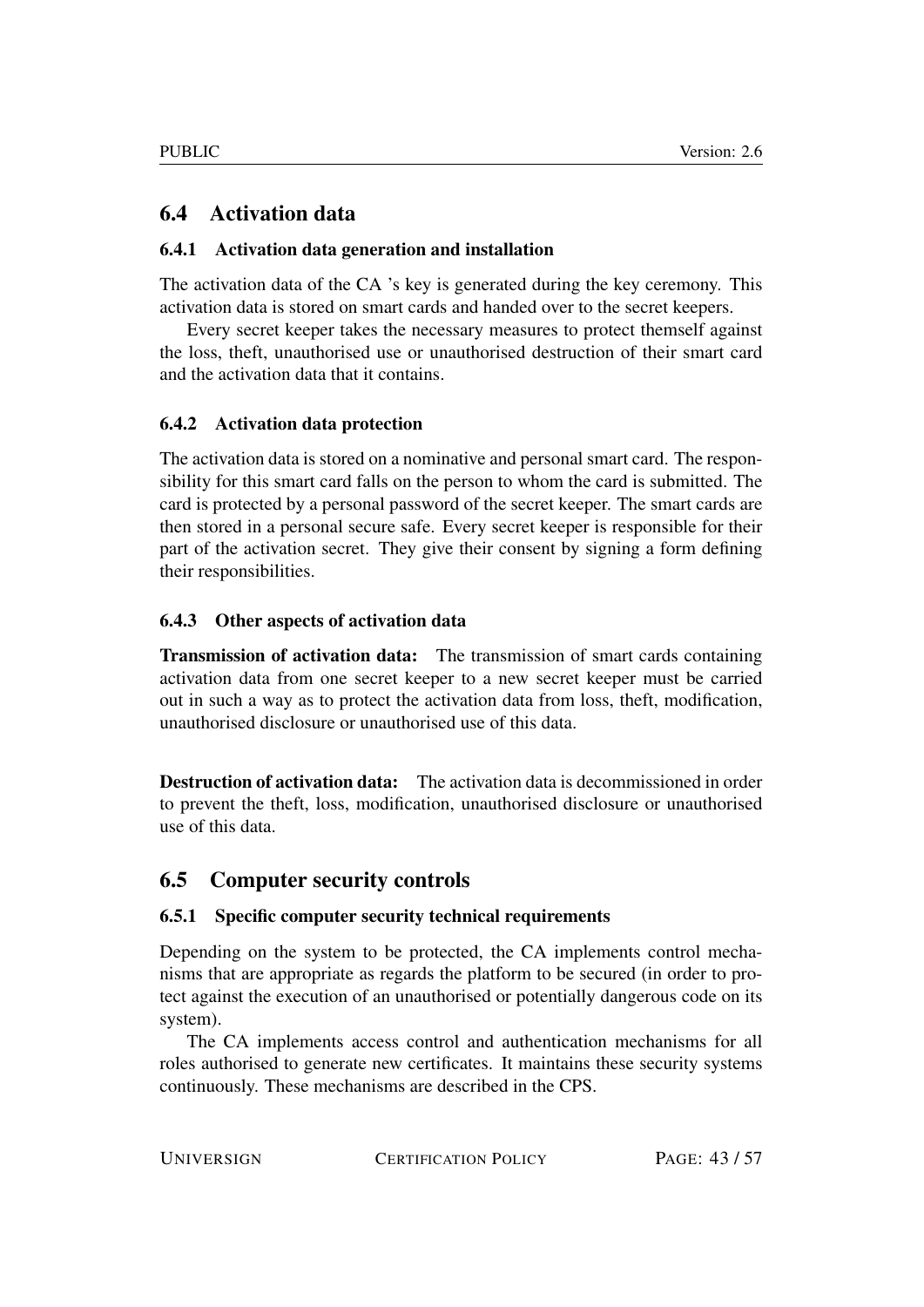#### <span id="page-43-0"></span>6.5.2 Computer security rating

Not applicable.

# <span id="page-43-1"></span>6.6 Life cycle technical controls

#### <span id="page-43-2"></span>6.6.1 System development controls

All software components of the CA are developed under conditions and according to development processes that guarantee their security. The CA implements quality processes during the design and development of its software.

When beginning production of a software component, the CA checks its source and its integrity and ensures a traceability of all modifications made to its information system.

The development and testing infrastructure are separate from the production infrastructure of the CA.

#### <span id="page-43-3"></span>6.6.2 Security management controls

The CA ensures that the software programs are updated in such a way as to ensure system security. The updates are carried out by persons having a Trusted Role in the CA.

#### <span id="page-43-4"></span>6.6.3 Life cycle security controls

Not applicable.

# <span id="page-43-5"></span>6.7 Network security controls

Network communications containing confidential information are subjected to protective measures against eavesdropping. The rules governing these controls are verified regularly.

Security measures are implemented in order to protect the local components of the information system from unauthorised access, especially for sensitive data.

The CA implements platform administration access management procedures in order to maintain a high level of security. These measures include the authentication of administrators, the production of logs for audits, the use of secure VPN-type channels as well as the possibility of modifying access rights at any time. The CA also implements an administration network that is disconnected from the nominal network.

UNIVERSIGN CERTIFICATION POLICY PAGE: 44/57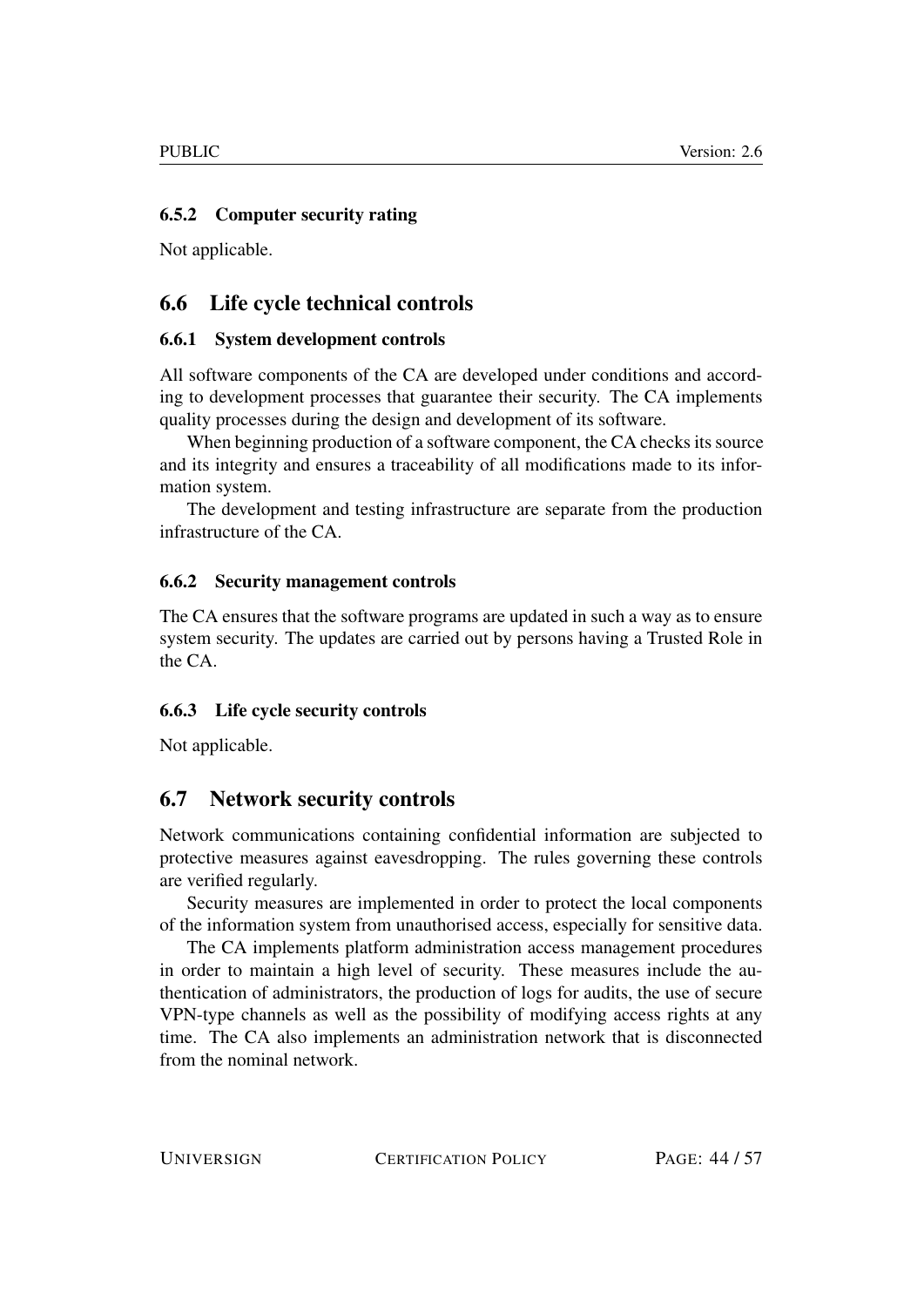The CA implements access control procedures to separate the administration functions and the operational functions. The use of applications (publishing, certificate generation, revocation) requires an authentication of the users or entities. An access control policy is implemented to limit access to these applications to authorised persons only.

# <span id="page-44-0"></span>6.8 Time-stamping

All servers of the CA are synchronised with the same time source (UTC). The synchronisation of the servers is regularly checked.

# <span id="page-44-1"></span>7 Certificate, CRL and OCSP profiles

# <span id="page-44-2"></span>7.1 Certificate profiles

All Certificates issued by the CA are compliant with standards X.509, [[ETSI 319 412-2](#page-56-0)], [[ETSI 319 412-3](#page-56-1)] et [[ETSI 319 412-5](#page-56-2)].

The following tables indicate the fields that should be present and their semantics, if applicable. In its CPS, the CA specifies the value of the basic fields as well as the type and value of the extensions used.

# <span id="page-44-3"></span>7.1.1 Certificates

#### Base fields

| Field            | Value                                                                         |
|------------------|-------------------------------------------------------------------------------|
| Version          | v <sup>3</sup>                                                                |
| <b>Issuer DN</b> | The DN of the CA compliant with section 3.1.1                                 |
|                  | Subject DN $\parallel$ The DN of the Subscriber conmpliant with section 3.1.1 |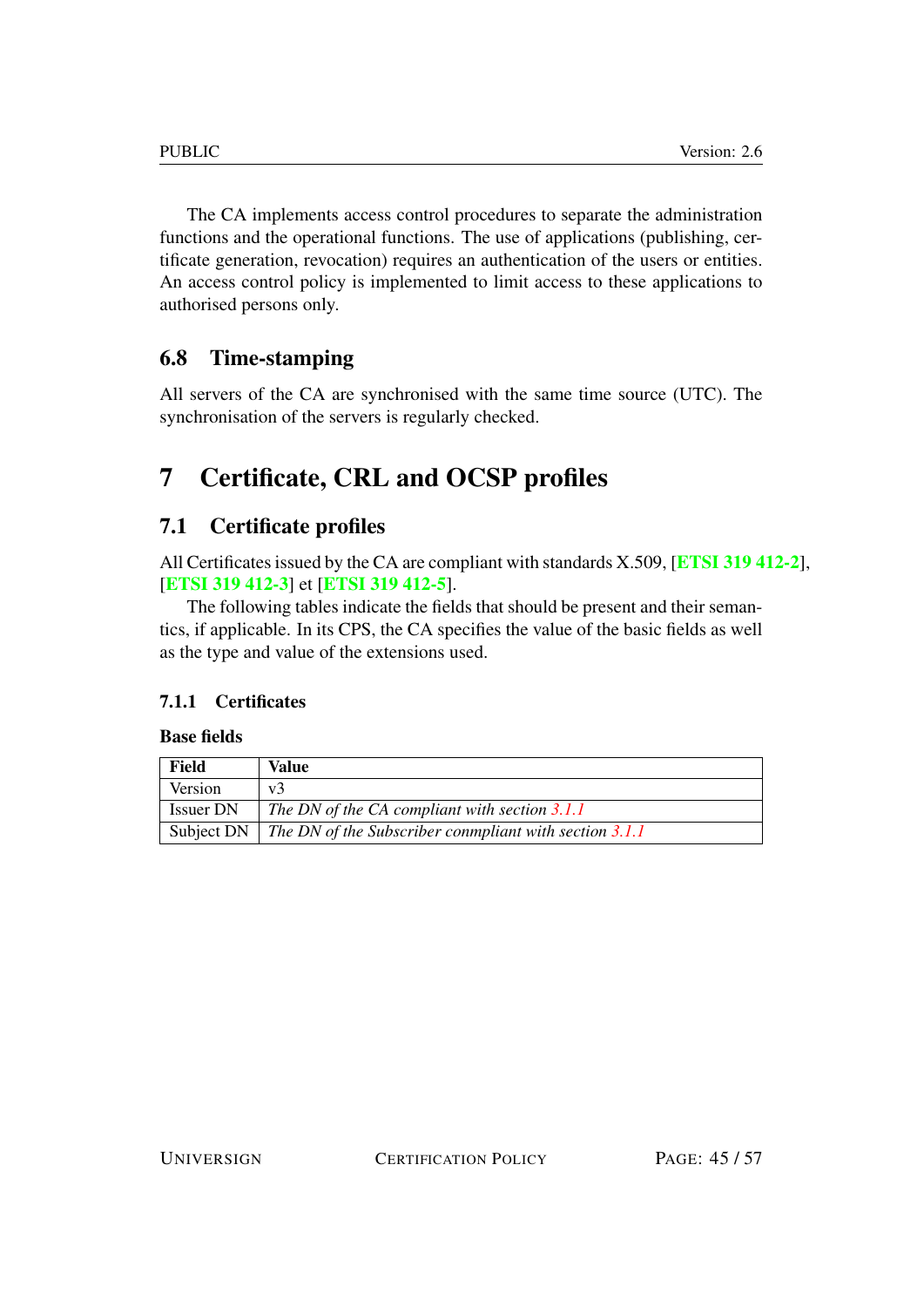#### Certificate extensions

| <b>Field</b>                   | <b>OID</b>        | Crit.          | <b>Comment</b>                   |
|--------------------------------|-------------------|----------------|----------------------------------|
| Authority Key Identifier       | 2.5.29.35         | N <sub>o</sub> | Must be present for Sub-         |
|                                |                   |                | scriber and Intermediate CA      |
|                                |                   |                | Certificates                     |
| Subject Key Identifier         | 2.5.29.14         | N <sub>0</sub> | Must be present                  |
| Key Usage                      | 2.5.29.15         | <b>Yes</b>     | Must be present                  |
| <b>Basic Constraint</b>        | 2.5.29.19         | Yes/No         | Must be critical for Interme-    |
|                                |                   |                | diate CA Certificates, non-      |
|                                |                   |                | critical for Subscriber Certifi- |
|                                |                   |                | cates                            |
| <b>CRL Distribution Points</b> | 2.5.29.31         | No             | Must be present and at least     |
|                                |                   |                | include one download URL         |
| <b>Authority Info Access</b>   | 1.3.6.1.5.5.7.1.1 | N <sub>0</sub> | Must be present for Sub-         |
|                                |                   |                | scriber and Intermediatea CA     |
|                                |                   |                | Certificates                     |
| Certificate Policies           | 2.5.29.32         | No             | Must be present for Sub-         |
|                                |                   |                | scriber Certificates and com-    |
|                                |                   |                | prise an OID defined by this     |
|                                |                   |                | CP                               |
| <b>QC</b> Statements           | 1.3.6.1.5.5.7.1.3 | No             | Must be present for qualified    |
|                                |                   |                | <b>Subscriber Certificates</b>   |

# <span id="page-45-0"></span>7.2 CRL Profile

#### Base fields

| Field            | Value            |
|------------------|------------------|
| Version          |                  |
| Signature        | RSA/SHA-256      |
| <b>Issuer DN</b> | The DN of the CA |
| Next Update      | 7 days maximum   |

#### CRL extension

| Field                                               | <b>OID</b> |                | Crit.   Comment |
|-----------------------------------------------------|------------|----------------|-----------------|
| Authority Key Identifier $\vert 2.5.29.35 \vert$ No |            |                | Must be present |
| <b>CRL</b> Number                                   | 2.5.29.20  | N <sub>0</sub> | Must be present |

# <span id="page-45-1"></span>7.3 OCSP Profile

The CA must specify if it provides an OCSP status verification service.

UNIVERSIGN CERTIFICATION POLICY PAGE: 46/57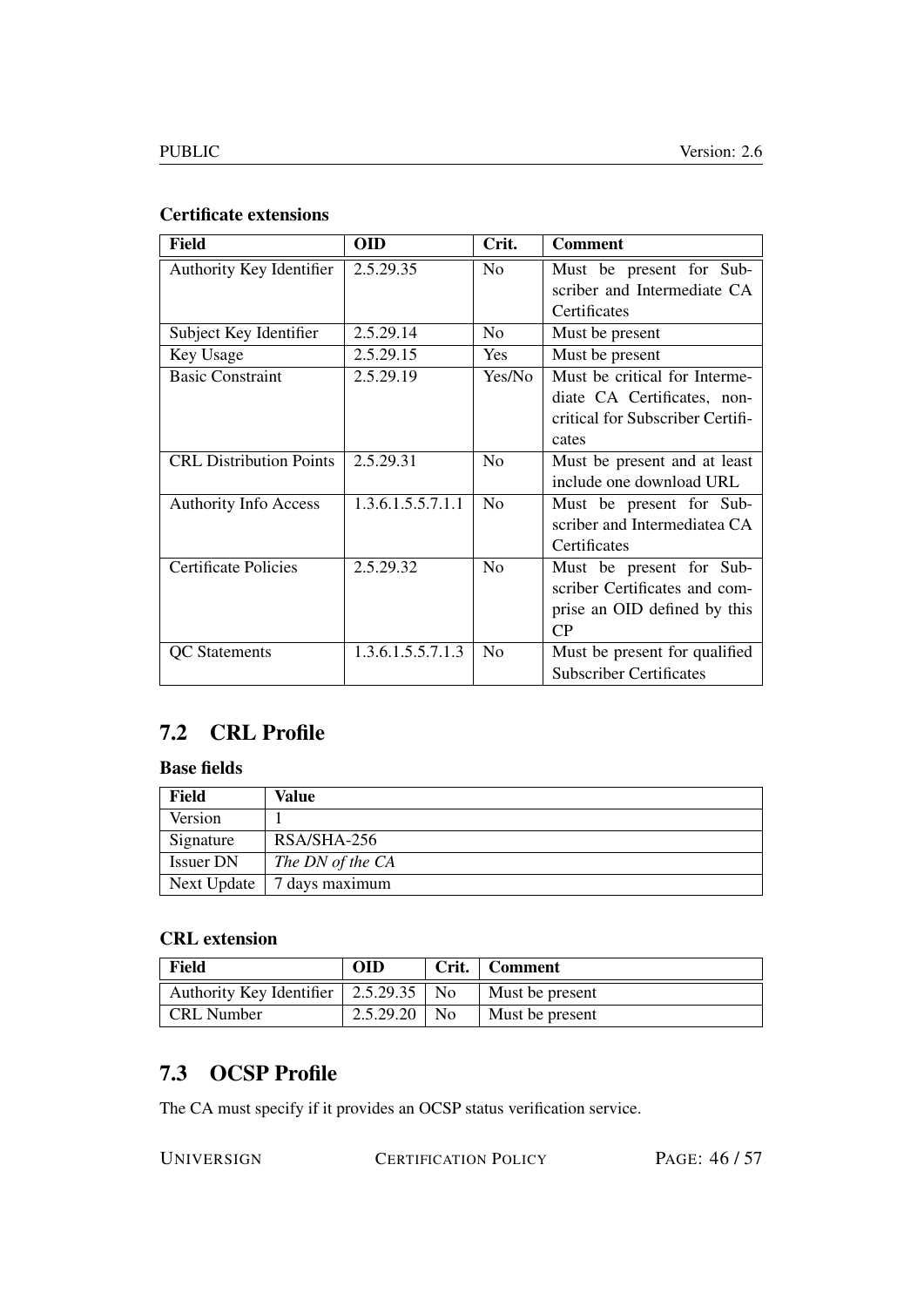# <span id="page-46-0"></span>8 Compliance audit and other assessments

# <span id="page-46-1"></span>8.1 Frequency or circumstances of assessment

Audits are conducted by the CA:

- an internal audit conducted
- either by external service providers specialising in the domain;
- or by an internal lead auditor of the CA.
- a certification audit for standards [ETSI 319 411-1] and [ETSI 319 411-2], conducted every 2 years by an accredited body.

A control of compliance with the CPS in force is conducted:

- during the operational implementation of the system;
- at least once per calendar year (internal audit);
- during the surveillance or renewal of certifications, in accordance with the regulatory procedures in force;
- when a significant change is carried out.

# <span id="page-46-2"></span>8.2 Identity/qualifications of assessor

The evaluators must ensure that the policies, statements and services are correctly implemented by the CA and detect cases of non-compliance that could compromise the security of the offered service. The CA pledges to appoint evaluators whose skills are proven in matters of information system security and who are specialised in the domain of activity of the controlled component.

# <span id="page-46-3"></span>8.3 Assessor's relationship to assessed entity

Unless specifically agreed between the CA and the UTN, the CA appoints the evaluator authorised to conduct the audit. The CA guarantees the independence and impartiality of the evaluator.

# <span id="page-46-4"></span>8.4 Topics covered by assessment

The evaluator checks the compliance of the audited component, on all or part of the implementation of:

- the CP;
- the CPS;

UNIVERSIGN CERTIFICATION POLICY PAGE: 47/57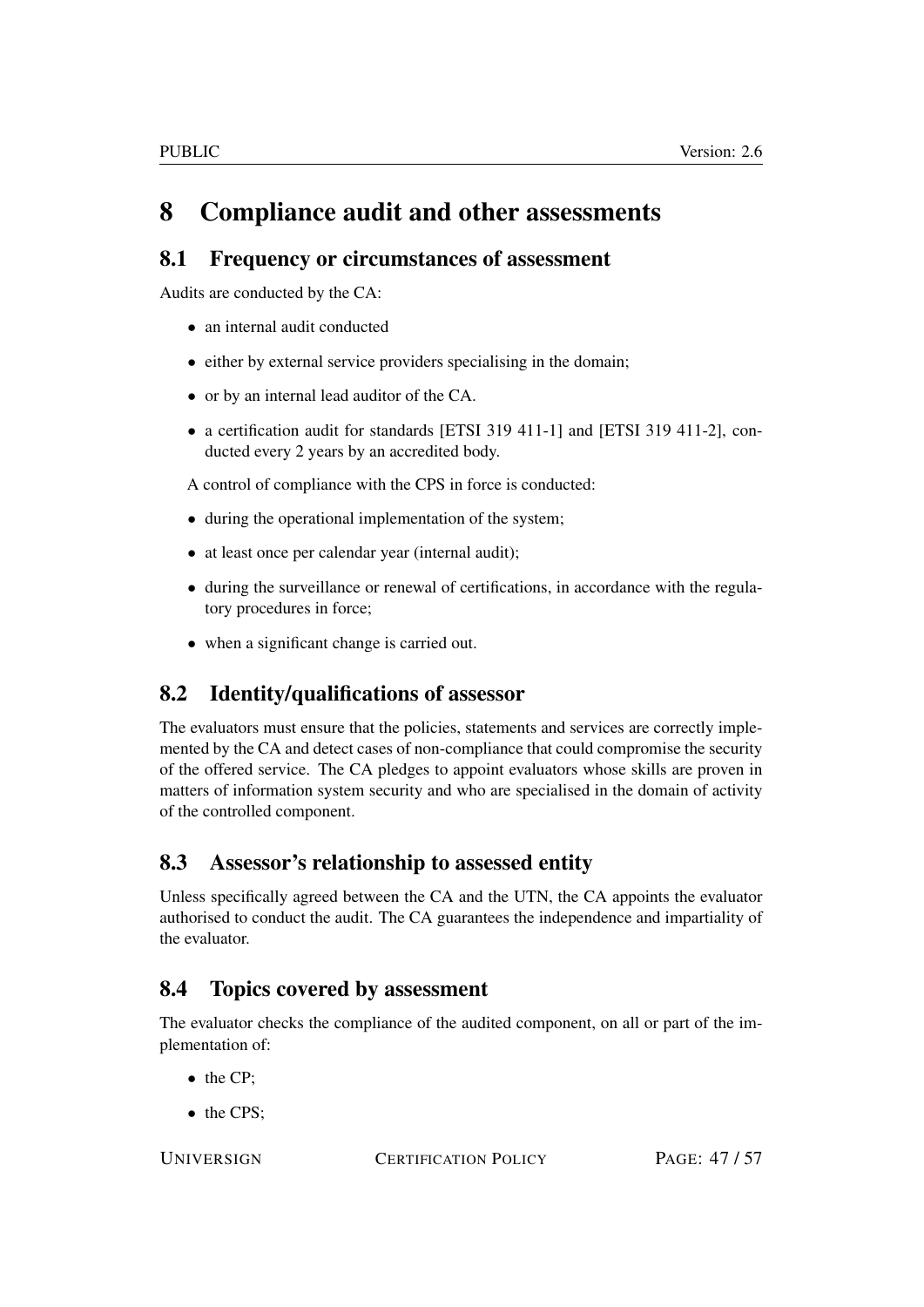• the components of the CA.

Before every audit, the evaluators suggest a list of components and procedures that they wish to verify to the Approvals Committee of the CA. They use this to develop the detailed audit plan.

#### <span id="page-47-0"></span>8.5 Actions taken as a result of deficiency

After a compliance check, the evaluator and his team submit a verdict to the Approvals Committee of the CA, which can be: "successful", "failed", "to be confirmed".

"Failed" verdict: The audit team issues recommendations to the CA. The CA can choose the measures to be applied.

"To be confirmed" verdict: the audit team identifies the non-compliances and ranks them. The CA should then suggest a schedule for resolving the non-compliances. A verification will be used to ensure that the identified non-compliances have been resolved.

"Successful" verdict: the CA confirms that the controlled component is compliant with the commitments of the CP and its announced practices.

#### <span id="page-47-1"></span>8.6 Communication of results

The results of the compliance audits are sent to the Approval Board, to the UTN and are made available to the authorities in charge of qualifying and certifying the service.

# <span id="page-47-2"></span>9 Other business and legal matters

#### <span id="page-47-3"></span>9.1 Fees

The members of UTN determine the pricing conditions of their services.

#### <span id="page-47-4"></span>9.1.1 Certificate access fees

Not applicable.

#### <span id="page-47-5"></span>9.1.2 Revocation or status information access fees

Access to the CRL publishing service, OCSP responders and the revocation service is free of charge.

#### <span id="page-47-6"></span>9.1.3 Fees for other services

No specific commitment.

UNIVERSIGN CERTIFICATION POLICY PAGE: 48/57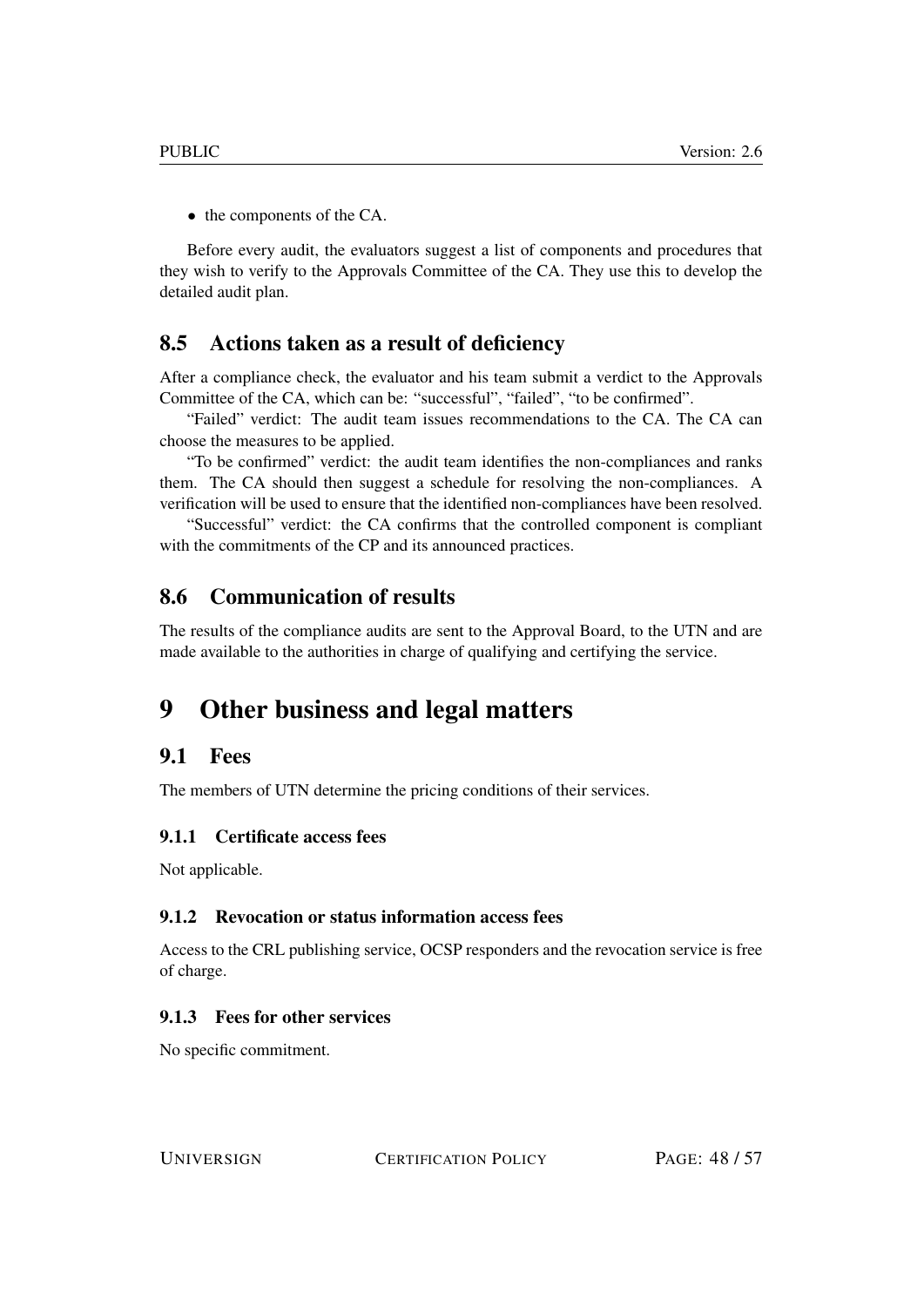#### <span id="page-48-0"></span>9.1.4 Refund policy

The CA services are not subject to any reimbursement.

# <span id="page-48-1"></span>9.2 Financial responsibility

#### <span id="page-48-2"></span>9.2.1 Insurance coverage

The members of the UTN subscribe to an appropriate liability insurance that covers the financial risks related to the use of the service that it provides, in accordance with the regulations applicable to its business.

It is the duty of the CA to evaluate the financial risk that is to be covered.

#### <span id="page-48-3"></span>9.2.2 Other assets

The CA implements an administrative and financial policy that aims to maintain, throughout the duration of its business, the financial resources required for fulfilling the obligations defined by the CP.

#### <span id="page-48-4"></span>9.2.3 Insurance or warranty coverage for end-entities

No specific commitment.

# <span id="page-48-5"></span>9.3 Confidentiality of business information

#### <span id="page-48-6"></span>9.3.1 Scope of confidential information

The following information is considered to be confidential:

- the private keys of the CA,
- the activation data associated with the private keys of the CA,
- the event logs,
- the supporting documents of the registration files,
- the audit reports,
- the causes of revocation of Certificates,
- the business continuity, recovery and stoppage plans.

Other information may be considered as confidential by the CA.

#### <span id="page-48-7"></span>9.3.2 Information not within the scope of confidential information

The publishing website of the CA and its contents are deemed as public.

UNIVERSIGN CERTIFICATION POLICY PAGE: 49/57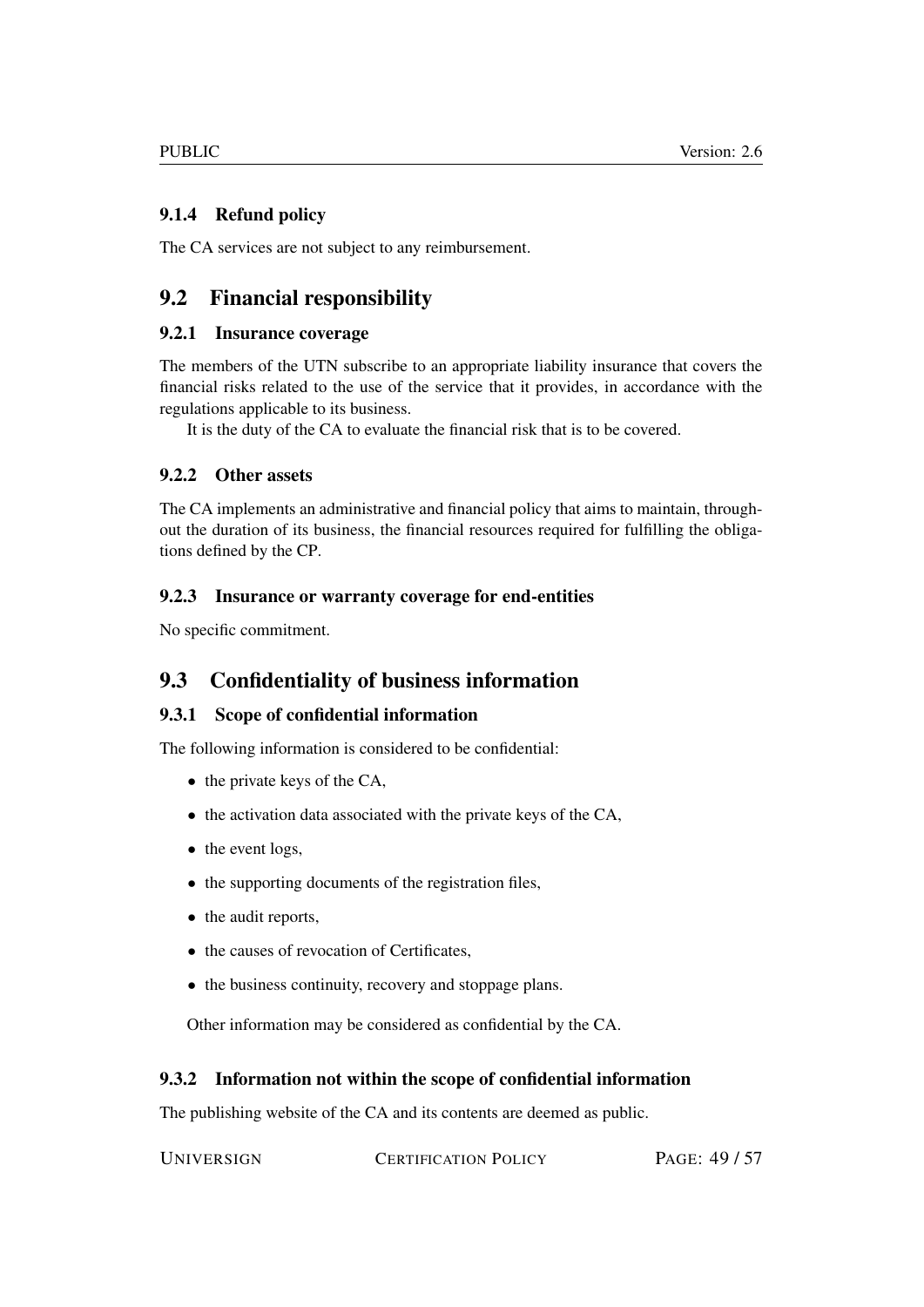#### <span id="page-49-0"></span>9.3.3 Responsibility to protect confidential information

The CA pledges to process confidential information in accordance with the obligations applicable to it.

# <span id="page-49-1"></span>9.4 Privacy of personal information

#### <span id="page-49-2"></span>9.4.1 Privacy policy

The CA collects and processes personal data in accordance with the regulations related to personal data protection that are applicable to it.

#### <span id="page-49-3"></span>9.4.2 Personal information

Personal data contained in the registration files and not published in the Certificates or CRLs is considered to be confidential.

#### <span id="page-49-4"></span>9.4.3 Non-personal information

Agreements between the CA and the users of its services may comprise a special processing of non-personal and non-confidential information, within the meaning of article [9.3.1.](#page-48-6)

#### <span id="page-49-5"></span>9.4.4 Responsibility to protect personal

The CA is responsible for processing the personal data of the users of its service.

#### <span id="page-49-6"></span>9.4.5 Notice and consent to use personal information

The CA informs the persons, about whom it collects personal data, about the processing of this data and the purposes of this processing.

#### <span id="page-49-7"></span>9.4.6 Disclosure pursuant to judicial or administrative process

Personal information may be provided to legal or administrative authorities under the conditions defined by the regulations.

#### <span id="page-49-8"></span>9.4.7 Other information disclosure circumstances

Agreements between the CA and the users of its services may provide for the disclosure of personal information within the limits defined by French regulations.

UNIVERSIGN CERTIFICATION POLICY PAGE: 50/57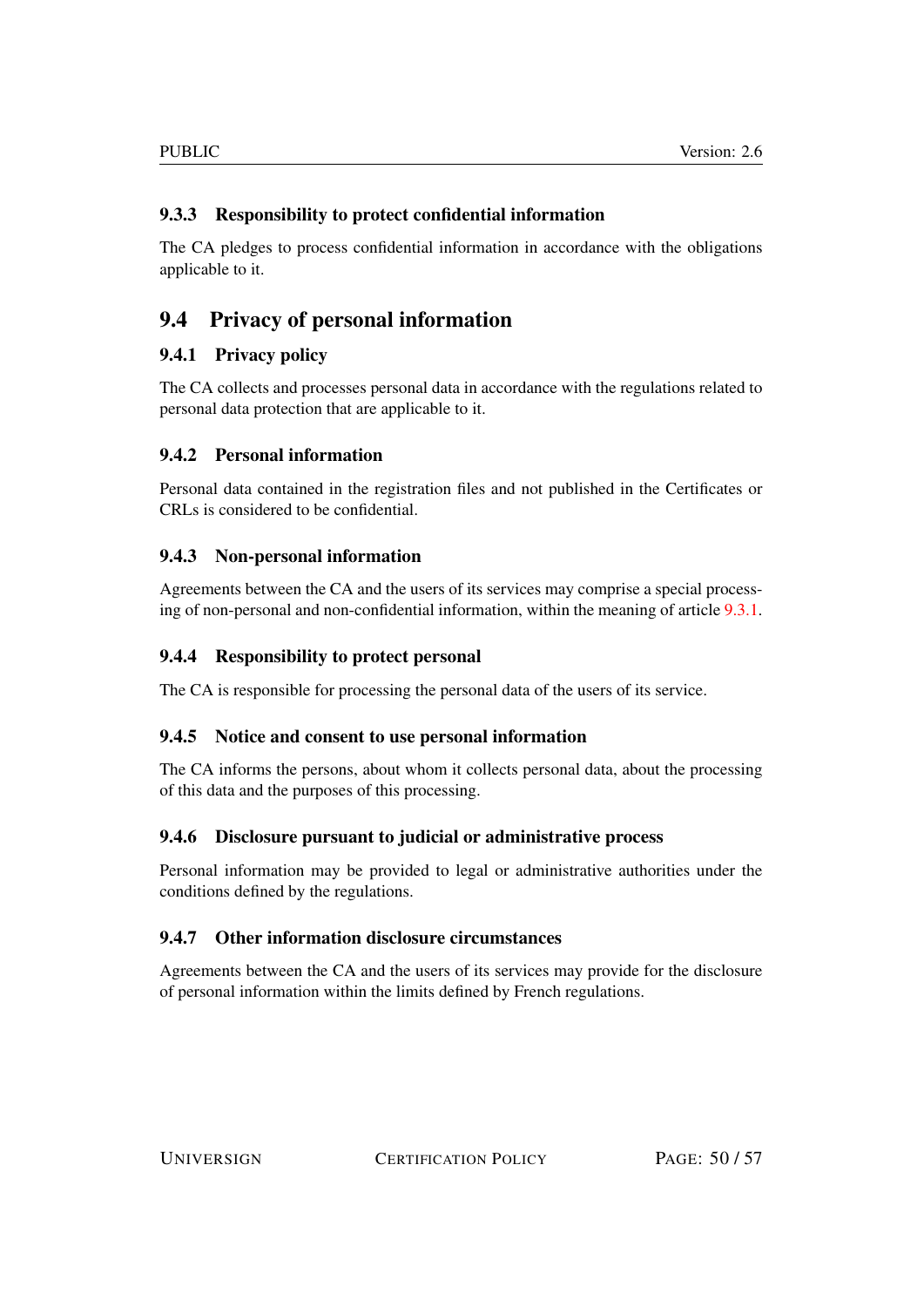# <span id="page-50-0"></span>9.5 Intellectual property rights

As part of its business activity, the CA may be required to issue or permit the use of elements protected by intellectual or industrial property rights.

These elements and the associated copyrights shall remain the property of the owner of these rights. The Relying Parties and the Subscribers may reproduce these elements for their internal use. Prior authorisation of the copyright holder is required for the provision to third parties, extraction or reuse in whole or in part of these elements or of their derivative works or copies, aside from the requirements of the CA 's service.

Any use or reproduction, in whole or in part, of these elements and/or the information that they contain, not authorised by the other party and used for any purpose other than the operation of the service, is strictly forbidden and constitutes infringement, which may be penalised through legal proceedings.

The use of the information contained in the Certificates or related to their status is authorised in strict compliance with the Relying Party Agreement.

#### <span id="page-50-1"></span>9.6 Representations and warranties

The common obligations of the CA of UTN are as follows:

- to protect and guarantee the integrity and confidentiality of their private cryptographic keys;
- to use their private cryptographic keys only pursuant to the conditions of and with the tools specified in the CP;
- to apply and comply with the requirements of the CP and the CPS applicable to them;
- to submit to the compliance audits conducted by the audit team mandated by UTN;
- to accept the consequences of these audits and in particular, to remedy any noncompliances that may be reported;
- to document their internal operating processes;
- to implement the (technical and human) resources needed for executing the operations that they are in charge of, while guaranteeing the quality and security of these operations.

#### <span id="page-50-2"></span>9.6.1 Certification Authority

The CA is responsible for:

• the compliance of the CPS vis-à-vis the CP;

UNIVERSIGN CERTIFICATION POLICY PAGE: 51/57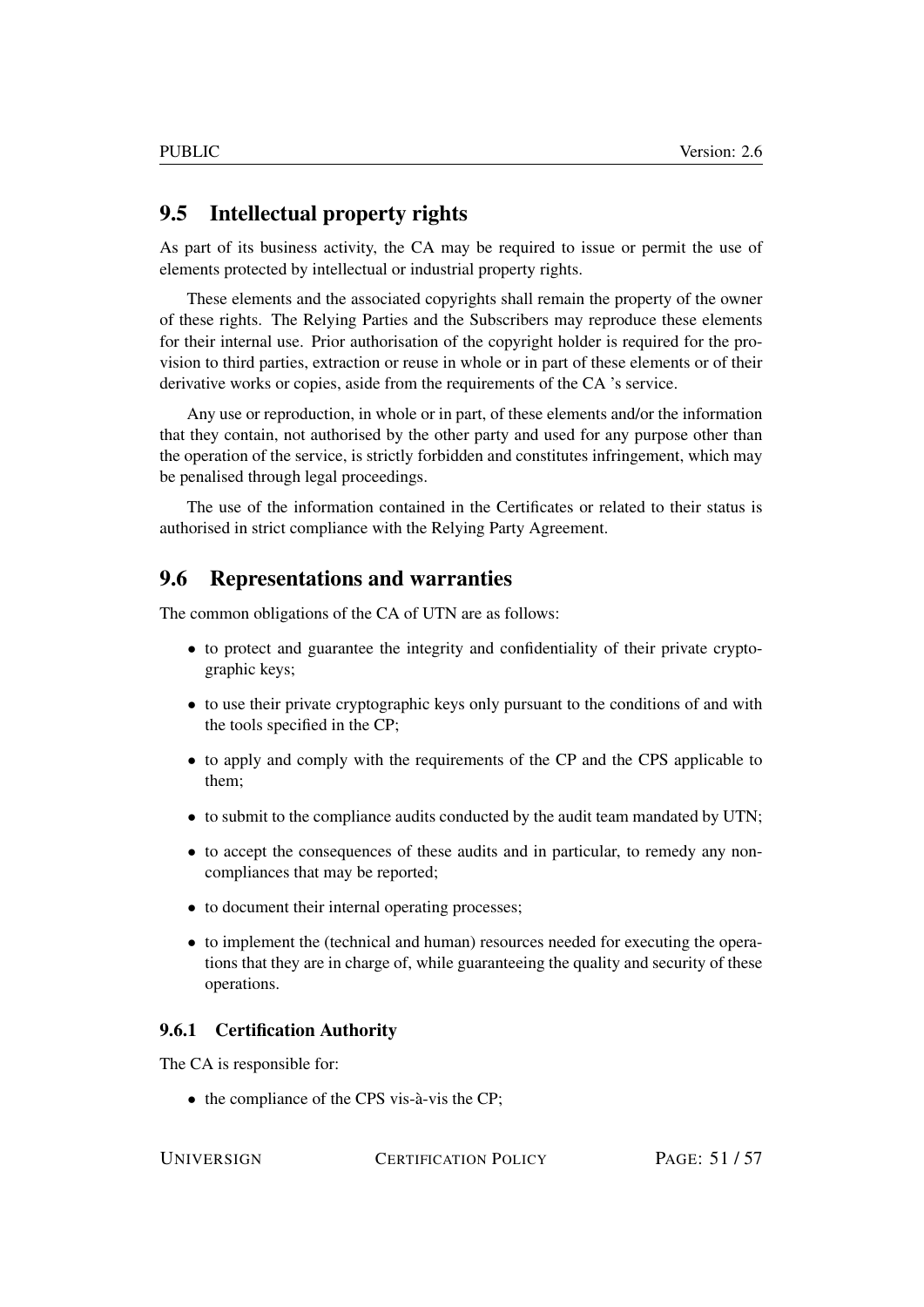- the compliance of the Certificates with the CP;
- the compliance of all different components of the CA and the related controls with the principles of security.

The CA is responsible for damage caused to the Relying Parties if:

- the information contained in the Certificate does not correspond to the information contained in the registration file;
- the CA has not revoked a Certificate and/or has not published this information pursuant to the conditions defined in the CP.

#### <span id="page-51-0"></span>9.6.2 RA service

See above.

#### <span id="page-51-1"></span>9.6.3 Subscriber

The Subscriber:

- communicates accurate and up-to-date information when filing an application for a Certificate;
- is responsible for access to its private key and, if applicable, the activation means of its key;
- complies with the conditions for use of its private key;
- informs the CA of any change in the information contained in its Certificate;
- immediately sends a Certificate revocation application if there is any suspicion of the corresponding private key or the activation means of this key becoming compromised.

#### <span id="page-51-2"></span>9.6.4 Relying Parties

The Relying Parties pledge to comply with the obligations defined in the Relying Party Agreement and to familiarise themselves with the terms and conditions of the CP applicable to the service that they use, particularly the limits of use and guarantees associated with the service

#### <span id="page-51-3"></span>9.6.5 Other participants

No specific commitment.

UNIVERSIGN CERTIFICATION POLICY PAGE: 52/57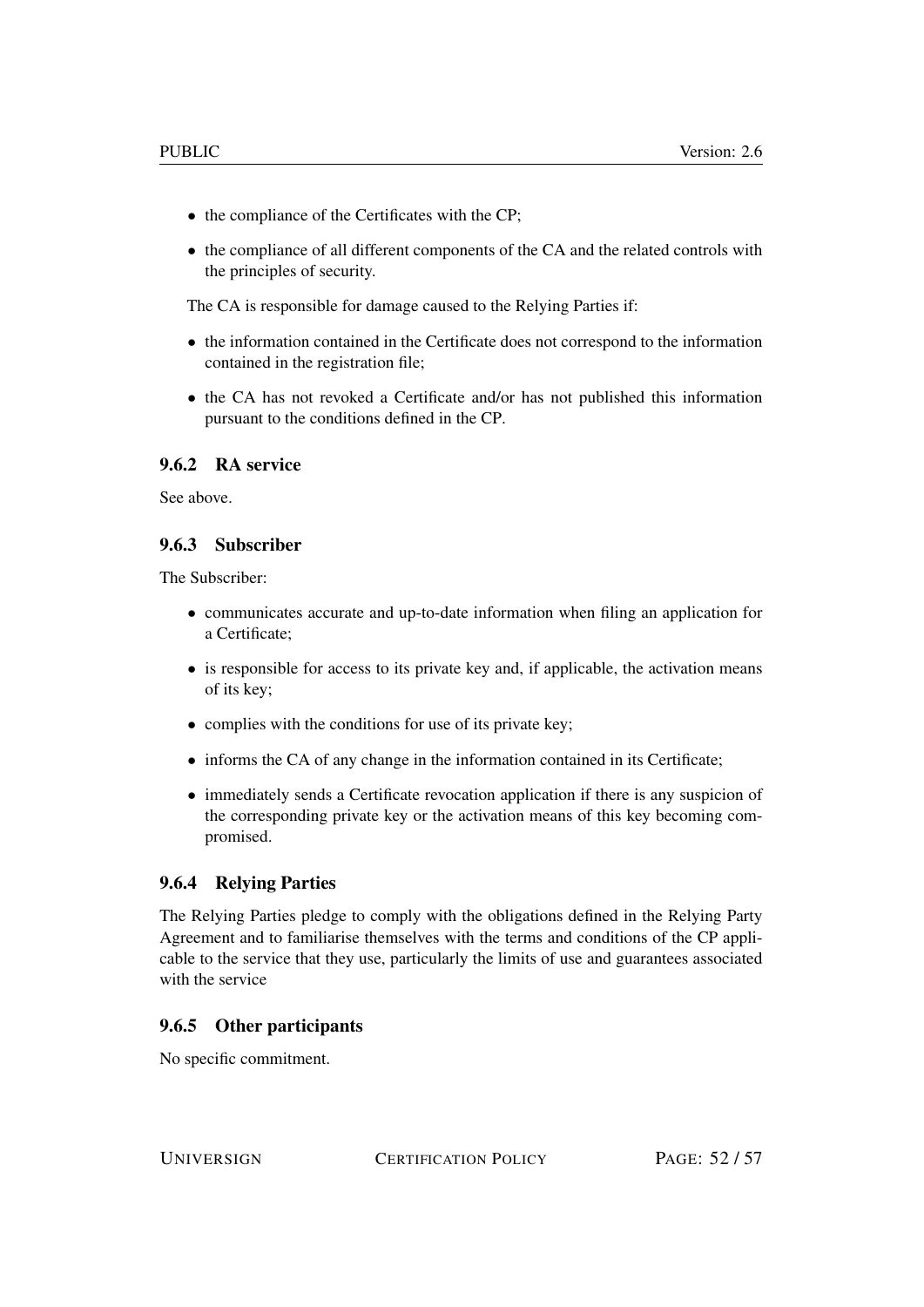# <span id="page-52-0"></span>9.7 Disclaimers of warranties

The limits of guarantee of the CA are defined in Subscriber Agreement and the Relying Party Agreement.

# <span id="page-52-1"></span>9.8 Limitations of liability

The CA cannot be held liable in case of any use of the Certificates that is unauthorised or does not comply with the CP, the Subscriber Agreement or the Relying Party Agreement.

The CA cannot be held liable for indirect damages resulting from the use of a Certificate.

The CA is not responsible for the use of the private keys associated with the Certificates or the activation data of these keys.

The CA is not responsible for any use that is unauthorised or non-compliant with the documentation of their equipment and/or software provided to the users of the certification service.

The CA cannot be held liable for any damages resulting from errors or inaccuracies in the information contained in the Certificates, when these errors or inaccuracies result directly from the erroneous nature of the information communicated by the Subscriber.

# <span id="page-52-2"></span>9.9 Indemnities

The conditions for compensation of damages caused to Subscribers and to Relying Parties are defined contractually.

# <span id="page-52-3"></span>9.10 Term and termination

#### <span id="page-52-4"></span>9.10.1 Term

The CP comes into force once it is published on the publishing website of UTN.

#### <span id="page-52-5"></span>9.10.2 Termination

The CP remains valid until it is replaced by a new version.

#### <span id="page-52-6"></span>9.10.3 Effect of termination and survival

Unless specified otherwise in this CP or in the CP that will replace it, the end of validity of the CP results in the nullity of all obligations of the CA applicable to the Certificates issued in accordance hereof.

UNIVERSIGN CERTIFICATION POLICY PAGE: 53/57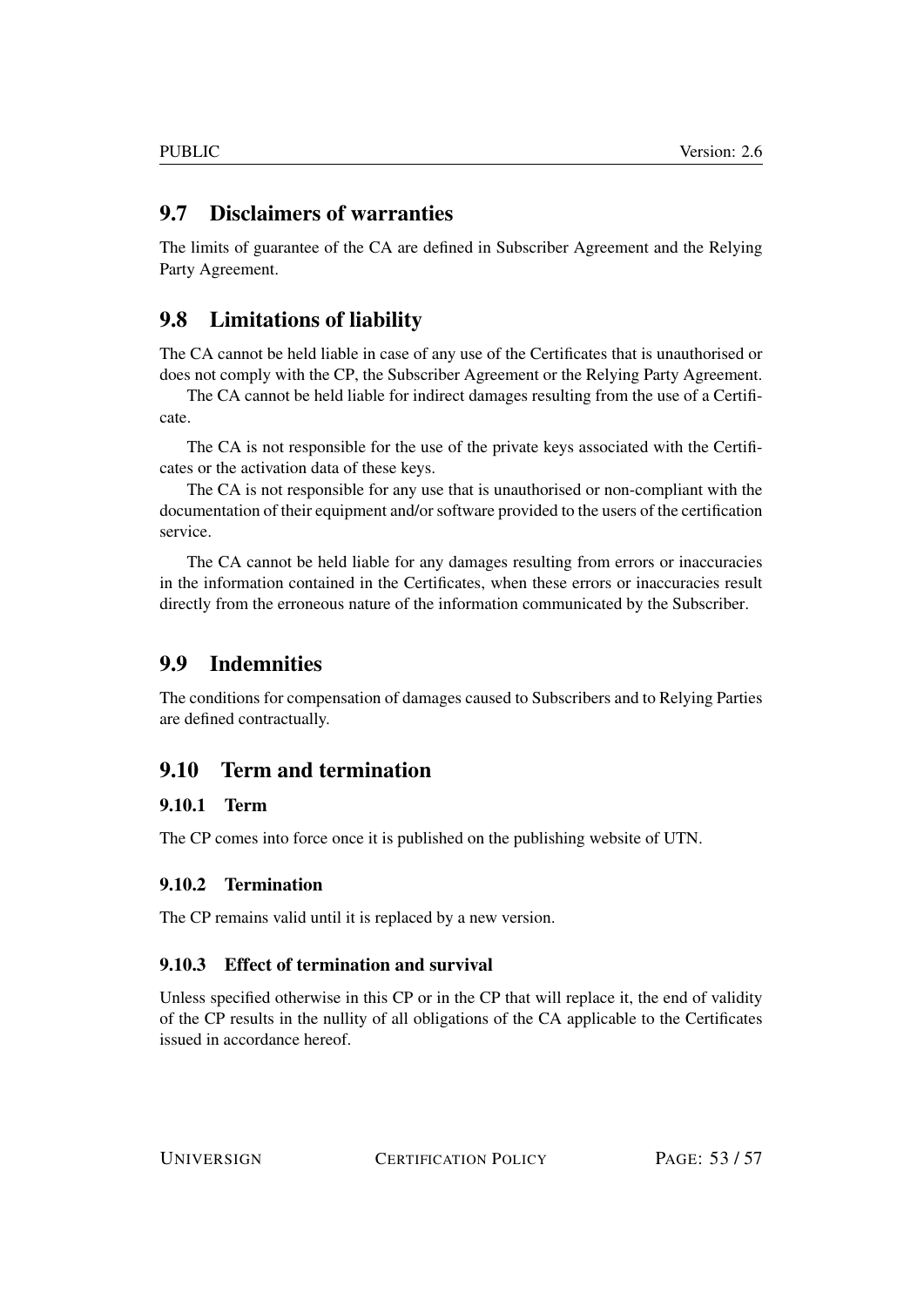# <span id="page-53-0"></span>9.11 Individual notices and communications with participants

Unless agreed otherwise by the parties concerned, all individual notifications and communications mentioned in the CP must be sent by means that guarantee their origin and their receipt.

# <span id="page-53-1"></span>9.12 Amendments

#### <span id="page-53-2"></span>9.12.1 Procedure for amendment

The UTN may amend the CP. These amendments take the form of new versions of the CP. They are published on the publishing website of the UTN. The UTN determines whether the changes to the CP require a change in the OIDs for the issued Certificates.

#### <span id="page-53-3"></span>9.12.2 Notification mechanism and period

The UTN may make unannounced changes to the CP in force in case of a minor change, such as spelling or URL errors. The UTN is the sole entity authorised to assess whether a change is minor or not.

The UTN informs its members about its intent to modify the CP, by specifying the suggested modifications and the commenting period. These change proposals are also published on the website of the UTN. Members who administer their own publishing website must publish the change proposals on it as soon as they are received.

Commenting period: Unless specified otherwise, the commenting period is one (1) month from the publishing of the proposal for non-minor changes on the publishing website of the UTN. All entities intervening in the UTN may submit comments during this period.

**Processing of comments:** Once the commenting period ends, the UTN may decide to publish the new CP or once again initiate a new amendment process with a modified version or withdraw the proposed version.

#### <span id="page-53-4"></span>9.12.3 Circumstances under which OID must be changed

If there is a substantial change in the CP, the Approval Board of UTN may decide that a change in OID is necessary

The OID may be changed if the modification of the CP is likely to affect the assurance level of already issued Certificates.

# <span id="page-53-5"></span>9.13 Dispute resolution provisions

The CA implements an adequate procedure for amicably settling disputes between it and the users of its services.

UNIVERSIGN CERTIFICATION POLICY PAGE: 54/57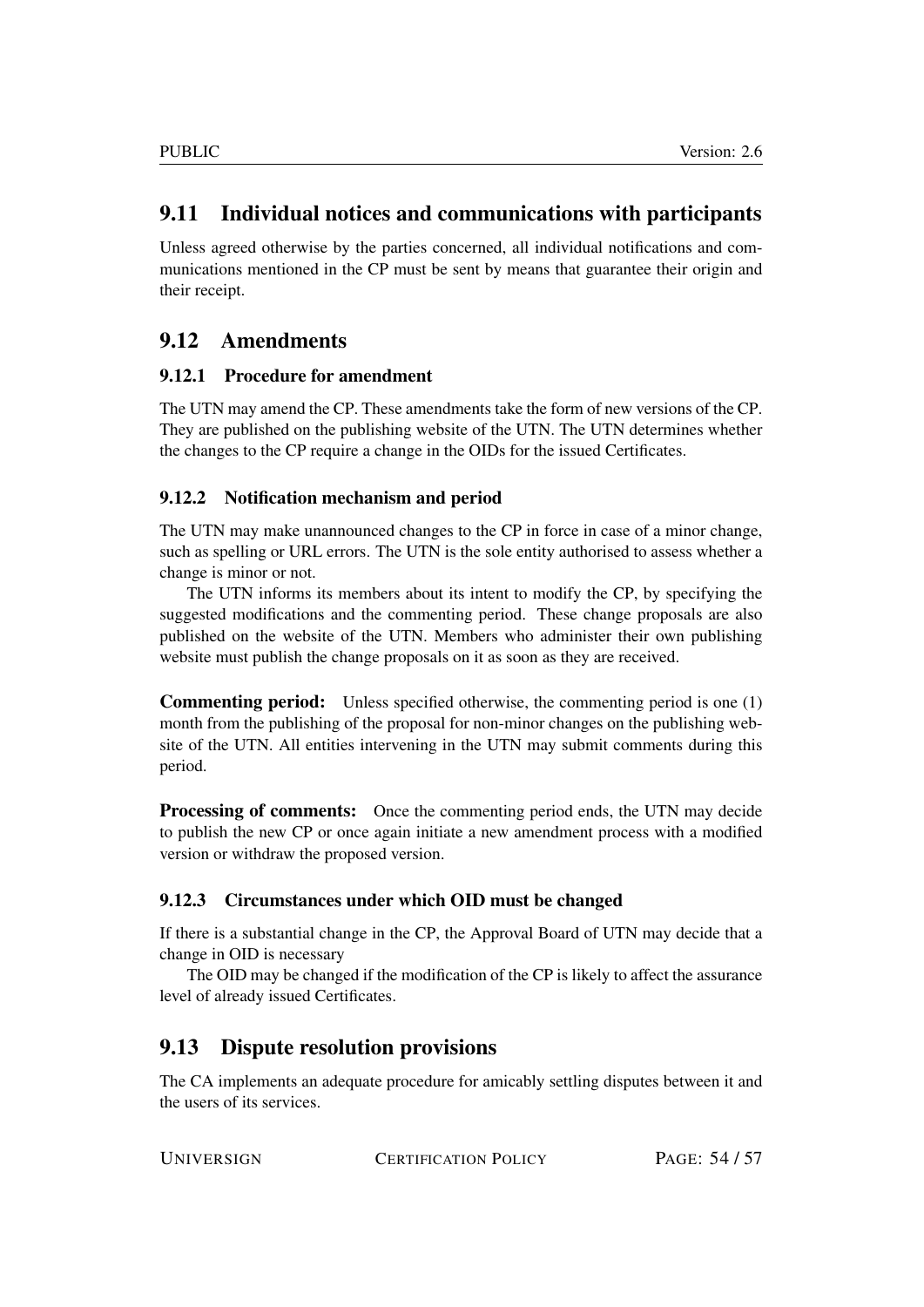# <span id="page-54-0"></span>9.14 Governing law

In the case of a dispute between the CA and the UTN arising from the interpretation, application and/or execution of the CP and if no amicable settlement can be reached by the parties as described above, exclusive jurisdiction is granted to the courts under the Court of Appeal of Paris.

# <span id="page-54-1"></span>9.15 Compliance with applicable law

The provisions of the CP are compliant with the applicable requirements of French law.

The legislative and regulatory texts applicable to the CP are, mainly, those indicated in the references of this policy.

# <span id="page-54-2"></span>9.16 Miscellaneous provisions

#### <span id="page-54-3"></span>9.16.1 Entire agreement

The CA may specify specific requirements in the CPS.

#### <span id="page-54-4"></span>9.16.2 Assignment

No specific commitment.

#### <span id="page-54-5"></span>9.16.3 Severability

If a clause of the CP becomes null or is deemed unwritten by the verdict of a court having jurisdiction, the validity, legality and enforceable nature of the other clauses shall not be affected or reduced in any manner whatsoever.

#### <span id="page-54-6"></span>9.16.4 Enforcement (attorneys' fees and waiver of rights)

The requirements defined in the CP must be applied in accordance with the provisions of the CP and the associated CPS and no exemption of rights, with the intent to modify any prescribed right or obligation, shall be possible.

#### <span id="page-54-7"></span>9.16.5 Force majeure

The CA shall not be held liable for indirect damages and the interruption of its services resulting from force majeure, which caused direct damage to their users.

# <span id="page-54-8"></span>9.17 Other provisions

#### <span id="page-54-9"></span>9.17.1 Organization reliability

To guarantee the impartiality of its services, the CA ensures that the persons occupying Trusted Roles do not suffer from any conflicts of interest that would harm the impartiality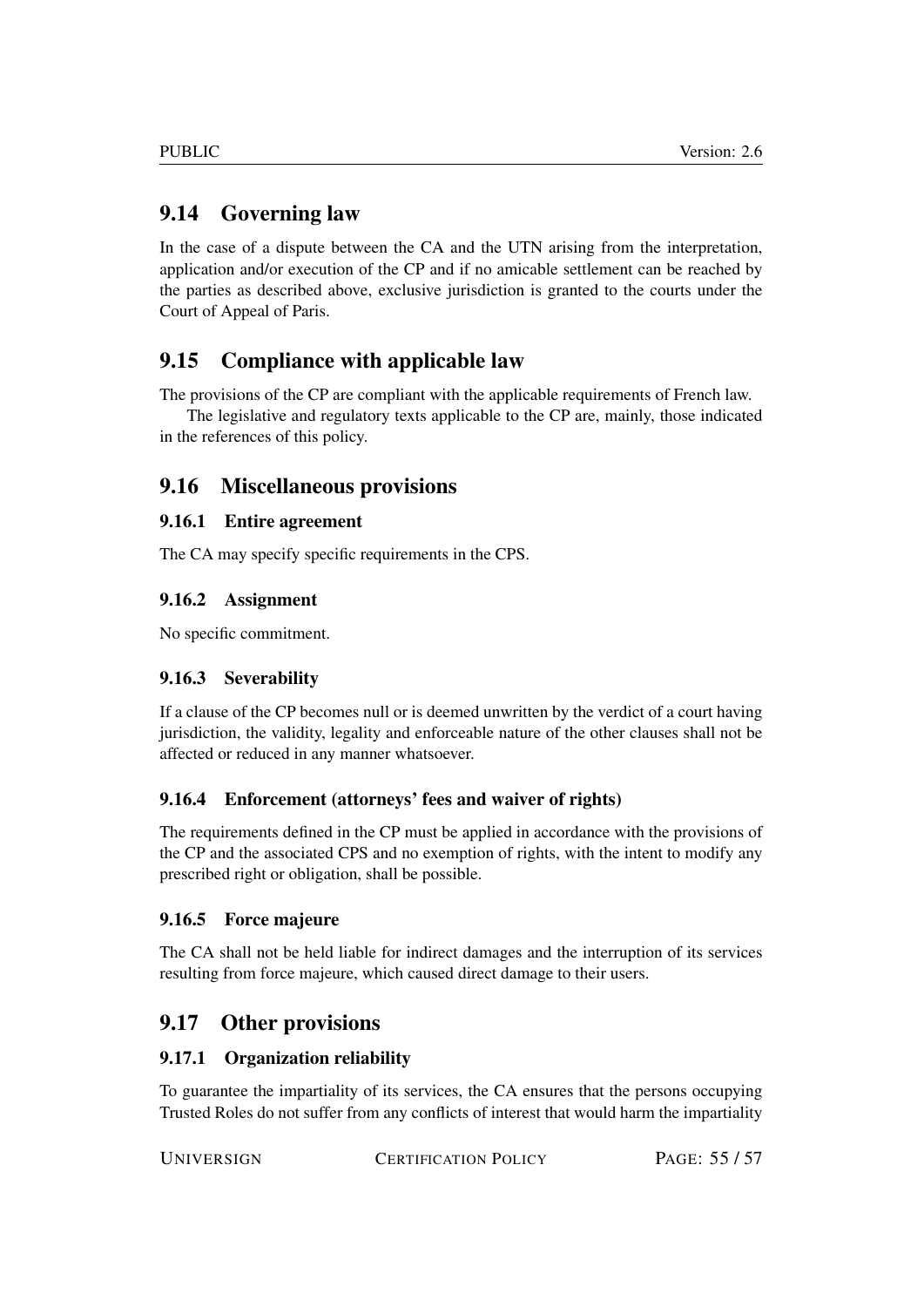of their tasks, especially when the said task consists of generating and revoking Certificates.

# <span id="page-55-0"></span>9.17.2 Accessibility

Insofar as possible, the CA allows disabled persons to access the services that it provides.